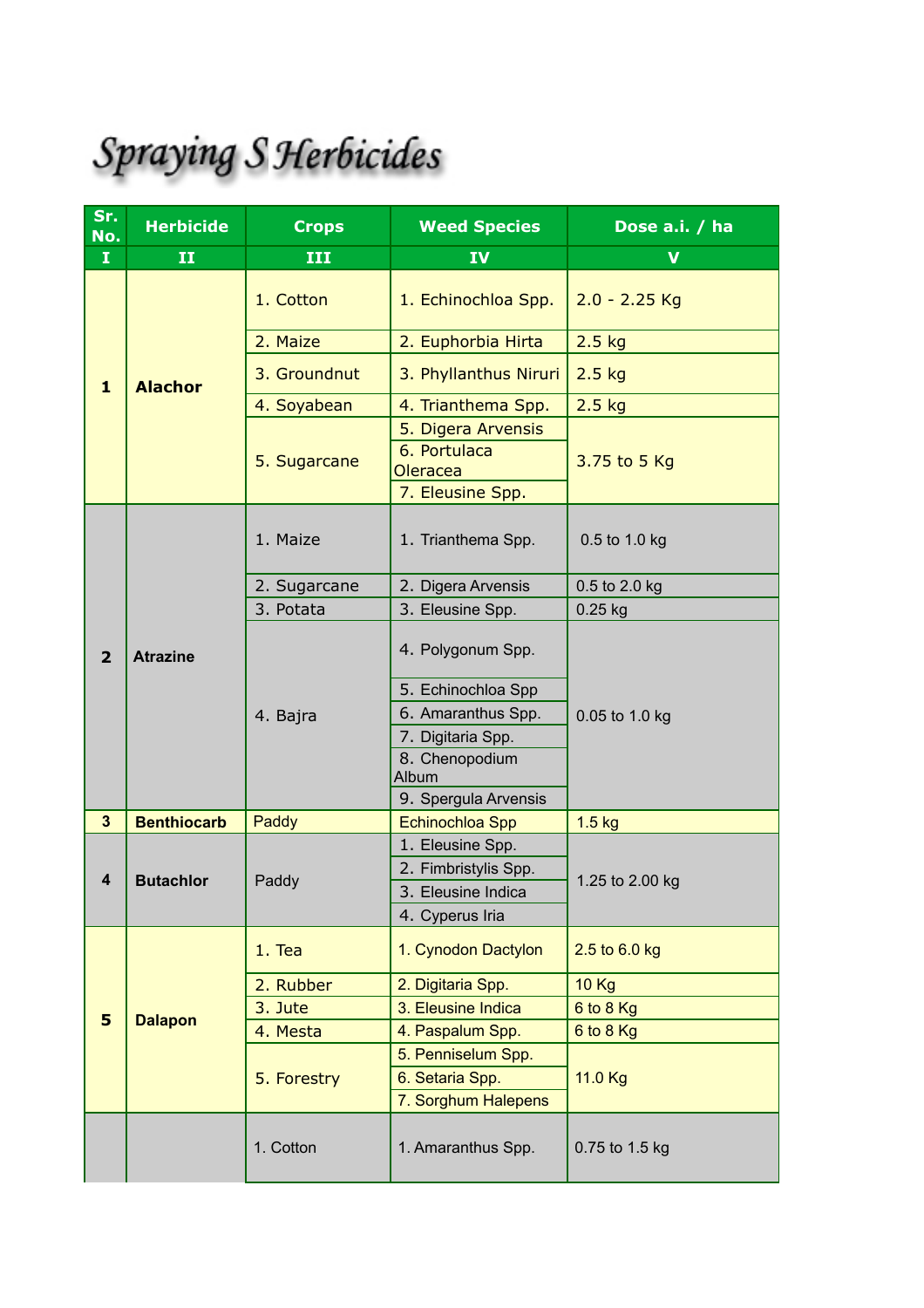|                |                     | 2. Tea           | 2. Chenopodium Album                  | 0.5 to 0.75 kg      |  |
|----------------|---------------------|------------------|---------------------------------------|---------------------|--|
|                |                     | 3. Banana        | 3. Convolvulus<br><b>Arvensis</b>     | $1.6$ kg            |  |
|                |                     | 4. Rubber        | 4. Digitaria Bifaciculata             | 1.6 to 3.2 kg       |  |
| 6              | <b>Diuron</b>       | 5. Coffee        | 5. Portulaca Oleracea                 | 2.00 kg             |  |
|                |                     | 6. Citrus        | 6. Setaria Glaunca                    | 2.0 to 4.0 kg       |  |
|                |                     | 7. Sugarcane     | 7. Xanthium<br>Strumarium             | 1.6 to 3.2 kg       |  |
|                |                     | 8. Grapes        | 8. Anagallis Arvensis                 | $1.6$ kg            |  |
|                |                     | 9.Maize          | 9. Commelina                          |                     |  |
|                |                     | 10. Sapora       | <b>Benghalensis</b><br>10. Setaria Sp | $0.8$ kg            |  |
|                |                     |                  | 11. Coronopus                         |                     |  |
|                |                     |                  | Didymus                               | 2 to 4 $kg$         |  |
|                |                     | 1. Rice          | 1. Echinochloa Sp.                    | 0.56 to 0.80 kg     |  |
|                |                     |                  |                                       | 0.9 kg direct seeds |  |
|                |                     | 2. Cotton        | 2. Amaranthus Spp                     | 0.9 to 1.2 kg       |  |
|                |                     | 3. Onion         | 3. Eclipta Alba                       | 0.67 to 0.908 kg    |  |
|                |                     | 4. Lady's Finger | 4. Cyperus Iria                       | 0.9 to 1.2 kg       |  |
| $\overline{7}$ | <b>Fluchloralin</b> | 5. Groundnut     | 5. Trianthema Spp                     | 1.0 <sub>kg</sub>   |  |
|                |                     | 6. Wheat         | 6. Portulaca Spp                      | 0.255 to 1.0 kg     |  |
|                |                     | 7. Potata        | 7. Panicum Spp                        | 0.45 to 0.67 kg     |  |
|                |                     | 8. Brinjal       | 8. Eleusine Spp                       | 0.9 to 1.35 kg      |  |
|                |                     | 9.Soyabean       | 9. Chenopodium Album                  | 1.0 to 1.5 kg       |  |
|                |                     | 10. Cabbage      | 10. Poa Annua                         | 0.22 to 0.67 kg     |  |
|                |                     | 11. Black Gram   | 11. Chloris Barbata                   | 1.0 <sub>kg</sub>   |  |
|                |                     |                  | 1. Axonopus<br>Compressus             |                     |  |
|                |                     |                  | 2. Cynodon Dactlyon                   |                     |  |
|                |                     |                  | 3. Imperata Cylindrical               |                     |  |
| $\bf 8$        | Glyphosate          | Tea              | 4. Polygonum                          | 0.82 to 1.23 kg     |  |
|                |                     |                  | Perfoliatum                           |                     |  |
|                |                     |                  | 5. Kalm Grass                         |                     |  |
|                |                     |                  | 6. Arundinella<br>Benghalensis        |                     |  |
|                |                     |                  | 7. Paspalum                           |                     |  |
|                |                     |                  | Scorbiculatume                        |                     |  |
|                |                     |                  | 1. Phalaris Minor                     |                     |  |
| 9              | <b>Isoproturon</b>  | Wheat            | 2. Avena Fatua                        | 0.82 to 1.23 kg     |  |
|                |                     |                  | 3. Poa Annua                          |                     |  |
|                |                     | 1. Rice          | 1. Cyperus Rotundus                   | 0.8 to 2.0 kg       |  |
|                |                     | 2. Wheat         | 2. Ammania Bacifera                   | $1$ kg              |  |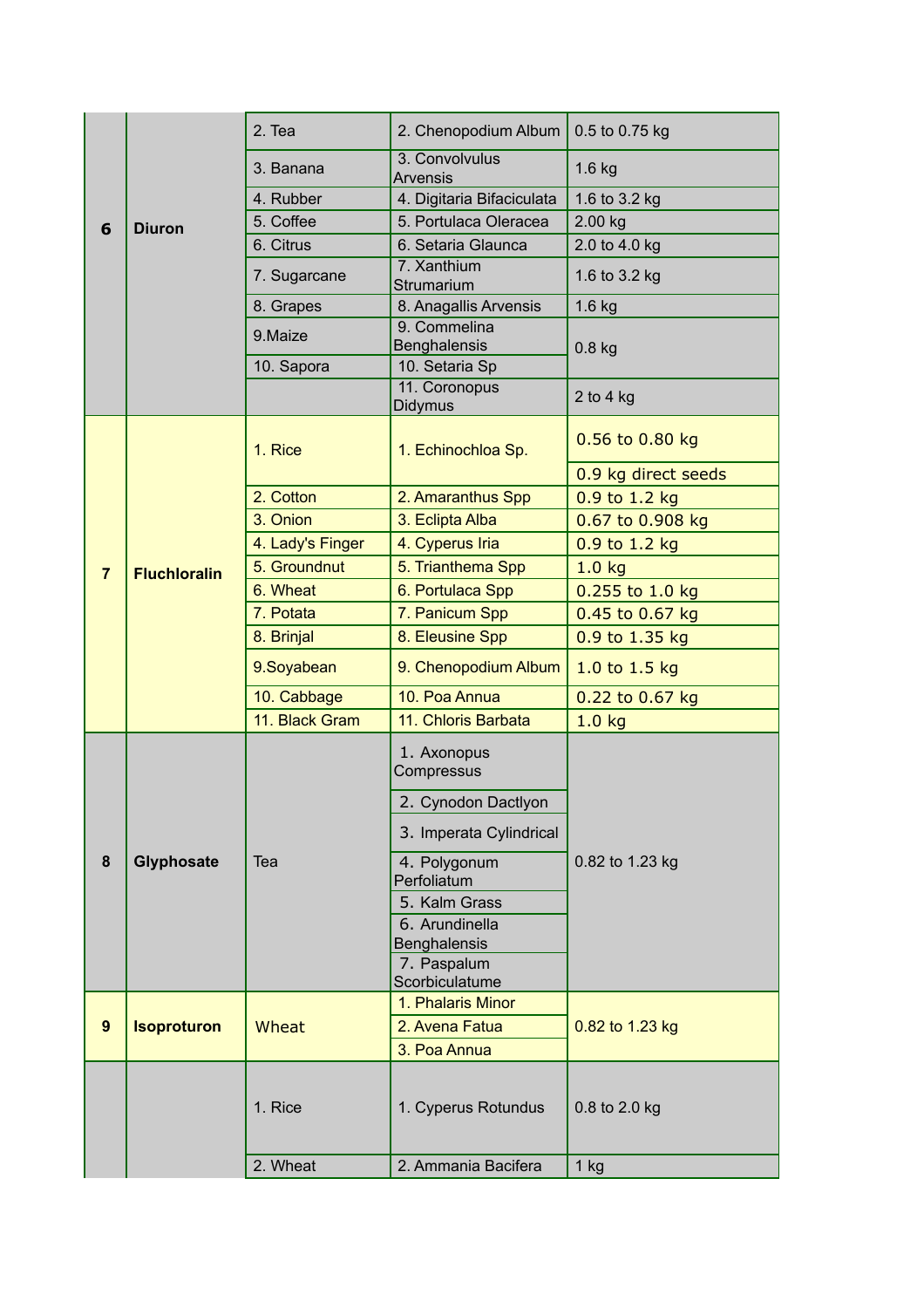| 10 | <b>MCPA</b>       |                                  | 3. Ludwigia Parviflora                     |                             |
|----|-------------------|----------------------------------|--------------------------------------------|-----------------------------|
|    |                   | 3. Sugarcane                     | 4. Chenopodium Album                       | 5 kg                        |
|    |                   |                                  | 5. Fumaria Parviflora                      |                             |
|    |                   |                                  | 6. Carthamus                               |                             |
|    |                   |                                  | Oxyacantha                                 |                             |
|    |                   |                                  | 7. Melilotus Spp.<br>1. Phalaris Minor     | Pre-em 1.05 to 1.4 kg       |
|    |                   |                                  |                                            | Post emergence 1.4 to 1.75  |
|    |                   |                                  | 2. Poa Annua                               | kg                          |
|    | Methabenzthia     |                                  |                                            | Early post Em. 0.70 to 0.87 |
| 11 | zuron             | <b>Wheat</b>                     | 3. Avena Spp.                              | kg                          |
|    |                   |                                  | 4. Chenopodium Album                       | After 16 to 18 days         |
|    |                   |                                  |                                            |                             |
|    |                   |                                  | 5. Anagallis Arvensis<br>1. Phalaris Minor |                             |
|    |                   |                                  | 2. Avena Spp.                              |                             |
|    |                   | Wheat                            | 3. Poa Annua                               |                             |
| 12 | <b>Metoxuron</b>  |                                  | 4. Melilotus Alba                          | 1.2 to 1.6 kg               |
|    |                   |                                  | 5. Anagallis Arvensis                      |                             |
|    |                   |                                  |                                            |                             |
|    |                   |                                  | 6. Chenopodium Album                       |                             |
|    |                   | $1.$ Tea                         | 1. Imperata Cylindrical                    | 0.2 to 1.0 kg               |
|    |                   | 2. Coffee                        | 2. Setaria Spp                             | $0.25$ kg                   |
|    |                   | 3. Rubber                        | 3. Clerodendron Spp                        | 0.3 to 0.6 kg               |
|    |                   | 4. Sugarcane                     | 4. Arundinella Spp                         | $0.5$ kg                    |
|    | <b>Paraquat</b>   | 5. Cotton                        | 5. Commelina Spp                           | 0.3 to 0.5 kg               |
| 13 | <b>Dichloride</b> | 6. Apple                         | 6. Paspalum Spp                            | $0.75$ kg                   |
|    |                   | 7. Grapes                        | 7. Chenopodium Album                       | $0.5$ kg                    |
|    |                   | 8. Paddy<br>(Minimal<br>tillage) | 8. Fumaria Sp.                             | 0.3 to 0.8 kg               |
|    |                   | 9. Wheat<br>(Minimal<br>tillage) | 9. Anagallis Sp.                           | $1$ kg                      |
|    |                   | 10. Potota                       | 10. Digitaria Sp.                          | $0.5$ kg                    |
|    |                   | 1. Paddy                         | 1. Echinochloa Spp.                        |                             |
|    |                   |                                  | 2. Fimbristylis Sp                         |                             |
| 14 | Pendimethalin     |                                  | 3. Ludwigia Sp                             | 1.0 to 1.5 kg               |
|    |                   | 2. Wheat                         | 4. Cyperus Iria                            |                             |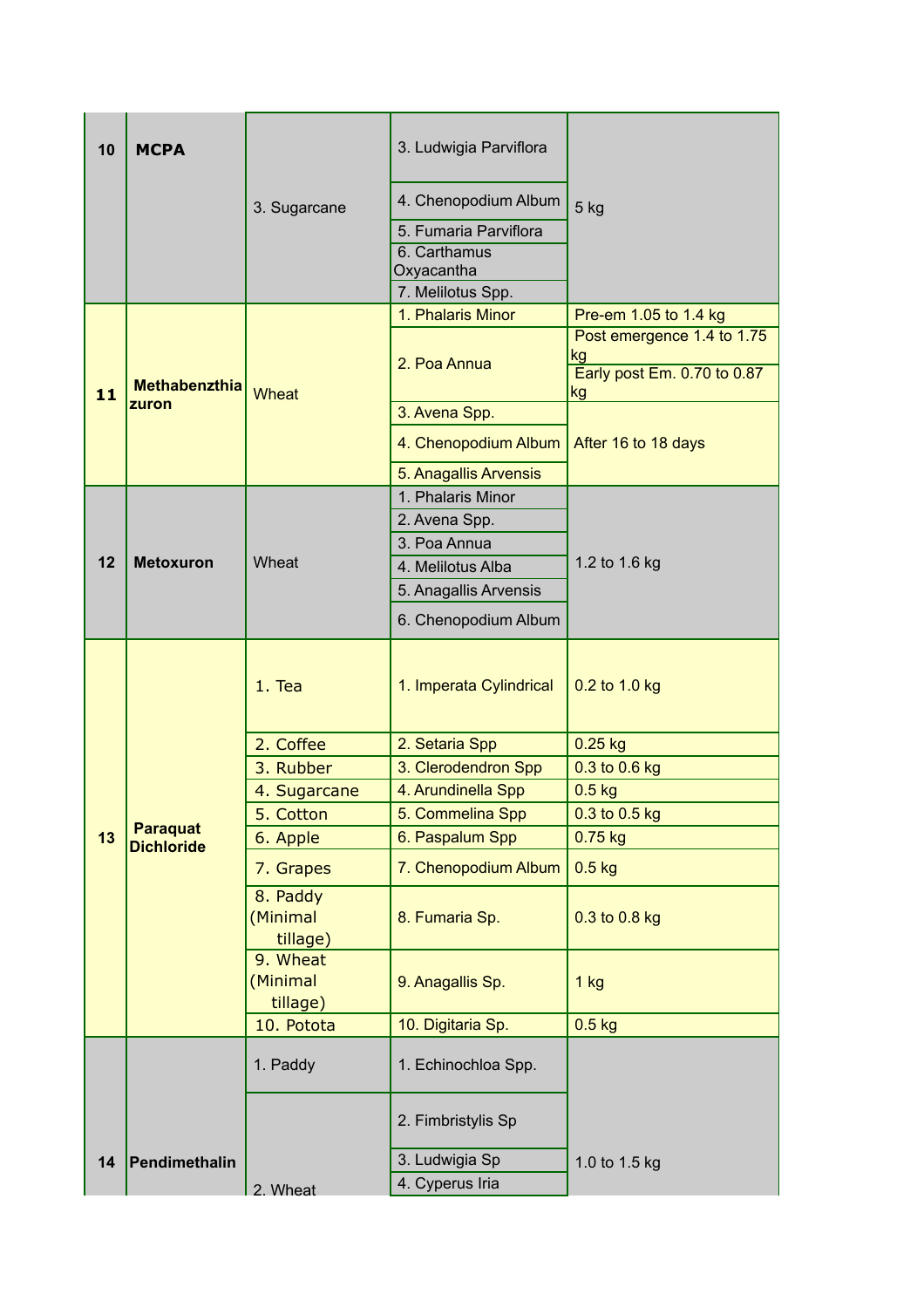|    |                  |                 | 5. Phalaris Minor<br>6. Avena Sp<br>7. Poa Sp                                                                                                                                   |                    |                              |
|----|------------------|-----------------|---------------------------------------------------------------------------------------------------------------------------------------------------------------------------------|--------------------|------------------------------|
|    |                  | 1. Rice         | 8. Chenopodium Sp<br>1. Echinochloa Spp.                                                                                                                                        | $2$ to $3$ kg      |                              |
| 15 | <b>Propanil</b>  | 2. Potato       | 2. Cyperus Difformis<br>3. Cyperus Iria<br>4. Chenopodium Album<br>5. Melilotus Sp<br>6. Brachiaria Sp<br>7. Fimbristylis Miliacea<br>8. Lathyrus Aphaca<br>9.Argemone Mexicana | 1.0 kg             |                              |
|    |                  | 1. Maize        | 1. Trianthema<br>Monogyna                                                                                                                                                       | 0.5 to 1.0 kg      |                              |
|    |                  | 2. Fodder Maize | 2. Digera Arvensis                                                                                                                                                              | 0.5 to 1.0 kg      |                              |
|    |                  | 3. Sugarcane    | 3. Echinochloa Sp                                                                                                                                                               | 1.12 kg to 2.24 kg |                              |
|    |                  |                 | 4. Eleusine Sp                                                                                                                                                                  |                    |                              |
| 16 | Simazine         | 4. Tea          | 5. Xanthium<br>Strumarium<br>6. Brachiaria Sp<br>7. Digitaria Sp<br>8. Cleome Viscosa                                                                                           |                    |                              |
|    |                  |                 | 9. Polygonum Sp<br>10. Dactyloctenium<br>Aegyptium<br>11. Eragrostis Sp<br>12. Digitaria<br>Sanguinalis<br>13. Borreria Hispida<br>14. Ageratum<br>Conyzoides                   | 1.5 to 2.0 kg      |                              |
|    |                  |                 | Commelina<br>Benghalensis                                                                                                                                                       |                    |                              |
| 17 | <b>Triallate</b> | <b>Wheat</b>    | <b>Avena Fatua</b>                                                                                                                                                              | 1.25 kg            |                              |
|    |                  |                 |                                                                                                                                                                                 | EE.                | <b>Amine</b><br><b>Salts</b> |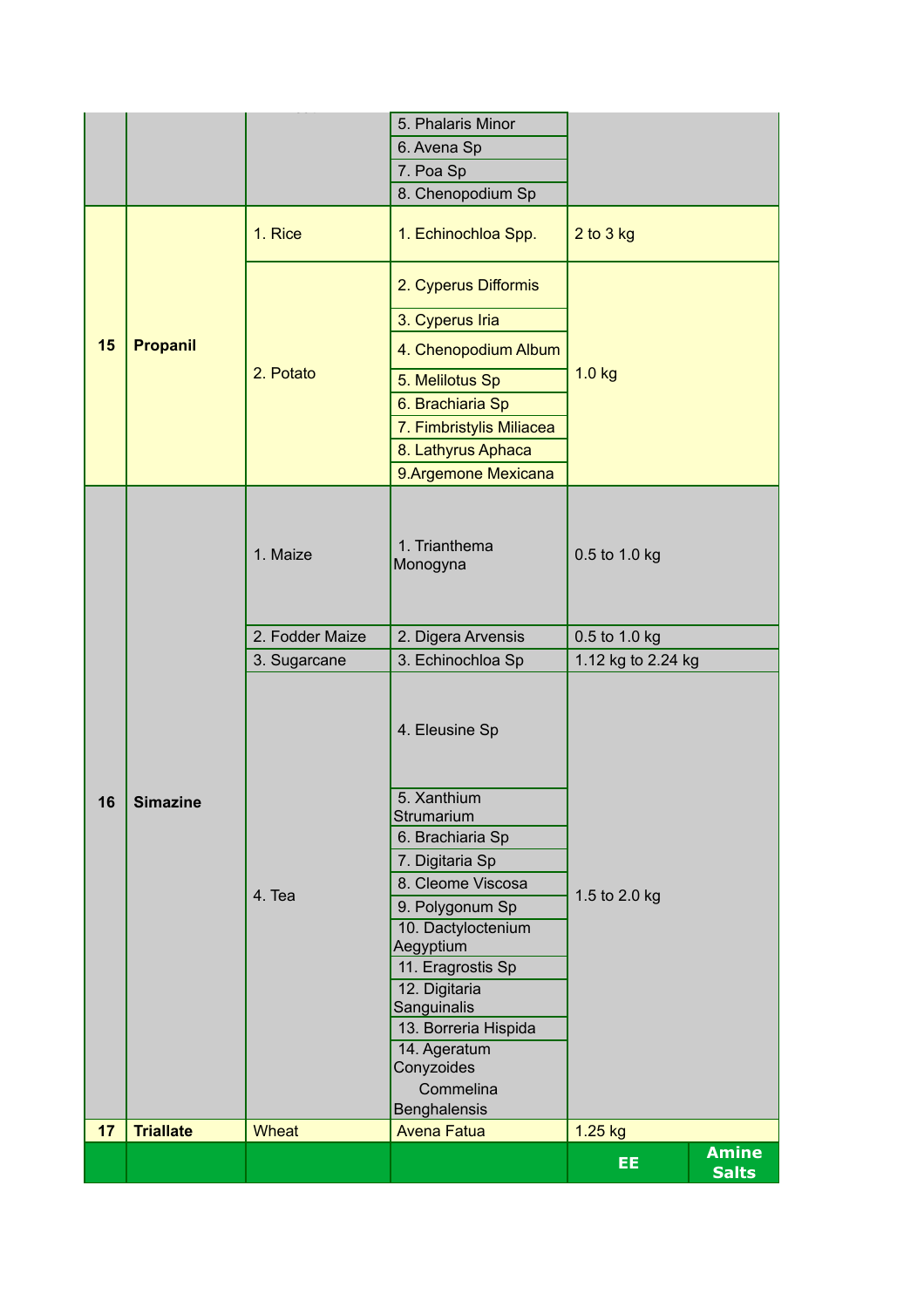|    |         | 1. Sorghum        | 1. Echinochloa Spp              | $1.0$ kg                 | 1.8 kg          |
|----|---------|-------------------|---------------------------------|--------------------------|-----------------|
|    |         | 2. Maize          | 2. Echinochloa Crusgalli 0.9 kg |                          | $0.5$ kg        |
|    |         | 3. Wheat          | 3. Panicum Spp                  | 0.45 to 0.75 kg          | $0.5 - 0.75$ kg |
|    |         | 4. Sugarcane      | 4. Cyperus Spp.                 | 1.2 to 1.8 kg            | 3.5kg           |
|    |         | 5. Paddy          | 5. Ludwigia Parviflora          |                          |                 |
|    |         | 6. Potata         | 6. Eclipta Alba                 | 0.85 kg                  | 2.0 kg          |
|    |         | 7. Tea            | 7. Ammania Bacifera             |                          |                 |
|    |         | 8. Citrus Groups  | 8. Striga Sp.                   |                          | 0.8kg           |
|    |         | 9. Aquatic Weeds  | 9. Trianthema Sp                |                          | $0.5 - 1.0$ kg  |
| 18 | $2,4-D$ |                   | 10. Digera Avensis              | 2.5kg                    |                 |
|    |         |                   | 11. Convolvulus                 |                          |                 |
|    |         |                   | Arvensis<br>12. Euphoria Hirta  | <b>NA</b>                | Salt            |
|    |         |                   | 13. Phyllanthus Niruri          | 1.0 kg Maize             |                 |
|    |         |                   | 14. Amaranthus Sp.              | 0.5 to 0.8 kg<br>Wheat   |                 |
|    |         | 10. Non Crop Area | 15. Portulaca Oleracea          | 2 to 2.6 kg<br>Sugarcane |                 |
|    |         |                   | 16. Chenopodium<br>Album        | 1.5 kg aquatic<br>Weed   |                 |
|    |         |                   | 17. Asphodelus                  | 0.5 to 1.0 kg            |                 |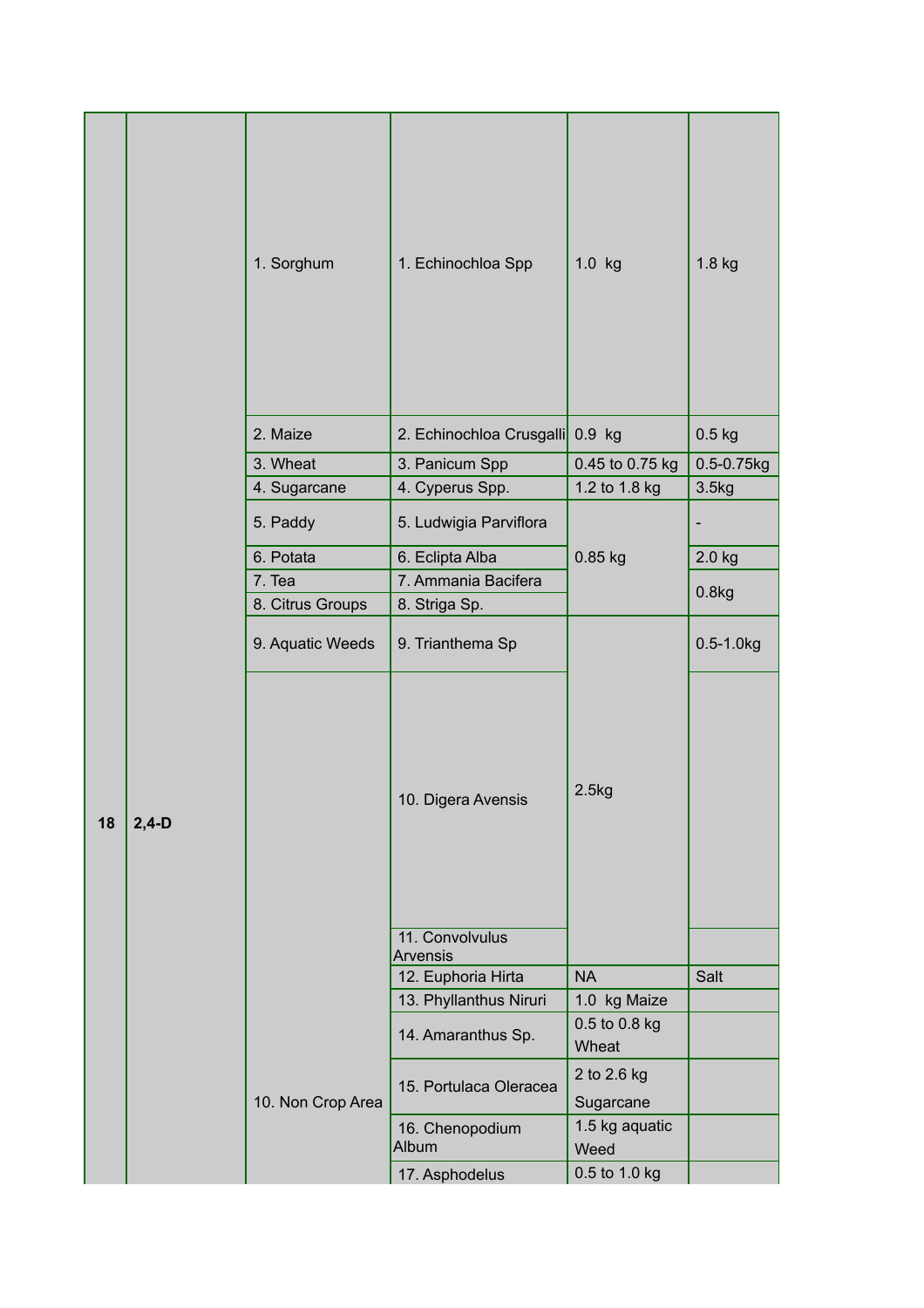|    |                    |              | <b>Tenuifolius</b>               | Tea                            |  |
|----|--------------------|--------------|----------------------------------|--------------------------------|--|
|    |                    |              |                                  | 4 to 8 kg                      |  |
|    |                    |              | 18. Fumaria Parviflora           | Non-Crop Land                  |  |
|    |                    |              |                                  |                                |  |
|    |                    |              | 19. Melilotus Alba               | 1.0 to 2.5 kg<br><b>Citrus</b> |  |
|    |                    |              | 20. Spergula Arvensis            |                                |  |
|    |                    |              | 21. Commelina                    |                                |  |
|    |                    |              | Benghalensis<br>22. Eichhornia   |                                |  |
|    |                    |              | Crassipes                        | 2.0 kg Grapes                  |  |
|    |                    |              | 23. Trianthema                   |                                |  |
|    |                    |              | Monogyna                         |                                |  |
|    |                    |              | 24. Ageratum Sp                  |                                |  |
|    |                    |              | 25. Parthenium<br>Hysterophorus  |                                |  |
|    |                    |              | 1. Echinochloa Spp               |                                |  |
|    |                    | 1. Paddy     | 2. Cyperus Iria                  |                                |  |
|    |                    |              | 3. Cyperus Difformis             | 150-240 gm                     |  |
|    |                    |              | 4. Eleusine Indica               |                                |  |
|    |                    |              | 5. Eclipta Alba                  |                                |  |
|    |                    |              | 6. Fimbristylis Spp              |                                |  |
|    |                    | 2. Tea       | 1. Digitaria Spp                 |                                |  |
|    |                    |              | 2. Imparata                      |                                |  |
|    |                    |              | Cylindrical<br>3. Paspalum       |                                |  |
| 19 | <b>Oxyfluorfen</b> |              | Conjugatum                       |                                |  |
|    |                    | 3. Potato    | 1. Chenopodium<br><b>Album</b>   | 150-250 gm                     |  |
|    |                    |              | 2. Coronopus                     |                                |  |
|    |                    |              | <b>Didymus</b>                   |                                |  |
|    |                    |              | 3. Haliotropium<br>Eichwaldi     |                                |  |
|    |                    |              | 4. Ttrianthema                   |                                |  |
|    |                    |              | Monogyna                         |                                |  |
|    |                    |              | 5. Cyperus Iria                  |                                |  |
|    |                    |              | 1. Chenopodium                   |                                |  |
|    |                    | 4. Onion     | <b>Album</b>                     | 150-250 gm                     |  |
|    |                    |              | 2. Amaranthus                    |                                |  |
|    |                    |              | <b>Viridis</b><br>1. Echinochloa |                                |  |
|    |                    | 5. Groundnut | Colonum                          | 150-250 gm                     |  |
|    |                    |              | 2. Digitaria Spp                 |                                |  |
|    |                    | 1. Wheat     | 1. Phalaris Minor                | 5.0 kg                         |  |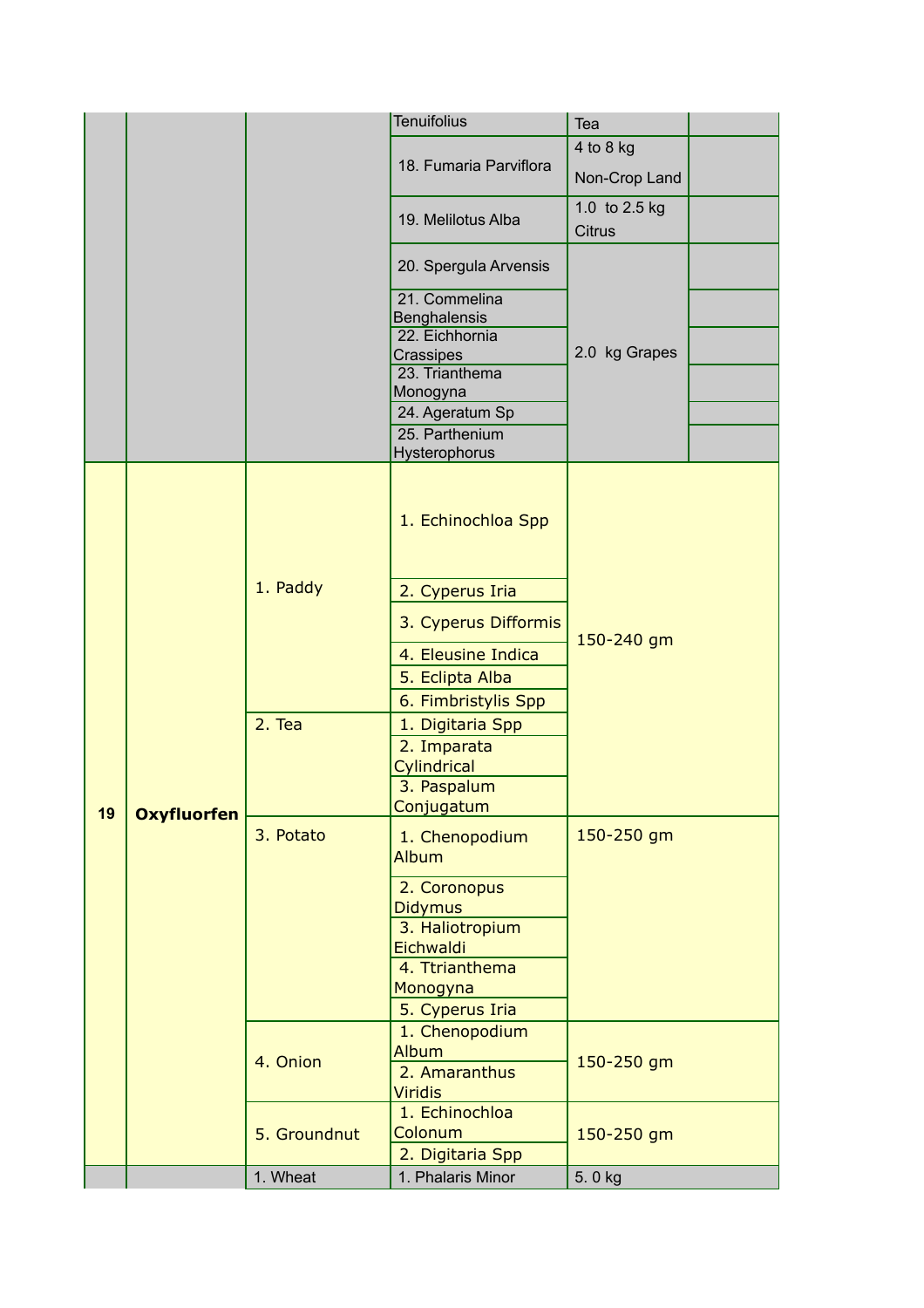|    |                    | 2. Potato          | 2. Poa Annua                      | 5.0 kg             |  |
|----|--------------------|--------------------|-----------------------------------|--------------------|--|
|    | <b>Srimate</b>     |                    | 3. Echinochioa                    |                    |  |
| 20 |                    | 3. Peanut          | Colonum                           |                    |  |
|    |                    |                    | 4. Digitaria Spp                  | 7.5 kg             |  |
|    |                    |                    | 5. Chenopodium                    |                    |  |
|    |                    |                    | 6. Anagalis arvensis              |                    |  |
|    | <b>Trichloro</b>   | <b>Non Cropped</b> | 1. Agropyron Repens               |                    |  |
| 21 | <b>Acetic Acid</b> | <b>Area</b>        | 2. Cynodon Dactylon               | $6.0 - 7.5$ kg     |  |
|    |                    |                    | 3. Sorghum Helepense              |                    |  |
|    |                    |                    | 1. Echinochloa Spp.               |                    |  |
|    |                    |                    | 2. Cyperus Iria                   |                    |  |
|    |                    | 1. Paddy           | 3. Cyperus Difformis              |                    |  |
|    |                    |                    | 4. Eleusine Indica                |                    |  |
|    |                    |                    | 5. Fimbristylis Miliacea          |                    |  |
|    |                    |                    | 6. Ludwigia Parviflora            |                    |  |
|    |                    |                    | 7. Ischaemum                      |                    |  |
| 22 | <b>Anilophos</b>   |                    | Rugosum                           |                    |  |
|    |                    | 2. Soyabean        | 1. Echinochloa<br>Colonum         |                    |  |
|    |                    |                    | 2. Commelina<br>Benghalensis      |                    |  |
|    |                    |                    | 3. Cyanotis Axilaris              |                    |  |
|    |                    |                    | 4. Ageratum                       | 1.25 to 1.50 kg    |  |
|    |                    |                    | Conyzoides                        |                    |  |
|    |                    |                    | 5. Acalypha Indica<br>6. Xanthium |                    |  |
|    |                    |                    | Strumarium                        |                    |  |
|    |                    |                    | 7. Acalypha Indica                |                    |  |
|    |                    | 1. Sugarcane       | 1. Cyperus Spp.                   | $1.05 - 2.0$ kg    |  |
|    |                    | 2. Potato          | 2. Cynodon Dactylon               | 0.525 kg           |  |
|    |                    | 3. Tomato          | 3. Chenopodium Album              | $0.525$ kg         |  |
|    |                    |                    |                                   |                    |  |
| 23 | <b>Metribuzin</b>  |                    | 4. Convolvulus Arvensis           |                    |  |
|    |                    |                    | 5. Portulaca Oleracea             |                    |  |
|    |                    |                    | 6. Echinochloa Spp.               |                    |  |
|    |                    | 4. Soybean         | 7. Commelina Spp.                 | $0.350 - 0.525$ kg |  |
|    |                    |                    | 8. Trianthema                     |                    |  |
|    |                    |                    | Monogyna<br>9. Fumaria Parviflora |                    |  |
|    |                    |                    |                                   |                    |  |
|    |                    |                    | 10. Melilotus Spp.                |                    |  |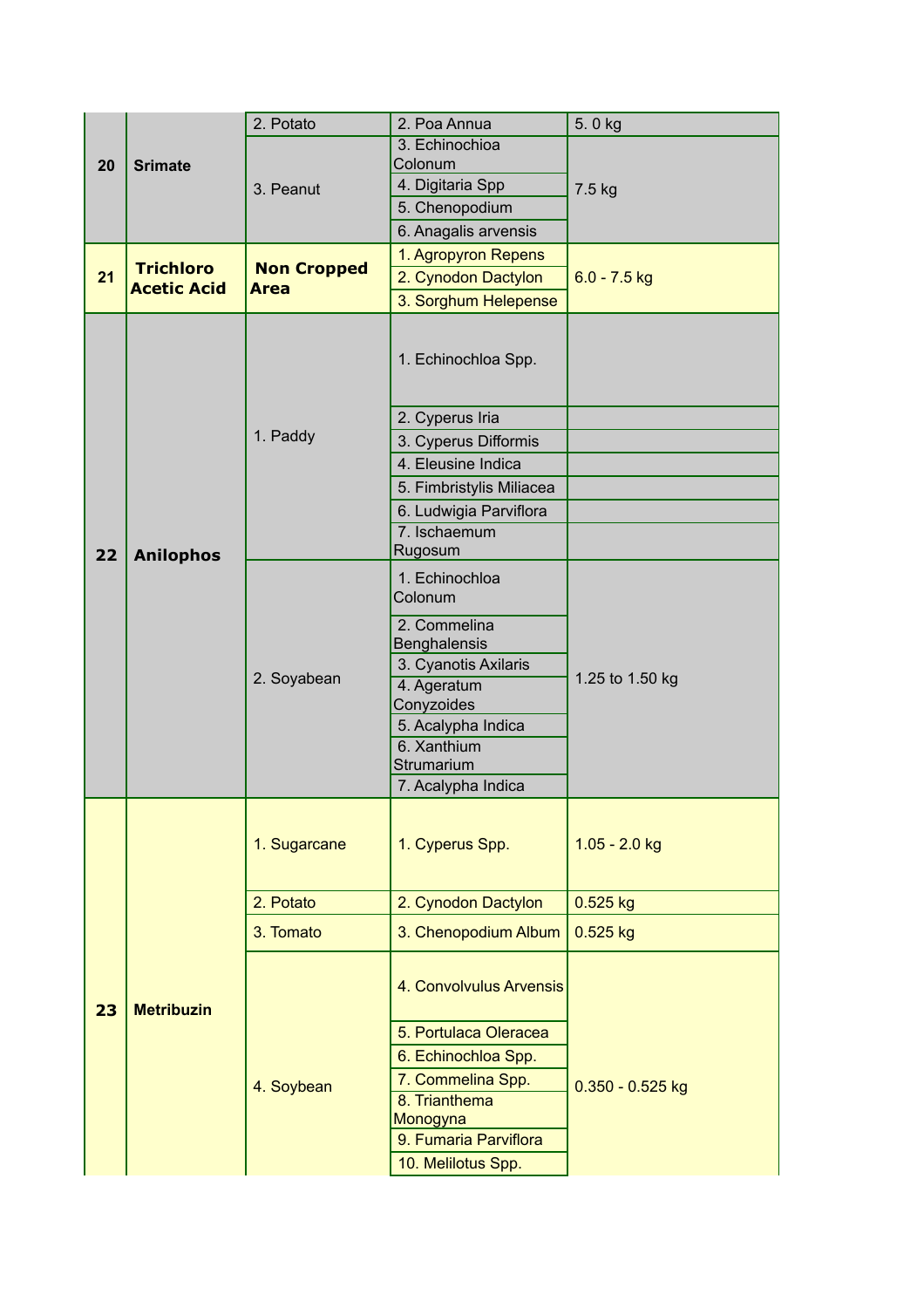|    |                    |              | 11. Phalaris Minor           |                |
|----|--------------------|--------------|------------------------------|----------------|
|    |                    |              | 12. Digitaria Spp.           |                |
|    |                    |              | 1. Trianthema Spp.           |                |
|    |                    |              | 2. Acalypha indica           |                |
|    |                    |              | 3. Euphorbia spp.            |                |
|    |                    | 1. Cotton    | 4. Commelina sp.             | 0.96 to 1.2 kg |
|    |                    |              | 5. Eleusine sp.              |                |
|    |                    |              | 6. Eragrostis tinella        |                |
| 24 | <b>Trifluralin</b> |              | 7. Phyllanthus niruri        |                |
|    |                    |              | 8. Amaranthus sp.            |                |
|    |                    |              | 9. Echinochloa sp.           |                |
|    |                    |              | 10. Cyperus difformis        |                |
|    |                    |              | 11. Cyperus iria             |                |
|    |                    |              | 1. Euphorbia Sp.             |                |
|    |                    |              | 2. Acalypha Indica           |                |
|    |                    | 2. Soybean   | 3. Cyperus Difformis         | 0.96 to 1.2 kg |
|    |                    |              | 4. Cyperus Iria              |                |
|    |                    |              | 5. Phyllanthus Niruri        |                |
|    |                    |              | 1. Echinochloa Spp           |                |
|    |                    |              | 2. Eleusine Indica           |                |
| 25 | <b>Metolachlor</b> | Soybean      | 3. Digitaria Sp              | $1.0$ Kg       |
|    |                    |              | 4. Dactyloctenium            |                |
|    |                    |              | Aegyptium                    |                |
|    |                    |              | 5. Panicum Spp               |                |
|    |                    |              | 6. Cyperus Spp               |                |
|    |                    |              | 7. Amaranthus Viridis        |                |
|    |                    |              | 1. Echinochaloa<br>Crusgalli |                |
|    |                    |              | 2. Echinochloa               |                |
|    |                    | Transplanted | Colonum                      |                |
| 26 | <b>Oxadiazon</b>   | Paddy        | 3. Cyperus Iria              | $0.50$ kg      |
|    |                    |              | 4. Cyperus Difformis         |                |
|    |                    |              | 5. Marsilia Quadrifoliata    |                |
|    |                    |              | 6. Eclipta Alba              |                |
|    |                    |              | 7. Ludwigia Spp              |                |
|    |                    |              |                              |                |
|    |                    |              | 1. Echinochloa Crusgalli     |                |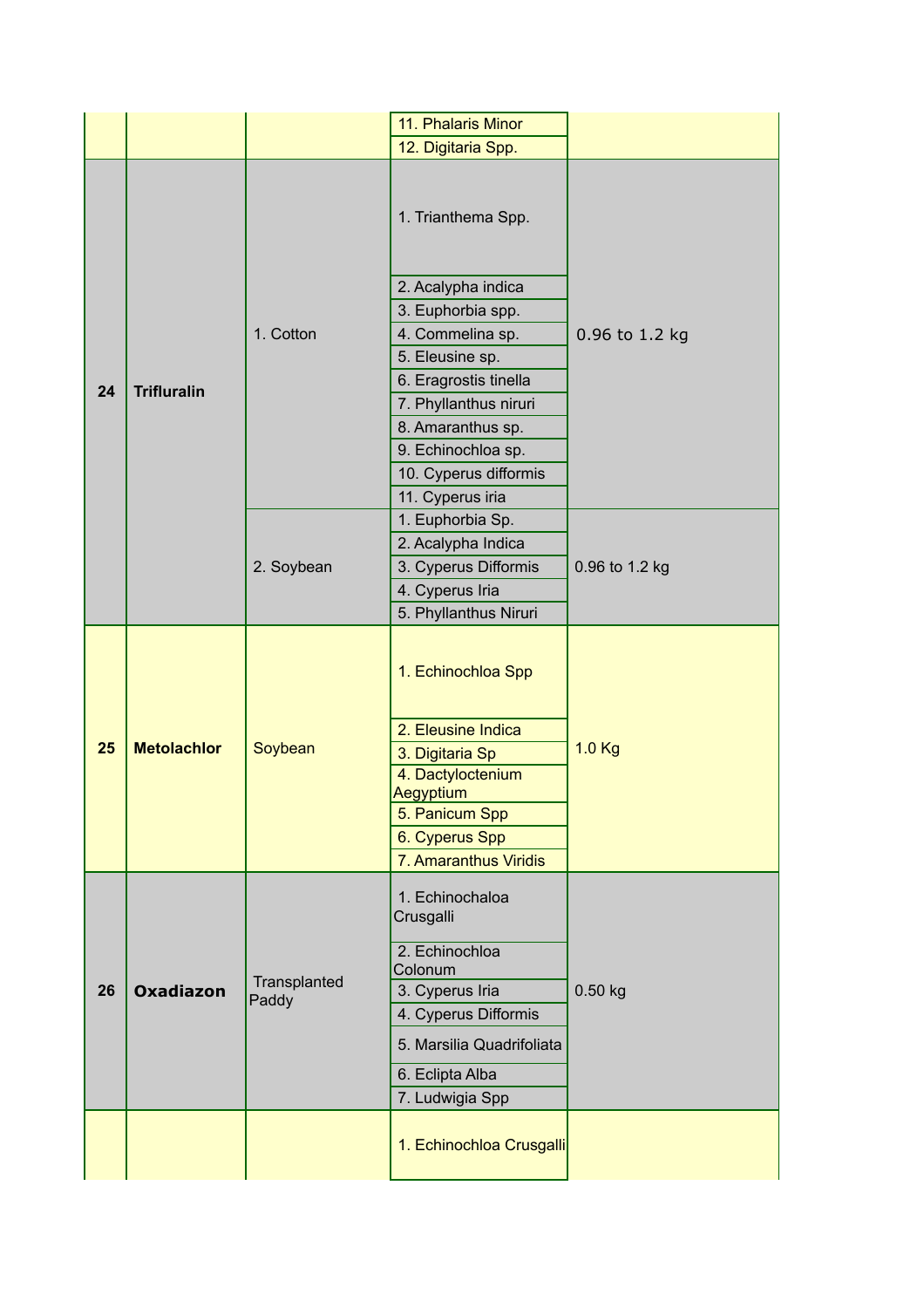|    |                                  |                         | 2. Echinochloa<br>Colonum |                             |
|----|----------------------------------|-------------------------|---------------------------|-----------------------------|
|    | <b>Pretilachlor</b><br>27        |                         | 3. Cyperus Difformis      |                             |
|    |                                  | <b>Transplanted</b>     | 4. Cperus Iria            |                             |
|    |                                  | Paddy                   | 5. Fimbristylis Miliacea  | 0.5 to 0.75 kg              |
|    |                                  |                         | 6. Eclipta Alba           |                             |
|    |                                  |                         | 7. Ludwigia Parviflora    |                             |
|    |                                  | 8. Leptochloa Chinensis |                           |                             |
|    |                                  |                         | 9. Monochrea Vaginalis    |                             |
|    |                                  |                         | 10. Penicum Repens        |                             |
|    |                                  | 1. Wheat                | 1. Avena Fatua            |                             |
|    |                                  |                         | 2. Phalaris Spp           |                             |
| 28 | <b>Diclofop</b><br><b>Methyl</b> |                         | 3. Loolium Spp            | Registered for Export Only. |
|    |                                  | 2. Sugar Beet           | 4. Digitaria Spp          |                             |
|    |                                  |                         | 5. Agrostis Spp           |                             |
|    |                                  |                         | 6. Setaria Spp            |                             |
|    |                                  |                         | 7. Panicum Spp            |                             |

## Plant Growth Regulators

| Sr.<br>No.   | <b>Plant</b><br><b>Growth</b><br><b>Regulators</b>                 | <b>Crops</b>            | <b>Weed Species</b>              | Dose a.i. $/$<br><b>ha</b> |
|--------------|--------------------------------------------------------------------|-------------------------|----------------------------------|----------------------------|
| I            | II                                                                 | III                     | IV <sub></sub>                   | $\mathbf v$                |
|              |                                                                    | 1. Grape Fruit          | At all bloom<br>(for Fruit Seed) | 500-1000 gm                |
|              | <b>Gibberallic</b><br><b>Acid</b>                                  | 2. Sweet Cherry         |                                  | 40-80 gm                   |
|              |                                                                    | 3. Grapes               |                                  | $100$ ppm                  |
| $\mathbf{1}$ |                                                                    | 4. Grapes<br>(Seedless) | For Fruit set                    | 15-60 ppm                  |
|              |                                                                    | 5. Brinjal              | <b>Blanket spray</b><br>weekly   | 50 ppm                     |
|              |                                                                    |                         | Seed treatment<br>dibbing        | 10 ppm                     |
|              | <b>Alpha</b><br><b>Naphthyl</b><br><b>Acetic Acid</b><br>(A.N. A.) |                         |                                  |                            |
|              |                                                                    | 1. Tomato               | At the time of<br>Flowering      | 45/20.25<br>ppm            |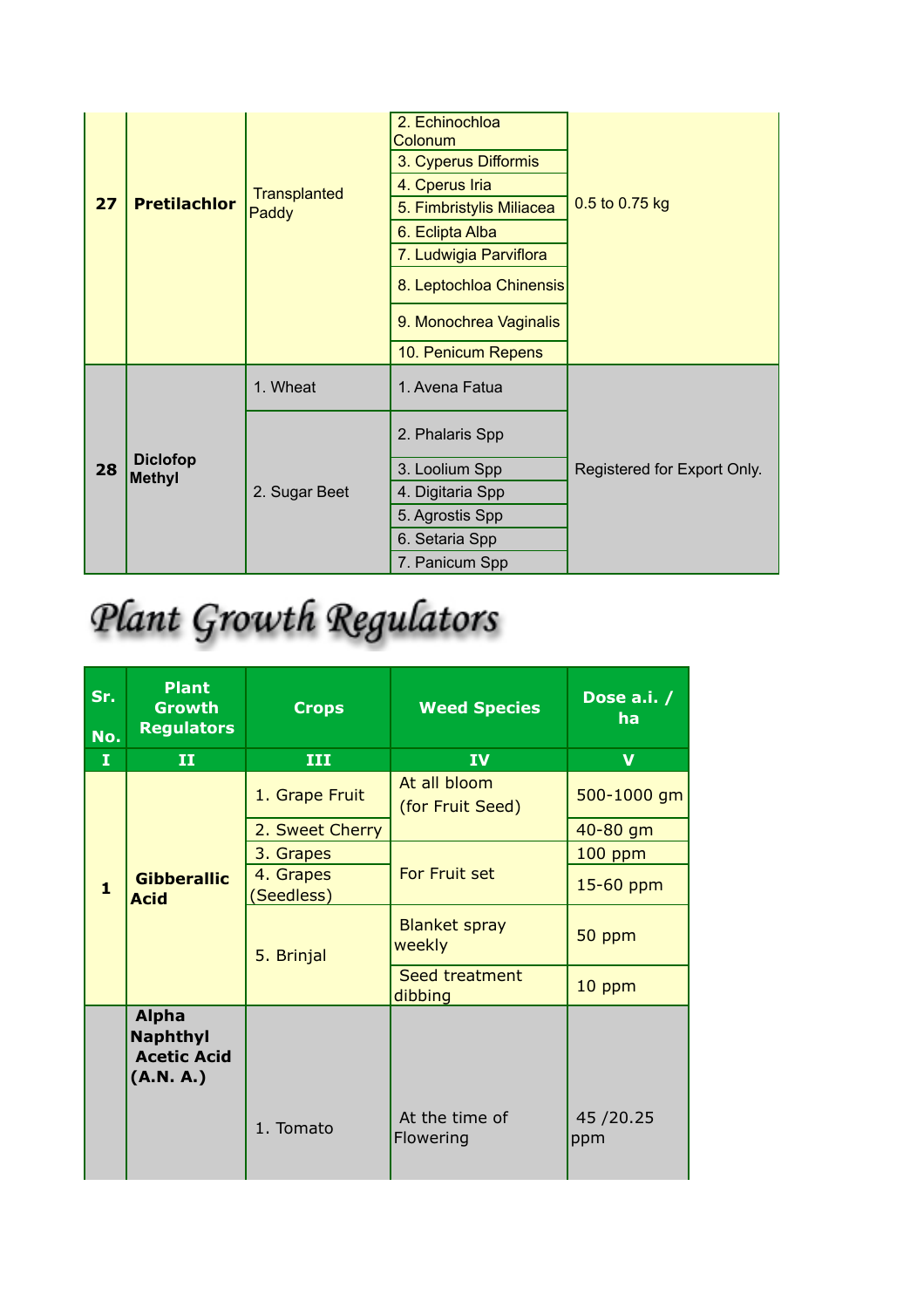|                |                  | 2. Brinjal             | At the time of<br>flowering                                                                                   | 45 / 20.25<br>ppm        |
|----------------|------------------|------------------------|---------------------------------------------------------------------------------------------------------------|--------------------------|
|                |                  | 3. Pea                 | At the flowering<br>stage                                                                                     | 10 / 45 ppm              |
|                |                  | 4. Chillies            | During flowering<br>stage                                                                                     | 10 /45 ppm               |
| $\overline{2}$ |                  | 5. Apple               | 6-14 day before<br>heavy drop<br>is expected                                                                  | $10/0.12 -$<br>$0.2$ ppm |
|                |                  |                        | When fruits are of<br>pea size                                                                                | $10/0.12 -$<br>$0.2$ ppm |
|                |                  | 6. Citrus              | When fruits are of<br>pea size<br>and to control<br>malformation.<br>Spray before 3<br>months of<br>flowering | $20/0.24 -$<br>$0.4$ ppm |
|                |                  | 7. Mango               | 3 sprays.<br>55, 70 and 85 days<br>after<br>sowing to check the<br>falling                                    | 10.20 ppm                |
|                |                  |                        | of flower & balls.                                                                                            |                          |
|                |                  | 8. Cotton              |                                                                                                               |                          |
|                |                  | 1. Mango               | <b>Breaking alternate</b><br>bearing<br>tendencies                                                            | 200 ppm.                 |
|                |                  |                        | For flower induction                                                                                          | 1000 ppm                 |
|                |                  |                        | For post harvest<br>treatment                                                                                 | 500 ppm.                 |
|                |                  | 2. Pineapple           | For Flower induction                                                                                          | 100 ppm.                 |
| 3              | <b>Ethenphon</b> | 3. Coffee<br>(Arabica) | For uniform ripening<br>of<br>berries                                                                         | 192 ppm.                 |
|                |                  | 4. Coffee<br>(Robusta) | For uniform ripening<br>of<br>berries                                                                         | 96 ppm.                  |
|                |                  | 5. Tomato              | Post harvest<br>treatment                                                                                     | 2500 ppm.                |
|                |                  | 6. Cucumber            | For sex modification                                                                                          | 125 ppm.                 |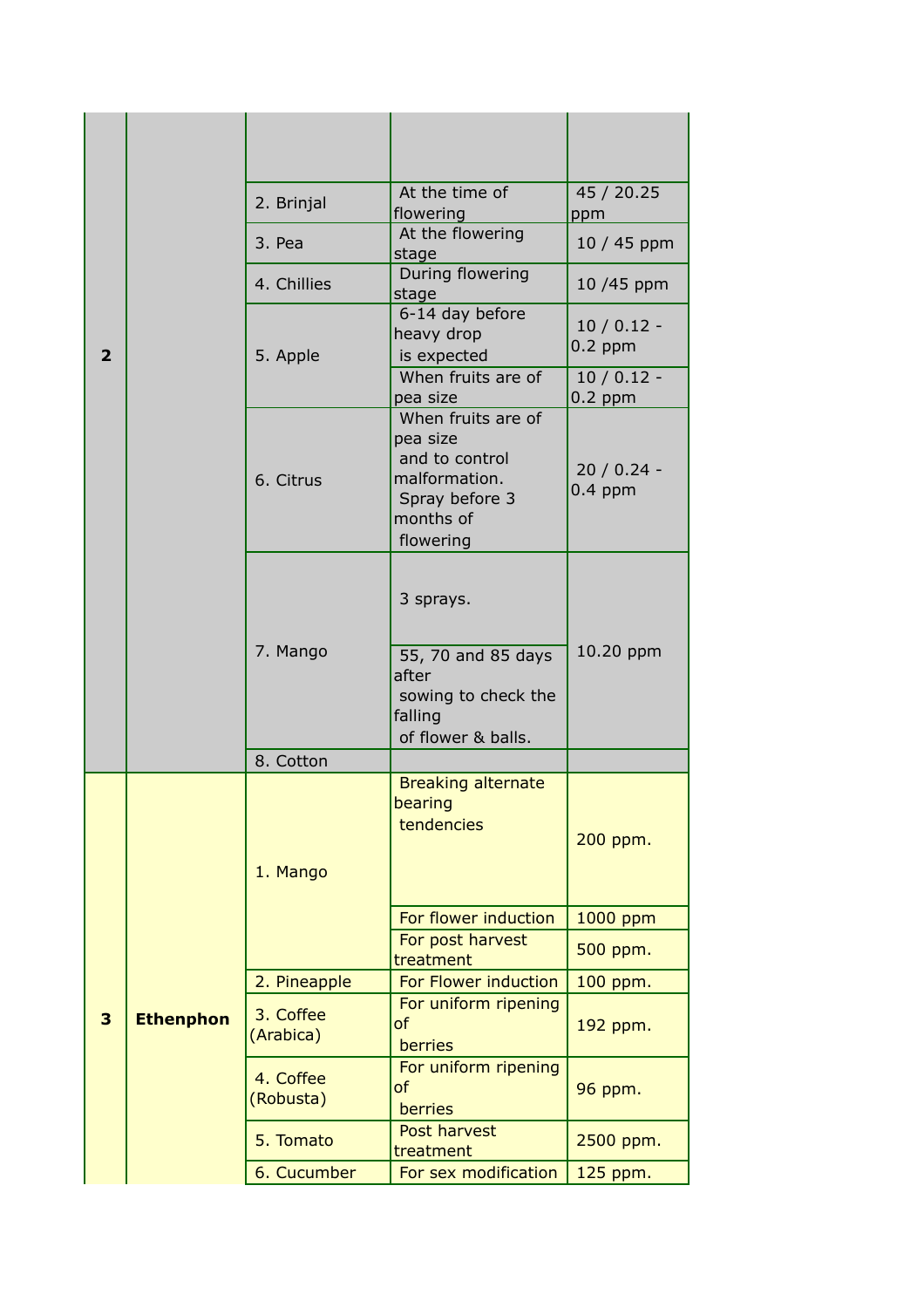|   |                                                                                                      | 7. Groundnut                      | For breaking seed<br>dormancy                                                          | 500 ppm.             |
|---|------------------------------------------------------------------------------------------------------|-----------------------------------|----------------------------------------------------------------------------------------|----------------------|
|   |                                                                                                      | 8. Rubber                         | For boosting latex<br>yield                                                            | 1000 ppm.            |
|   | <b>Chloro</b><br><b>Choline</b><br><b>Chloride</b><br>(CCC) or<br>Chlormequa<br>t<br><b>Chloride</b> | 1. Cotton                         | Square formation to<br>early<br>flowering                                              | 20-40 gm             |
| 4 |                                                                                                      | 2. (American)<br>Cotton<br>(Desi) | Square formation to<br>early<br>flowering                                              | 75 gm                |
|   |                                                                                                      | 3. Grape                          | Pre bloom stage                                                                        | $600 - 1000$<br>ppm. |
|   |                                                                                                      | 4. Brinjal                        | Before sowing (Seed<br>Soaking<br>for 24 hours)                                        | 50 ppm.              |
|   |                                                                                                      | 5. Ber                            | Mid July                                                                               | 100 ppm.             |
|   |                                                                                                      | 6. Potato                         | Dipping of cut pieces<br>for $10$<br>minutes                                           | 100 ppm.             |
|   |                                                                                                      | 1. Onion                          | Preventing of Bolting 750 ppm.                                                         |                      |
|   |                                                                                                      |                                   | Pre-harvest spray                                                                      |                      |
|   |                                                                                                      | 2. Grapes                         | Induction of pollen<br>sterility;<br>at an early stage of<br>development of<br>panicle | $500 - 750$<br>ppm.  |
|   |                                                                                                      |                                   |                                                                                        |                      |
| 5 | <b>Maleic</b><br><b>Hydrazide</b>                                                                    | 3. Tomato                         | Induction of pollen<br>sterility;<br>a week prior to<br>opening of                     | $50 - 100$<br>ppm.   |
|   |                                                                                                      | 4. Onion                          | first flower                                                                           | $50 - 100$<br>ppm.   |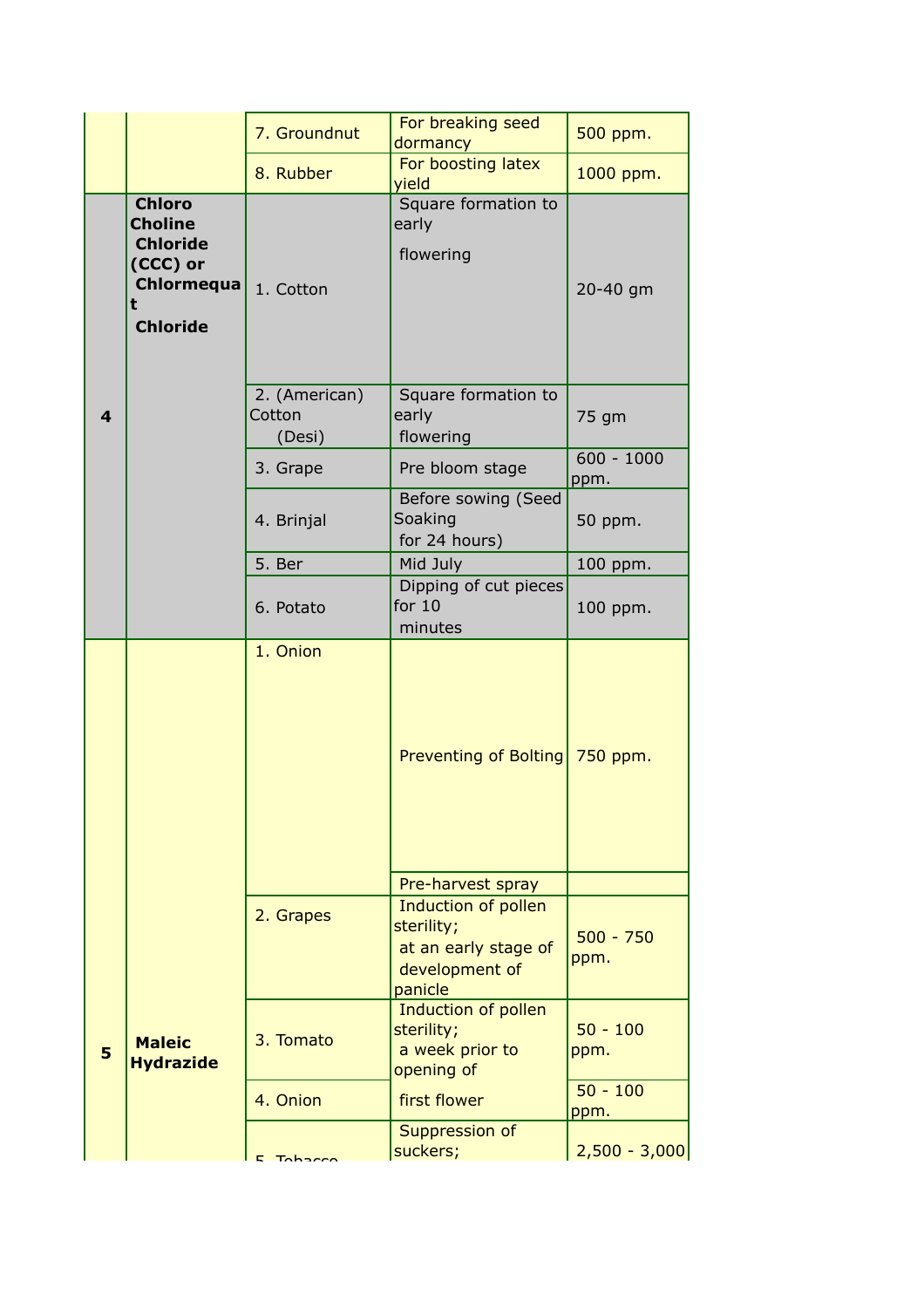| J. IUDdllu            | spraying after       | ppm.         |
|-----------------------|----------------------|--------------|
|                       | detopping            |              |
|                       | To check apical      |              |
| 6. Cow Pea            | dominance;           | $50 - 200$   |
|                       | before flower        | ppm.         |
|                       | initiation           |              |
| $7.$ Poppy -<br>Opium | Latex stimulant; one |              |
|                       | week                 | 30 - 45 ppm. |
|                       | before lancing       |              |
|                       | To induce pollen     |              |
|                       | sterility;           |              |
| 8. Brinjal            | before opening of    | 600 ppm.     |
|                       | flower               |              |
|                       | 15-20 days before    |              |
| 9. Potato             | harvest              | 3000 ppm     |

## Fungicides

| Sr.<br>No.     | <b>Fungicides</b>       | <b>Crops</b>           | <b>Weed Species</b>      | Dose a.i. /<br>ha                    |
|----------------|-------------------------|------------------------|--------------------------|--------------------------------------|
| $\mathbf{I}$   | $\overline{\mathbf{H}}$ | III                    | IV                       | $\overline{\mathbf{V}}$              |
|                |                         | 1. Apple               | Scab                     | $1.25$ gm $/ 10$<br>l.w/tree         |
|                |                         | 2. Cucurbits           | Anthracnose              | 100 gm / 600<br>I.w                  |
|                |                         |                        | Powdery mildew           |                                      |
|                |                         | 3. Grapes              | Anthracnose              | 150 gm in<br>625-700 l. w.           |
| $\mathbf{1}$   | <b>Benomyl</b>          |                        | Powdery mildew           |                                      |
|                |                         | 4. Groundnut           | Tikka leaf spot          | 112.5 gm in<br>750 I.w.              |
|                |                         | 5. Peas                | Powdery mildew           | 125 gm in<br>600 l.w.                |
|                |                         | 6. Chilly              |                          | $100$ gm in<br>600 I.w.              |
|                |                         | 7. Wheat               | Loose smut               | 1 gm/Kg seed<br>restricted<br>in use |
|                |                         |                        |                          |                                      |
|                |                         | 1. Pea                 | Seed rot                 | 3.2gm / kg                           |
|                |                         | 2. Groundnut           | Seed and seedling<br>Rot | seed                                 |
| $\overline{2}$ | <b>Captafol</b>         | 3. Sorghum<br>4. Maize | <b>Seedling Blight</b>   | $2.47$ gm / kg                       |
|                |                         | 5. Chillies            | <b>Damping Off</b>       | seed                                 |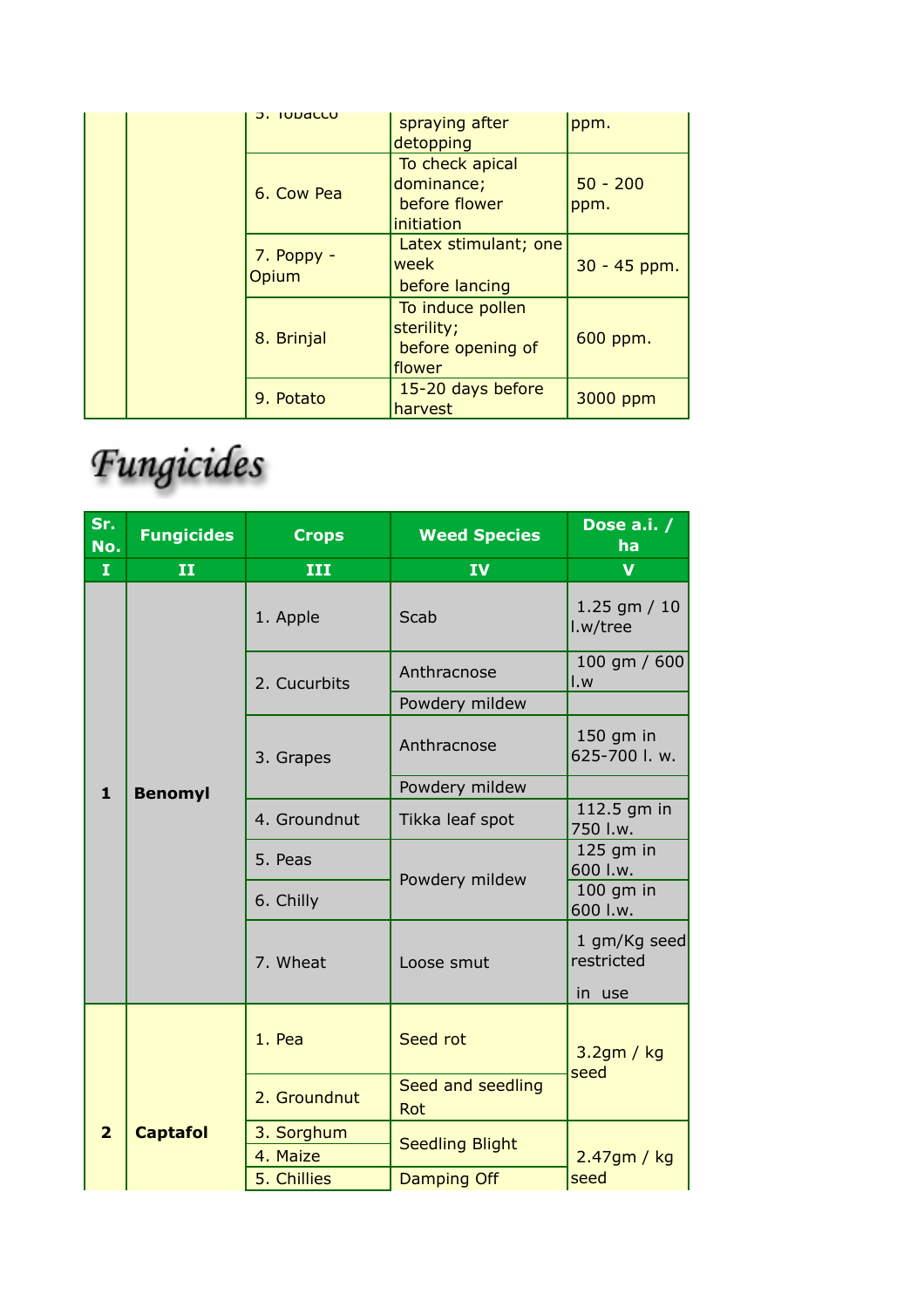|                         |                                      | 6. Tomato                    |                                   |                               |
|-------------------------|--------------------------------------|------------------------------|-----------------------------------|-------------------------------|
|                         |                                      | 7. Soyabean                  | Seed rot and Seed<br>born disease | $3.2$ gm / kg<br>seed         |
|                         |                                      | 1. Apple                     | Scab                              | 1.25 kg/ha                    |
|                         |                                      | 2. Cabbage<br>3. Cauliflower | Damping off                       | $1 - 1.5$ gm/l                |
|                         |                                      | 4. Cherry                    | Brown rot                         | 1.25 kg / 750-<br>1000 l.w.   |
| 3                       | Captan                               | 5. Chilly<br>6. Coffee       | Damping off<br>Leaf spot          | $1 - 1.5$ gm/l                |
|                         |                                      | 7. Grapes<br>8. Potato       | Downy mildew<br>Early blight      | 1.25 kg / 750-<br>1000 l.w.   |
|                         |                                      |                              | Late blight                       |                               |
|                         |                                      | 9. Tobacco                   | Damping off                       | $1 - 1.5$ gm/l                |
|                         |                                      | 10. Tomato                   | Damping off                       |                               |
|                         |                                      |                              | Early blight                      | 1.25 kg / 750-<br>1000 l.w.   |
|                         |                                      |                              | Late blight                       |                               |
|                         |                                      | 1. Apple                     | <b>Scab</b>                       | 1.25 gm/10 l<br>tree          |
|                         |                                      | 2. Barley                    | Loose smut                        | $1$ gm / Kg<br>seed           |
|                         |                                      | 3. Ber                       | Powdery mildew                    | $5$ gm / 10 l<br>water / tree |
|                         | <b>Carbendazi</b>                    | 4. Brinjal                   | Fruit rot                         | $150$ gm in<br>600 l. water   |
| $\overline{\mathbf{A}}$ | m                                    |                              | Leaf spot                         | $1$ gm / kg                   |
|                         |                                      | 5. Chilly                    | Damping off                       | seed                          |
|                         |                                      | 6. Cluster bean              | Powdery mildew                    | 125 in 750 l.                 |
|                         |                                      | 7. Cotton                    | Leaf spot                         | water                         |
|                         |                                      |                              | Anthracnose                       | 150 gm in                     |
|                         |                                      | 8. Cow Pea                   | <b>Collar rot</b>                 | 600 lo. Water                 |
|                         |                                      |                              | Leaf spot<br>Powdery mildew       |                               |
|                         | <b>Copper Oxy</b><br><b>Chloride</b> |                              |                                   |                               |
|                         |                                      | 1. Arecanut                  | Koleroga                          |                               |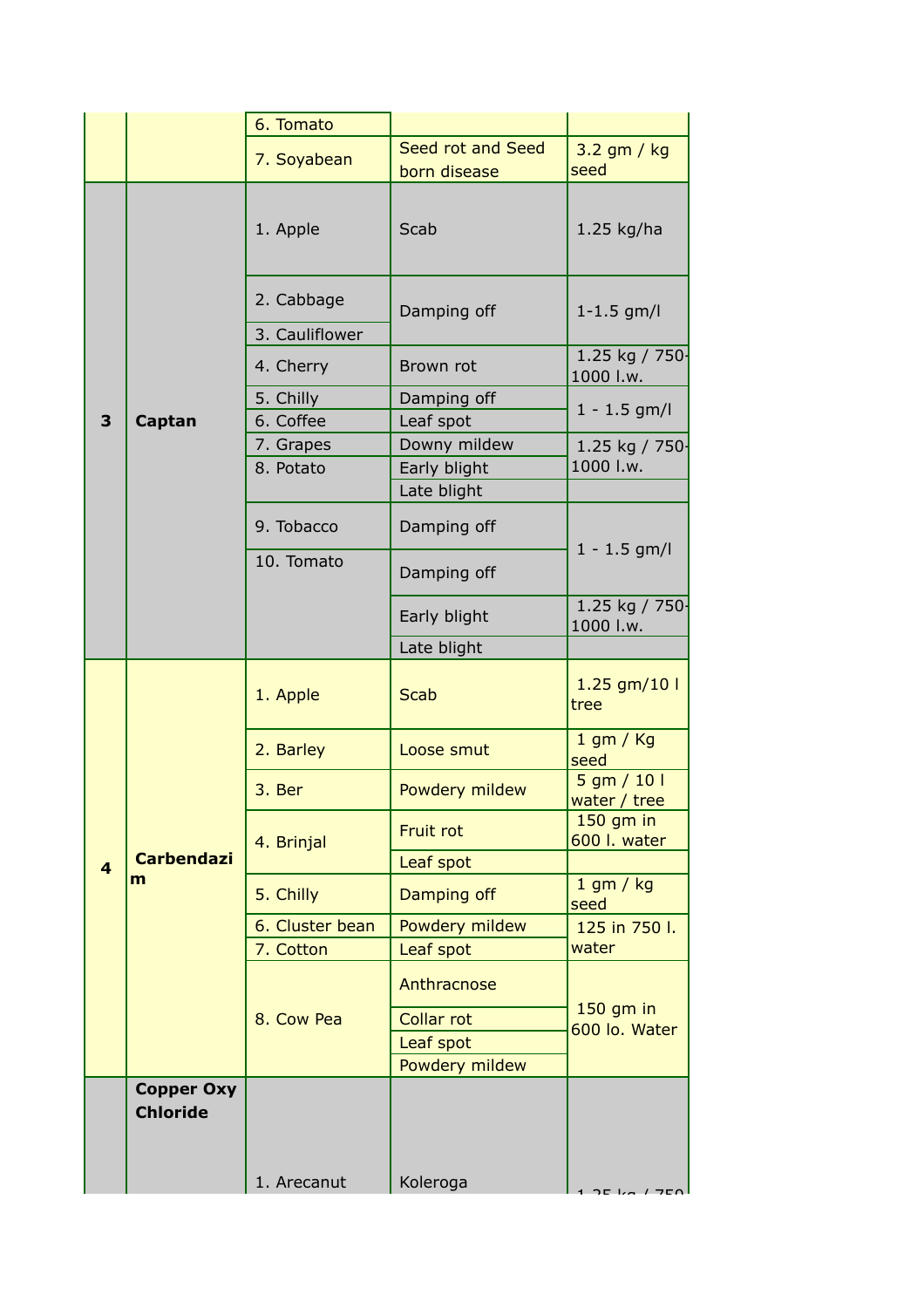|   |                 |               |                                     | טכי / Kg / נ<br>$-1,000$ l.w                  |
|---|-----------------|---------------|-------------------------------------|-----------------------------------------------|
|   |                 | 2. Banan      |                                     |                                               |
|   |                 | 3. Betelvine  | Fruit rot, leaf spot<br>$-$ -do $-$ |                                               |
|   |                 | 4. Cardamom   | Clump rot                           | $1.87 - 2.75$<br>kg/<br>$750 - 1,000$<br>I.w. |
|   |                 |               | Leaf spot                           |                                               |
|   |                 | 5. Chilly     | Fruit Rot, Leaf Spot                | 1.25 kg / 750                                 |
|   |                 | 6. Citrus     | Canker, foot rot                    | $-1,000$ l.w.                                 |
|   |                 | 7. Coconut    | Bud rot                             |                                               |
| 5 |                 | 8. Coffee     | Black rot, rust                     | $1.87 - 3.75$<br>kg/<br>$750 - 1,000$<br>I.w. |
|   |                 | 9. Cumin      | Leaf blight                         |                                               |
|   |                 | 10. Grapes    | Downy mildew                        |                                               |
|   |                 | 11. Paddy     | Brown leaf spot                     | 1.25 kg / 750-<br>1000 l.w.                   |
|   |                 | 12. Palmyra   | <b>Bud rot</b>                      |                                               |
|   |                 | 13. Pepper    | Fruit Rot, Leaf Spot                |                                               |
|   |                 | 14. Potato    | Early blight, late<br>blight        |                                               |
|   |                 | 15. Rubber    | Secondary leaf fall                 | $1.8 - 6.25$ kg<br>metallic cu/ha             |
|   |                 | 16. Tea       | Black rot, red rust                 | 600 gm /125<br>I.w.                           |
|   |                 |               | <b>Blister blight</b>               | 420 gm / 175<br>I.w.                          |
|   |                 | 17. Tobacco   | Black shank, frog<br>eye spot       | 1.25 kg / 750-<br>1000 l.w.                   |
|   |                 | 18. Tomato    | Early blight, late<br>blight        | 1.25 kg / 750 $-$<br>1000 l.w.                |
|   |                 |               | Leaf spot                           |                                               |
| 6 | <b>Carboxin</b> | <b>Barley</b> | Covered smut, loose<br>smut         | $1 - 1.25$ gm /<br>kg seed                    |
|   |                 | Cotton        | <b>Angular Leaf Spot</b>            |                                               |
|   |                 |               | <b>Bunt, Flagr Smut</b>             |                                               |
|   |                 | Wheat         | Loose smut                          |                                               |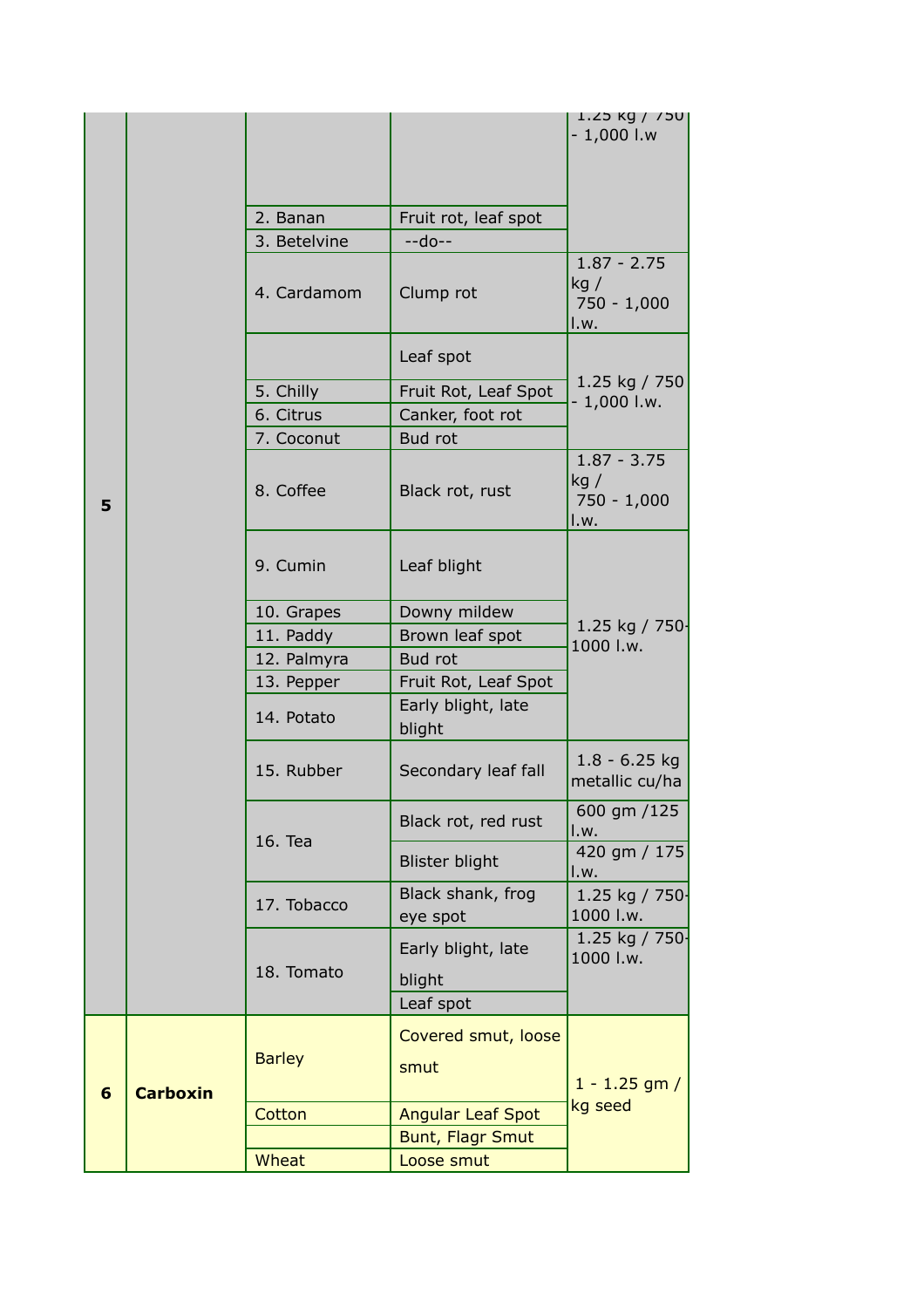| Coffee<br>Leaf rust, black rot<br>Anthracnose<br>Cotton<br><b>Bacterial blight</b><br><b>Black arm</b><br>Downy mildew,<br><b>Grapes</b><br>anthracnose<br>Groundnut<br>Tikka leaf spot | Potato<br>Late blight<br>Secondary leaf fall<br><b>Rubber</b><br>Koleroga<br>Arecanut<br>Wilt & foot rot<br><b>Betelvine</b><br><b>Cuprous</b><br>8<br><b>Oxide</b><br><b>Chillies</b><br>Fruit rot<br><b>Canker fruit fall</b><br><b>Citrus</b> |                         |                                  |  | $0.2$ kg / Acre                                                                                                           |
|-----------------------------------------------------------------------------------------------------------------------------------------------------------------------------------------|--------------------------------------------------------------------------------------------------------------------------------------------------------------------------------------------------------------------------------------------------|-------------------------|----------------------------------|--|---------------------------------------------------------------------------------------------------------------------------|
| Apple, Grapes<br>Mango, Beanes<br>Okra, Peaches<br><b>Dinocap</b><br>Powdery mildew<br>9<br>Ber, Peas, Poppy<br>I. water                                                                |                                                                                                                                                                                                                                                  |                         |                                  |  |                                                                                                                           |
| Wheat, Cucur -<br>bits, Cumin,                                                                                                                                                          | Chilly, Rose,                                                                                                                                                                                                                                    |                         |                                  |  | 100 mi in 750                                                                                                             |
| Fenugreek                                                                                                                                                                               |                                                                                                                                                                                                                                                  |                         |                                  |  |                                                                                                                           |
|                                                                                                                                                                                         |                                                                                                                                                                                                                                                  |                         |                                  |  |                                                                                                                           |
|                                                                                                                                                                                         |                                                                                                                                                                                                                                                  |                         |                                  |  |                                                                                                                           |
| <b>Blast</b><br>Paddy                                                                                                                                                                   |                                                                                                                                                                                                                                                  |                         |                                  |  | Citrus, Guava,<br>Coconut,<br>Papaya and<br>Potato<br>to Control<br>Fungus                                                |
| Diseases.                                                                                                                                                                               |                                                                                                                                                                                                                                                  | $\overline{\mathbf{z}}$ | <b>Copper</b><br><b>Sulphate</b> |  | It is used in<br>the form of<br><b>Bordeaux</b><br>mixture which<br>is<br>spre on<br>Coffee,<br>Cardamom,<br>Rubber, Tea, |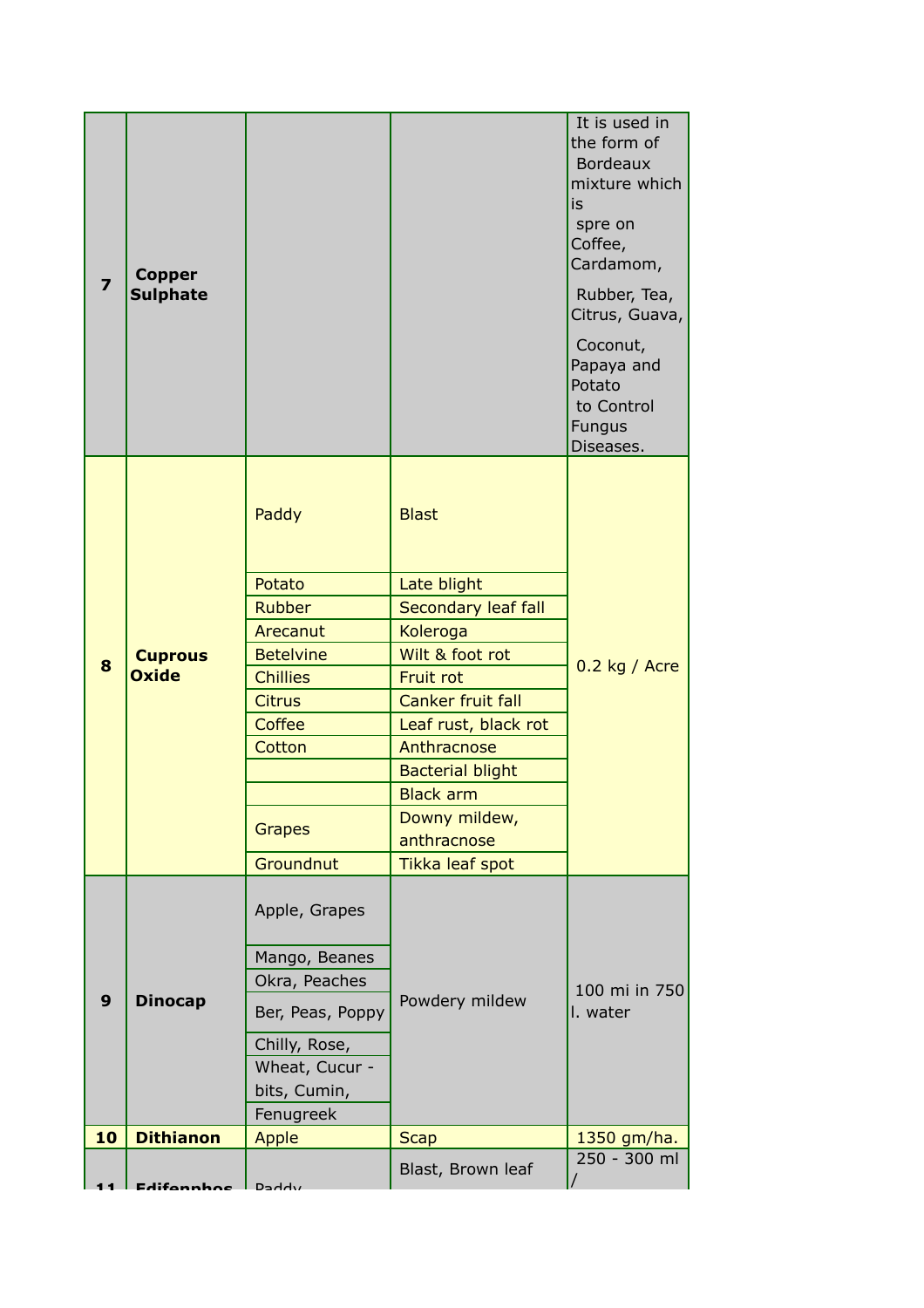| ᆂᆂ | currempnos     | rauuy         | spot                                               | 750-1000 l.                                                              |
|----|----------------|---------------|----------------------------------------------------|--------------------------------------------------------------------------|
|    |                | Apple         | <b>Scab</b>                                        | water<br>$1.125 - 1.5$<br>kg/<br>$750 - 1000$<br>$\mathsf{L} \mathsf{w}$ |
| 12 | <b>Ferbam</b>  | Carnation     | <b>Rust</b>                                        | $1.5$ gm $/ 1$<br>1.w.                                                   |
|    |                | Sweet potato  | <b>Black spot</b>                                  | 1:2000<br>mixture                                                        |
|    |                | Rose          | <b>Black spot</b>                                  | $1.5$ gm $/ 1$<br>1.w.                                                   |
| 13 | <b>Kitazin</b> | Paddy         | Blast, Brown leaf<br>spot                          | $0.5$ kg / has                                                           |
|    |                | Apple         | <b>Black rot, Fly Speck</b><br>Scab, Scooty blotch | 22.5 gm/10<br>I.w./tree<br>$1.125 - 1.5$                                 |
|    |                | <b>Banana</b> | Cigar end rot,<br>Leaf spot<br>Sigatoka, Tip rot   | kg in<br>1,000 l.<br>water                                               |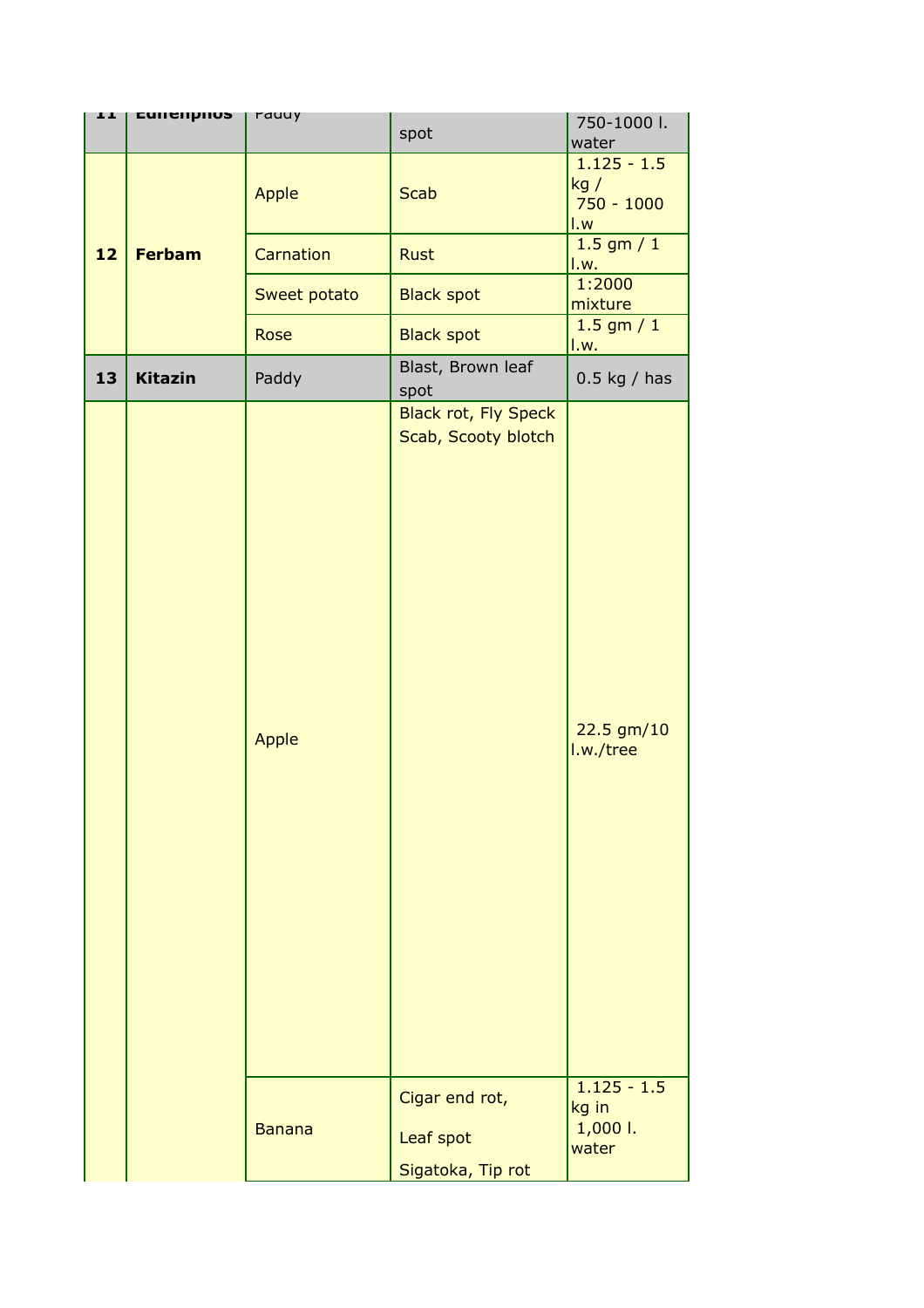|    |                 | <b>Bean</b>        | Anthracnose,                 | $1.125 -$<br>1.5kg                                  |
|----|-----------------|--------------------|------------------------------|-----------------------------------------------------|
|    |                 |                    | <b>Leaf Spot</b>             | in 750 l.<br>water                                  |
|    |                 | Cardamom           | Capsule rot,<br>Leaf rot     | 1.125 kg in<br>1,000 l.w.                           |
|    |                 |                    | <b>Collor rot</b>            | $2.25$ gm $/$<br>I.water                            |
|    |                 | <b>Cauliflower</b> | <b>Leaf Spot</b>             | $1.125 - 1.5$<br>kg in<br>750 l. water              |
|    |                 |                    | Damping off                  | $2.25$ gm $/$<br>1.1.w.                             |
| 14 | <b>Mancozeb</b> | <b>Chilly</b>      | Fruit rot, leaf spot,        | $1.125 - 1.5$<br>kg in                              |
|    |                 |                    | ripe rot                     | 750 l. water                                        |
|    |                 | Coconut            | Leaf rot                     | $22.5$ gm $/ 10$<br>I.w./tree                       |
|    |                 | <b>Cucurbits</b>   | Anthracnose,                 | $1.125 -$<br>1.5 <sub>kq</sub>                      |
|    |                 |                    | downy mildew                 | in 750 l.<br>water                                  |
|    |                 | Ginger             | <b>Yellow disease</b>        | 450 gm / 300<br>I. water<br>for 12 - 14<br>quintals |
|    |                 |                    | Angular leaf spot            | $1.125 - 1.5$<br>kg                                 |
|    |                 | <b>Grapes</b>      | Anthracnose,<br>Downy mildew | in 750 l.w.                                         |
|    |                 | Groundnut          | Rust, Tikka leaf spot        | $-do--$                                             |
|    |                 | Guava              | Fruit rot                    | $15$ gm/ $10$<br>I.w./tree                          |
|    |                 | <b>Maize</b>       | Downy mildew, leaf<br>blight |                                                     |
|    |                 | <b>Onion</b>       | Leaf blight                  |                                                     |
|    |                 | Paddy              | <b>Blast</b>                 |                                                     |
|    |                 | Potato             | Early blight, late<br>blight | $1.125 - 1.5$<br>kg in 750 l.                       |
|    |                 | Sorghum            | Leaf spot                    | water                                               |
|    |                 | Soybean            | <b>Rust</b>                  |                                                     |
|    |                 | Sugarbeet          | Leaf spot                    |                                                     |
|    |                 |                    |                              |                                                     |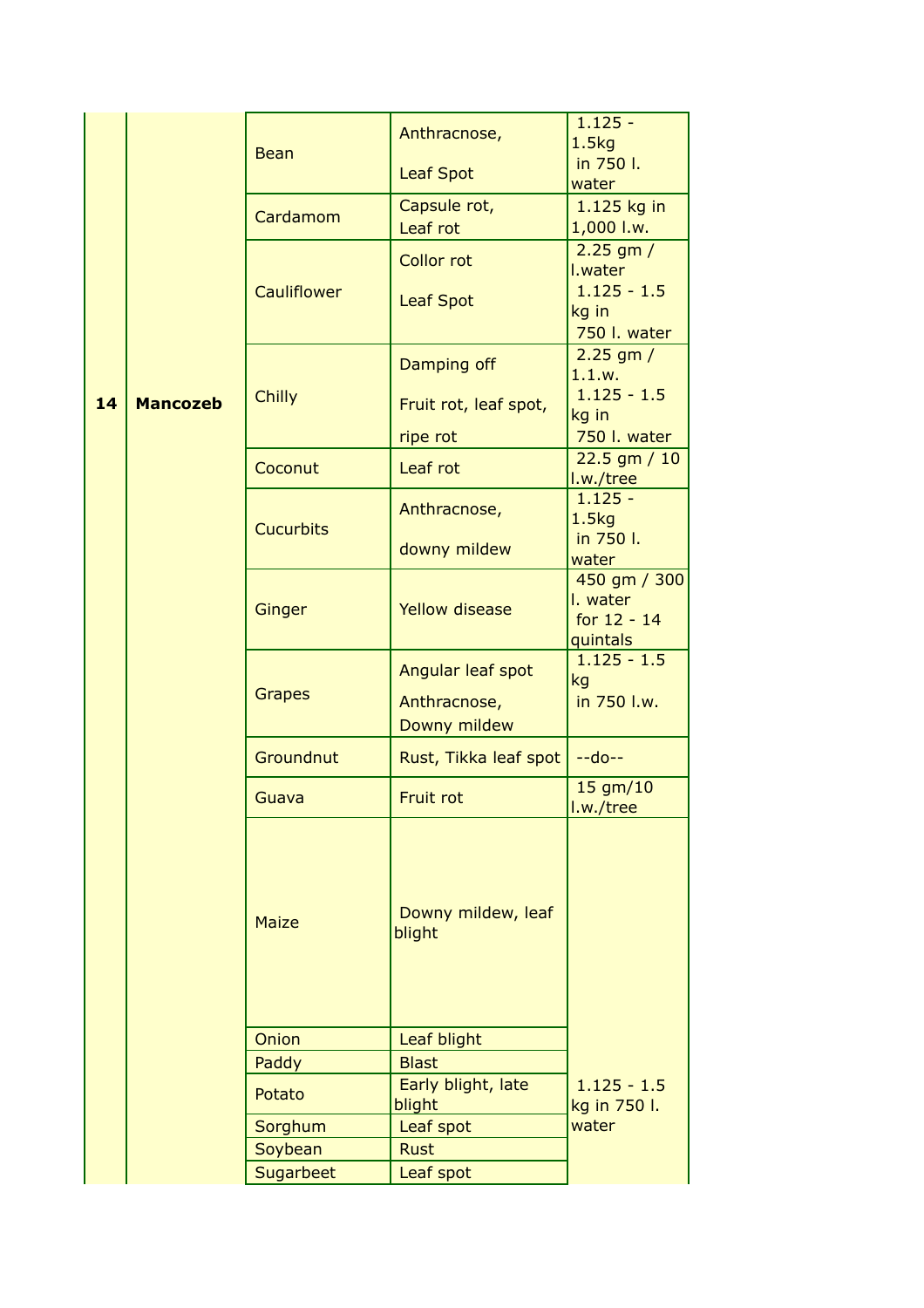|                 |                                                                    | Sunflower      | Leaf rust, Leaf spot            |                                        |
|-----------------|--------------------------------------------------------------------|----------------|---------------------------------|----------------------------------------|
|                 |                                                                    | <b>Tapioca</b> | Leaf spot                       |                                        |
|                 |                                                                    |                | Buck eye rot,                   |                                        |
|                 |                                                                    | <b>Tomato</b>  | Late Blight,                    |                                        |
|                 |                                                                    |                | leaf spot                       |                                        |
|                 |                                                                    | Urid           | Leaf spot                       |                                        |
|                 |                                                                    |                | Black rust,                     |                                        |
|                 |                                                                    | Wheat          | Brown rust,                     |                                        |
|                 |                                                                    |                | Leaf blight                     |                                        |
|                 |                                                                    | Walnut         | Downy leaf spot                 | 15-20 gm /<br>10<br>1.water/tree       |
|                 | <b>MEMC</b><br>$(3% - 6% )$                                        | Cotton         | Seed borne diseases             | 0.25% Hg/Kg                            |
| 15              |                                                                    | Dahlia         | <b>Bulb diseases</b>            | seed                                   |
|                 |                                                                    | Ginger         | Rhizom rot                      |                                        |
|                 |                                                                    | Gladiolus      | <b>Bulb diseases</b>            |                                        |
|                 |                                                                    | Paddy          | Seed borne diseases             |                                        |
|                 |                                                                    | Potato         | Tuber treatment                 |                                        |
|                 |                                                                    | Sugarcane      | Whip smut                       |                                        |
| 16              | <b>Metalaxyl</b>                                                   | Sorghum        | Downy mildew                    | 700 gm/100<br>kg seed                  |
|                 |                                                                    | <b>Bajra</b>   | $-$ -do $-$                     | 670 gm/100<br>kg seed                  |
| 17 <sub>2</sub> | <b>Nickel</b><br>Chloride<br>$(23 - 25%)$<br>Elemental-<br>Nickel) | Tea            | <b>Blister blight</b>           | $225 - 300$ g /<br>50 l.w.             |
| 18              | <b>Streptomyci</b><br>n &<br><b>Oxytetracyc</b><br>line<br>(9:1)   | <b>Chilly</b>  | <b>Black spot</b>               | $1.5$ gm in $10$<br>I. water           |
|                 |                                                                    | Cotton         | Angular leaf<br>spot, Black arm | $0.5 - 1.5$ gm<br>in 10 l. water       |
|                 |                                                                    | Paddy          | <b>Bacterial streak</b>         |                                        |
|                 |                                                                    | Apple          | Powdery mildew                  | 2.0-4.0 kg $/$<br>750-1000 l,<br>water |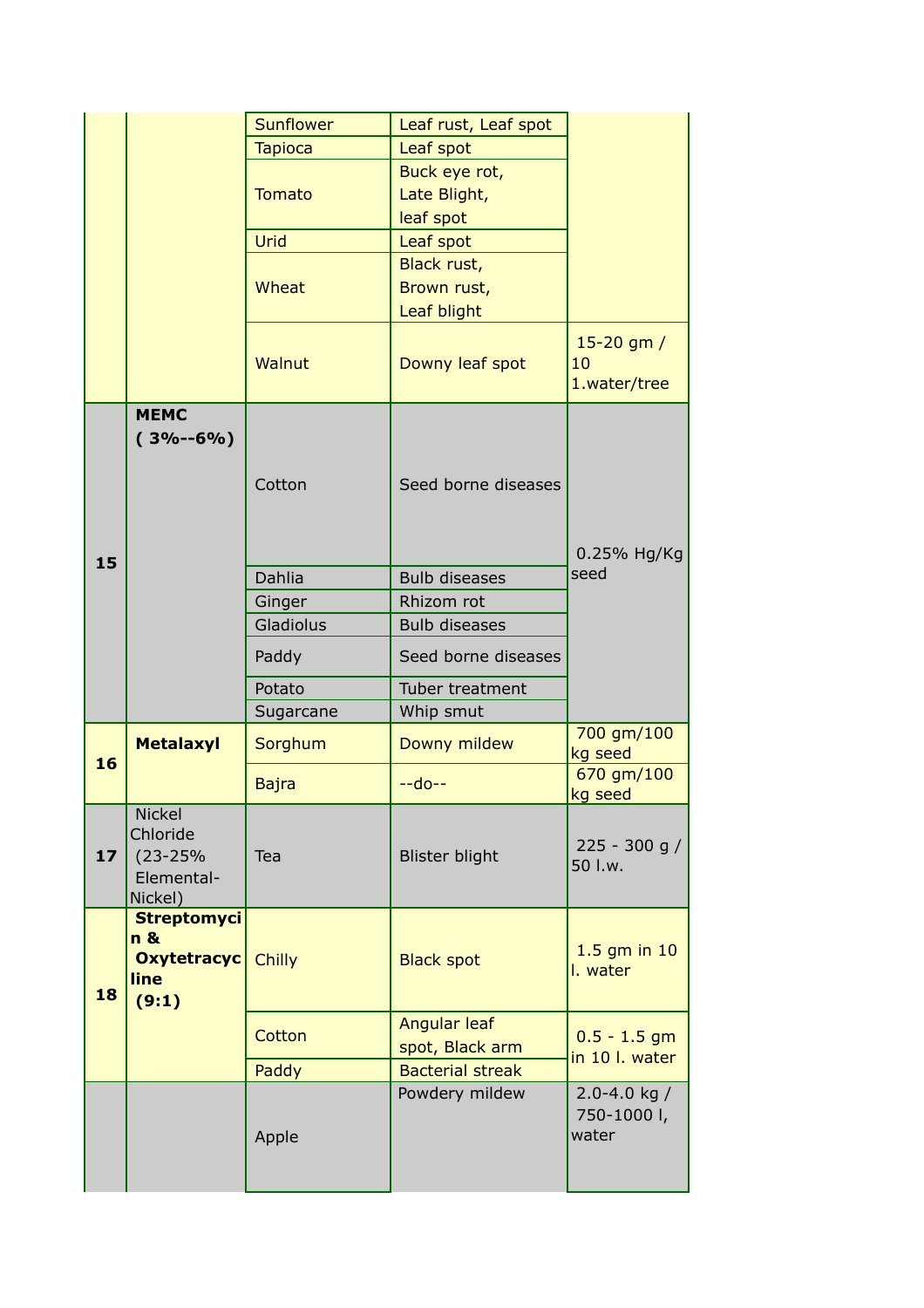|    |                    | Chillies, Okra,  |                                  |                                           |
|----|--------------------|------------------|----------------------------------|-------------------------------------------|
| 19 | <b>Sulphur</b>     | Mango, Citrus,   |                                  | 2.5 kg/750-<br>1000 l. water              |
|    |                    | <b>Beans</b>     |                                  |                                           |
|    |                    | Grapes, Cumin    |                                  | 12.0-16.0                                 |
|    |                    | Coriander        |                                  | kg/ha                                     |
|    |                    | Tobacco          |                                  | 80 kg/ha                                  |
|    |                    | Rubber           |                                  | 30kg/ha                                   |
|    |                    | Groundnut        | Tikka leaf spot                  | 12-16 kg/ha                               |
| 20 | <b>Tridemorph</b>  | Ber, Mango       |                                  | $3-4$ ml/10<br>1.w/tree                   |
|    |                    | Tea              | Powdery mildew                   | 120-150<br>ml/ha                          |
|    |                    | Cucurbits,       |                                  | 240-300 ml                                |
|    |                    | Cluster bean,    |                                  | in 750 1.                                 |
|    |                    | Peas, Betelvine  |                                  | <b>Water</b>                              |
|    |                    | Wheat            |                                  |                                           |
|    |                    | <b>Barley</b>    | Covered smut,<br>Stripe disease  |                                           |
|    |                    | Cotton           | Seed borne disease               |                                           |
|    |                    | Ginger           | Rhizomic rot                     | $2 - 2.25$ gm /                           |
| 21 | <b>Thiram</b>      | Gladiolus        | dry rot                          | kg seed                                   |
|    |                    | Maize            | Seedling blight                  |                                           |
|    |                    | Paddy            | Seed borne disease<br>Panel rot, |                                           |
|    |                    | Rubber           | Pink disease                     |                                           |
|    |                    |                  | Grain smut,                      |                                           |
|    |                    | Sorghum          | loose smut                       |                                           |
|    |                    | Sugarcane        | Whip smut                        |                                           |
|    |                    | Wheat            | Bunt, Flag smut,<br>Karnal bunt  |                                           |
| 22 | <b>Thiophanate</b> | Apple            | <b>Scab</b>                      | 500 gm/ha                                 |
|    | methyl             | Wheat            | <b>Brown rust</b>                |                                           |
|    |                    | <b>Cucurbits</b> | Powdery mildew                   | 1,000 gm/ha                               |
|    |                    | Apple            | Black rot, fly speck,<br>scab    | $1.1 - 1.5$ kg /<br>$750 - 1,000$<br>1.w. |
|    |                    |                  |                                  |                                           |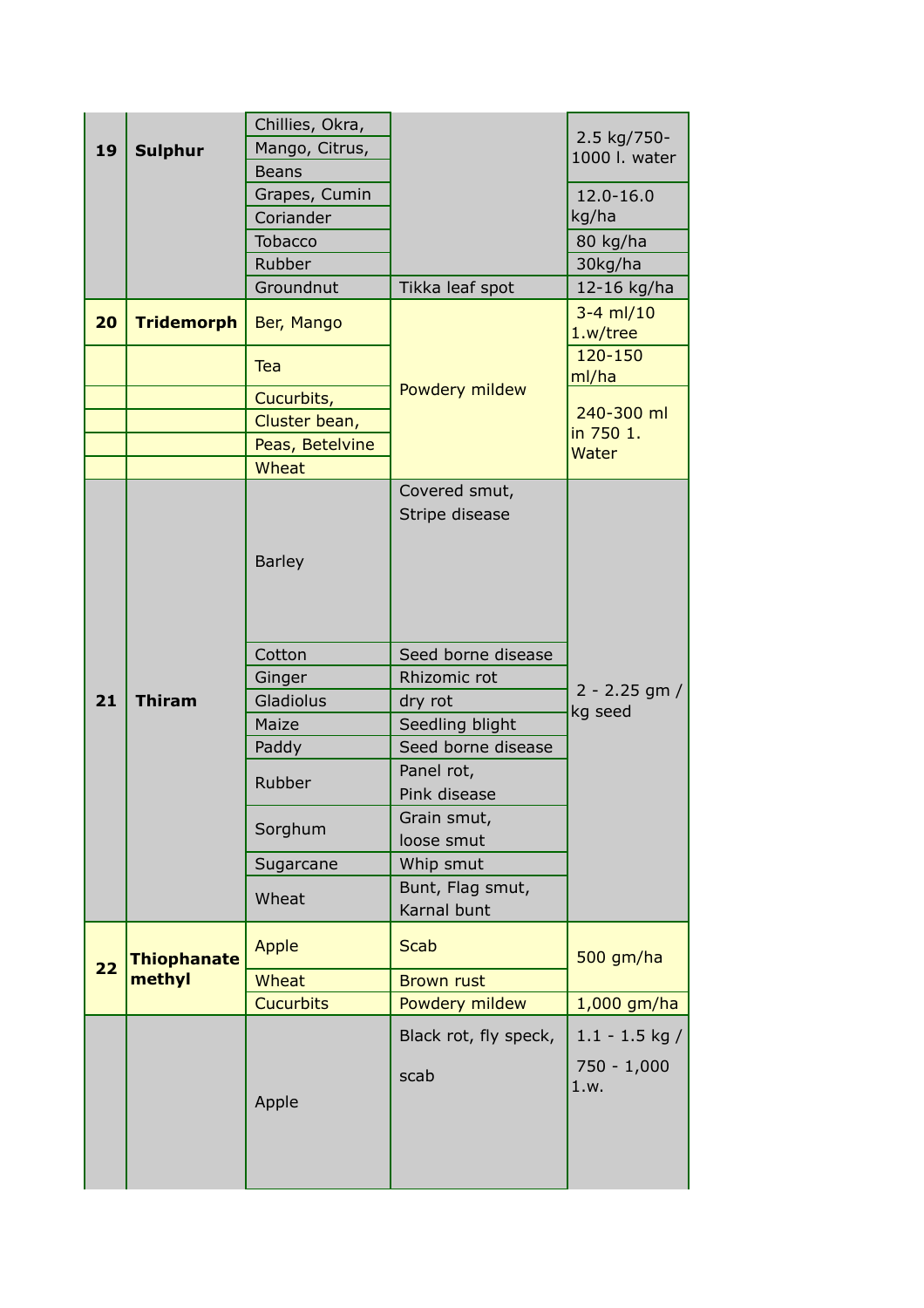|    |                    | <b>Bean</b>    | Downy mildew                                |                                           |
|----|--------------------|----------------|---------------------------------------------|-------------------------------------------|
| 23 | <b>Zineb</b>       | <b>Brinjal</b> | Leaf blight                                 | $1.1 - 1.5$ kg /<br>$750 - 1,000$<br>1.w. |
|    |                    | Cherry         | Leaf spot                                   |                                           |
|    |                    | Citrus         | Greasy spot                                 |                                           |
|    |                    | Cumin          | Early blight                                |                                           |
|    |                    | Cucurbits      | Anthrancnose,<br>Downy mildew,<br>Leaf spot |                                           |
|    |                    | Grapes         | Downy mildew                                |                                           |
| 24 | <b>Ziram</b>       | Apple          | <b>Scab</b>                                 | $1.2 - 1.6$ kg<br>$750 - 1,000$<br>1.w    |
|    |                    | <b>Bean</b>    | Anthracnose                                 |                                           |
|    |                    | <b>Grapes</b>  | Anthracnose,<br>Downy mildew                |                                           |
|    |                    | Potato         | Early blight                                |                                           |
|    |                    | <b>Tomato</b>  | Early blight                                |                                           |
|    | <b>Bitertanol</b>  | Groundnut      | Tikka, rust                                 | $250$ gm/ha                               |
| 25 |                    | Apple          | Scab                                        | 0.02%                                     |
|    |                    | Tea            | <b>Blister blight</b>                       | 50 gm/ha                                  |
|    |                    | Wheat          | Karnal bunt                                 | 560 gm/ha                                 |
|    | <b>Chlorothalo</b> | Groundnut      | Tikka leaf spot, rust                       | $0.66 - 0.863$<br>kg/ha                   |
| 26 | nil                | Potato         | Early & Late blight                         | $0.66 - 0.937$<br>kg/ha                   |
|    |                    | <b>Apple</b>   | <b>Scab</b>                                 | 0.15%                                     |
| 27 | <b>Dodine</b>      | Apple          | Scab                                        | 0.05%                                     |
| 28 | <b>Fosetyl-Al</b>  | <b>Grapes</b>  | Downy mildew                                | $1120 - 1600$<br>gm/ha                    |
|    |                    | Cardamom       | Azukhal & damping<br>off                    | $1800 - 2400$<br>gm/ha                    |
|    |                    | Wheat          | Rust                                        | 250 gm/ha                                 |
| 29 | <b>Triadimefon</b> | Pea            | Rust, Powdery<br>mildew                     | $0.025$ gm/ha                             |
|    |                    | Grapes         | Powdery mildew                              | 0.0025<br>gm/ha                           |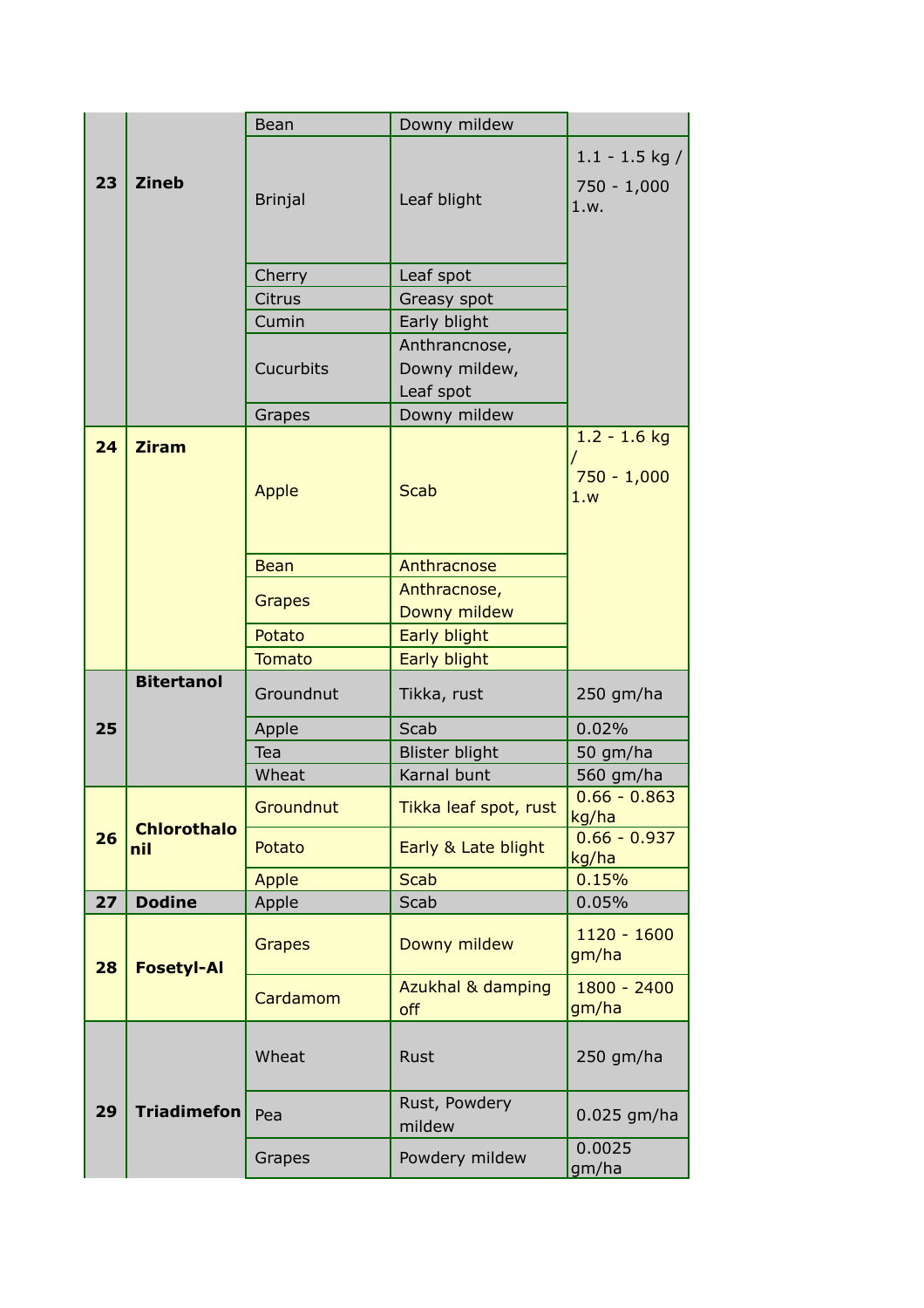|    |                                           | Coffee                   | Coffee rust                            | $0.02$ gm/ha                                |
|----|-------------------------------------------|--------------------------|----------------------------------------|---------------------------------------------|
|    | <b>Metalaxyl &amp;</b><br><b>Mancozeb</b> | <b>Grapes</b>            | Downy mildew                           | 0.40%                                       |
| 30 |                                           | <b>Tobacco</b>           | Damping off                            | 0.07%                                       |
|    |                                           | <b>Nursery</b>           | Leaf blight,<br>black shank            | 0.14%                                       |
| 31 | <b>Fenarimol</b>                          | Apple                    | Scab                                   | 5 gms / 100                                 |
|    |                                           | Chillies                 | Powdery mildew                         | litres of water                             |
|    |                                           | Pea                      | Powdery mildew                         |                                             |
| 32 | <b>Tricyclazole</b>                       | Paddy                    | <b>Blast</b>                           | $225 - 300$<br>gms/<br>100 ltrs of<br>water |
| 33 | Myclobutani                               | Apple                    | Scab                                   | 0.004%                                      |
|    |                                           | Grape                    | Powdery mildew                         |                                             |
| 34 | <b>Validamycin</b>                        | <b>Rice</b>              | Sheath blight                          | 0.0018%                                     |
|    |                                           | Paddy                    | Blast, Brown<br>leaf spot              | 0.0025%                                     |
| 35 | Aureofungi<br>n                           | Grapes                   | Downy mildew,<br>Anthracnose           |                                             |
|    |                                           | Cumin                    | Blight,<br>Powdery mildew              | 0.001%                                      |
|    |                                           | Citrus                   | Guminosis                              | 0.5%                                        |
|    |                                           | Apple                    | Powdery mildew,<br>White root rot      | $0.002 \%$ -<br>0.1%                        |
|    |                                           | Potato                   | Early blight                           | 0.0025 %                                    |
|    |                                           | Grape                    | Powdery mildew                         |                                             |
| 36 | <b>Penconazol</b><br>e                    | <b>Apple</b>             | <b>Scab</b>                            | $5$ gm $/ 100$<br>1.w                       |
|    |                                           | Mango                    | Powdery mildew                         |                                             |
|    |                                           | <b>Pulses</b>            | Powdery mildew                         |                                             |
|    |                                           | Wheat                    | Karnal bunt,<br>leaf rust              |                                             |
| 37 | <b>Propiconazo</b><br>le                  |                          | Brown rust<br>Stem rust<br>Stripe rust | 125 gm                                      |
|    |                                           | <b>Rice</b><br>Groundnut | Sheath blight                          |                                             |
|    |                                           |                          | Early leaf spot                        |                                             |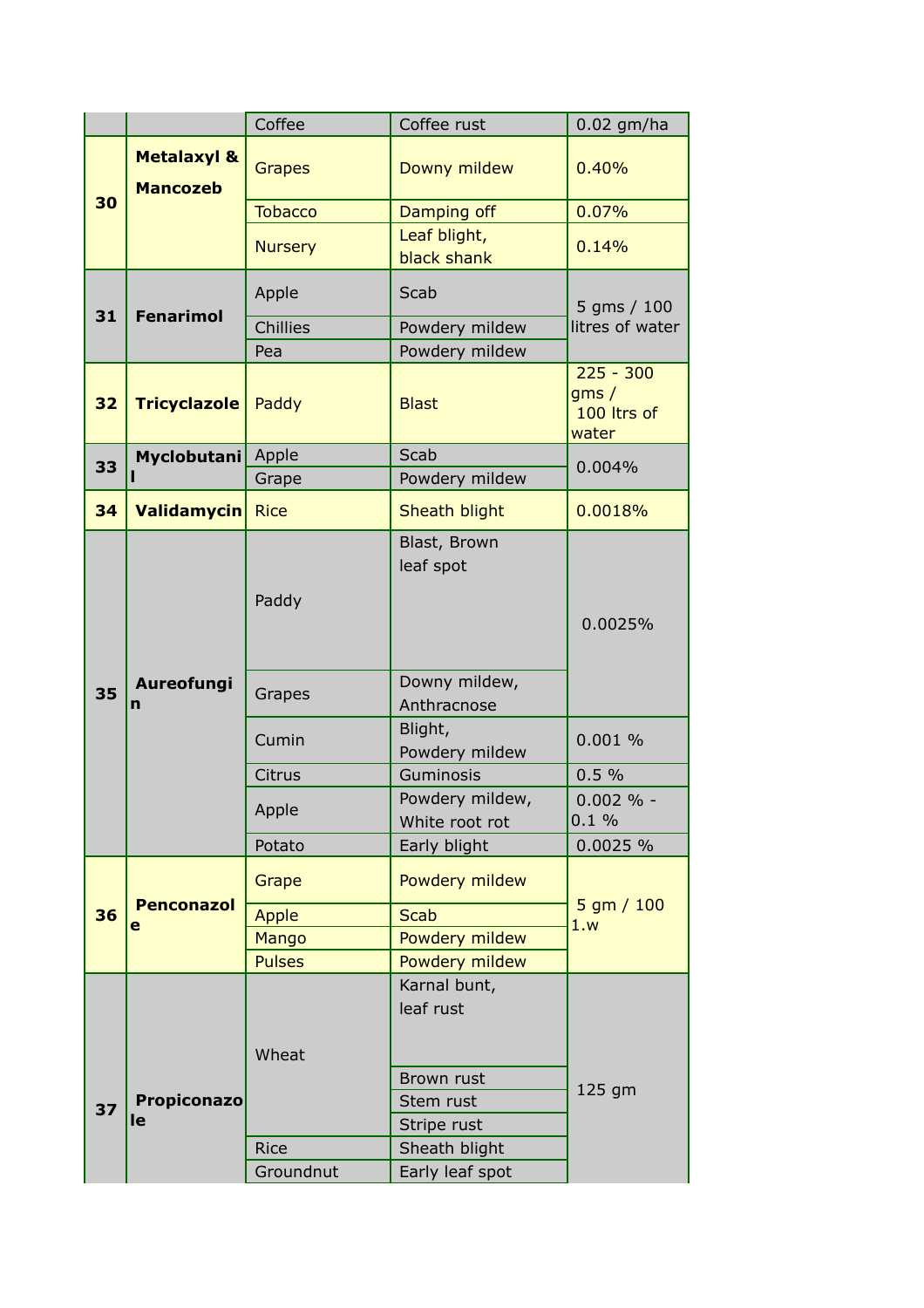|    |                        |               | Late leaf spot        |                     |
|----|------------------------|---------------|-----------------------|---------------------|
|    |                        | Tea           | <b>Blister blight</b> | 31.25-62.50<br>gm   |
|    |                        | Apple         | Scab                  |                     |
| 38 | <b>Hexaconazo</b>      | <b>Rice</b>   | <b>Blast</b>          | $25$ gm             |
|    | le                     | <b>Grapes</b> | Powdery mildew        |                     |
|    |                        | Groundnut     | Tikka leaf spot       |                     |
|    |                        | Pea           | Powdery mildew        |                     |
|    |                        | Mango         | Powdery mildew        |                     |
|    |                        | Mustard       | Alternaria blight     | 1,000 gm            |
| 39 | <b>Iprodione</b>       | <b>Rice</b>   | Sheath blight         | $500 - 1,000$<br>gm |
|    |                        | Tomato        | Early blight          | $250 - 1,000$<br>qm |
| 40 | <b>Oxycarboxi</b><br>n | Coffee        | <b>Leaf Rust</b>      | $200 - 400$ gm      |

## Insecticides

| Sr.<br>No.              | <b>Herbicides</b>                                       | <b>Crops</b>            | <b>Weed Species</b>                    | Dose a.i. /<br><b>ha</b>      |
|-------------------------|---------------------------------------------------------|-------------------------|----------------------------------------|-------------------------------|
| I                       | $\mathbf{I}$                                            | III                     | <b>IV</b>                              | $\mathbf v$                   |
| $\mathbf{1}$            | <b>Acephate</b>                                         | Cotton                  | <b>Bollworms</b><br>Jassid<br>Whitefly | 584 gms<br>$292$ gms          |
|                         |                                                         | Safflower               | Aphid                                  | 584 gm                        |
|                         |                                                         | Potato                  | <b>Golden Nematode</b>                 | 2,000 gm                      |
| $\overline{2}$          | <b>Aldicarb</b>                                         | <b>Tobacco</b>          | <b>Root-Knot Nematode</b>              | $1,000 - 4,000$<br>gm         |
| 3                       | <b>Alphacyper</b><br>mithrin                            | Cotton                  | <b>Bollworms</b>                       | $15 - 20$ gm                  |
| $\overline{\mathbf{4}}$ | <b>Allethrin</b><br>(used in<br>mosquito<br>coil & mat) | Household               | Mosquito                               | 40 mg in 1<br>gm of mat       |
|                         | <b>Aluminium</b>                                        | Stored Whole<br>Cereals | Rice Weevil, Rust<br>red               | 3 gm tablet<br>for 1 tonne of |
|                         | <b>Phosphide</b>                                        | and seed grains         | flour beetle                           | commodity or<br>150 gm        |
|                         |                                                         |                         |                                        | / 200 m cube                  |
|                         |                                                         |                         |                                        |                               |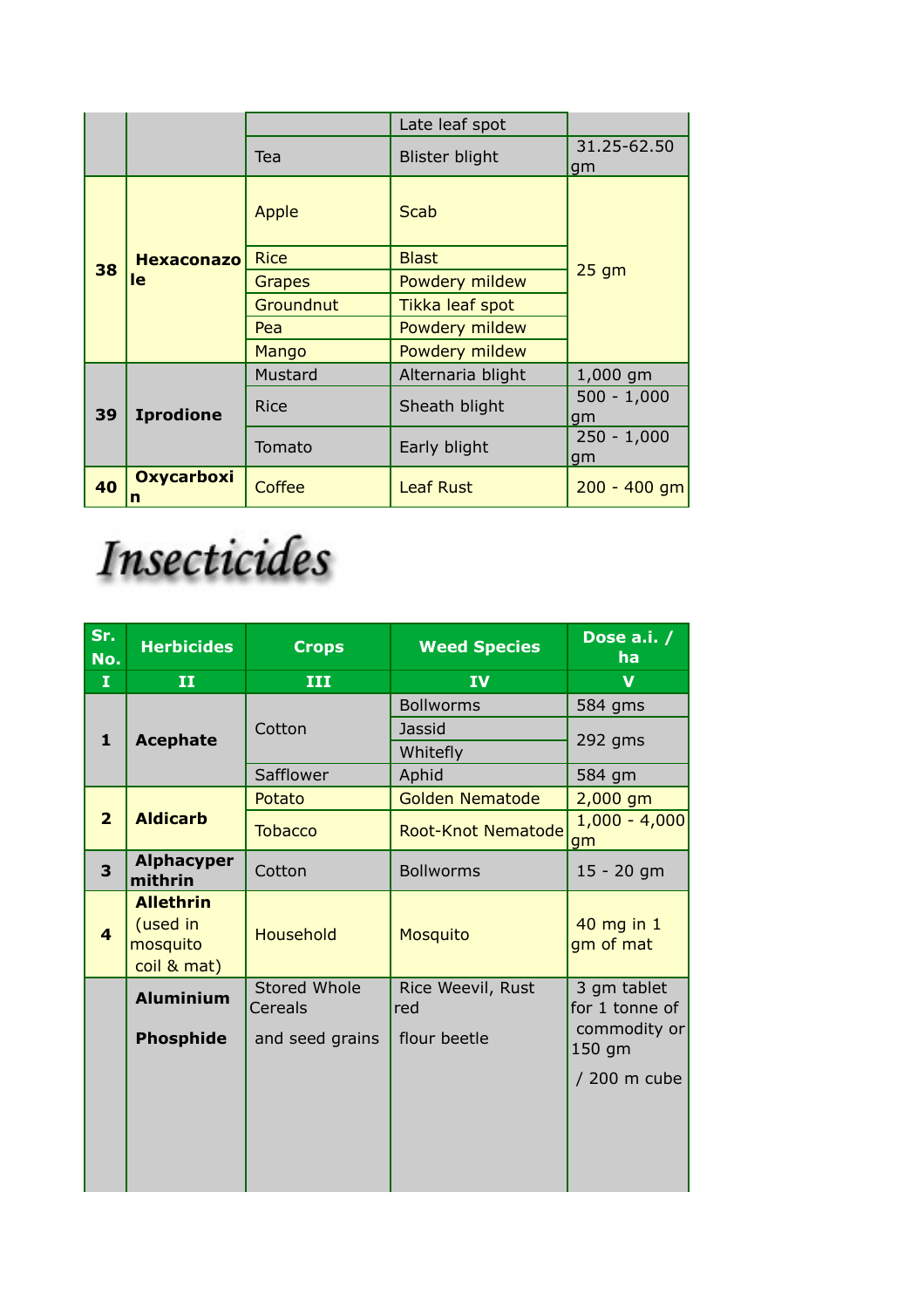|   | Millets, Pulses                                                                   | Lesser grain borer,<br>Khapra Bettle, saw<br>toothed gain beetle,<br>Almond moth, Rice<br>moth | 225 gm / 100<br>m cube                   |
|---|-----------------------------------------------------------------------------------|------------------------------------------------------------------------------------------------|------------------------------------------|
|   | Dry Fruits, nuts,<br>spices<br>and oil seeds                                      |                                                                                                |                                          |
| 5 | Milked products<br>cakes,<br>rice-bran                                            | Rust red flour beetle<br>saw toothed grain<br>beetle                                           | 3 tables /<br>tonnes                     |
|   | Flour Suji meals                                                                  | rice moth<br>Almond moth, Long                                                                 |                                          |
|   | and<br>crushed grain                                                              | headed flour beetles                                                                           |                                          |
|   | (Animal and<br>Poulty feed)                                                       |                                                                                                | 225 gm / 100                             |
|   | split pulses (Dal)<br>and<br>other processed<br>foods<br>emptygodown<br>and sheds | mites                                                                                          | m cube                                   |
|   |                                                                                   |                                                                                                | 14 tables /<br>1,000 cube or<br>150 gm / |
|   |                                                                                   | All insects and pest                                                                           | 1,000 cube of<br>$0.6$ gm per<br>burrow  |
|   |                                                                                   | Indian gerbil                                                                                  |                                          |
|   |                                                                                   | Lesser Bandicoot                                                                               |                                          |
|   |                                                                                   | House rat                                                                                      |                                          |
|   |                                                                                   | Little field mouse                                                                             |                                          |
|   |                                                                                   | <b>House Mouse</b>                                                                             |                                          |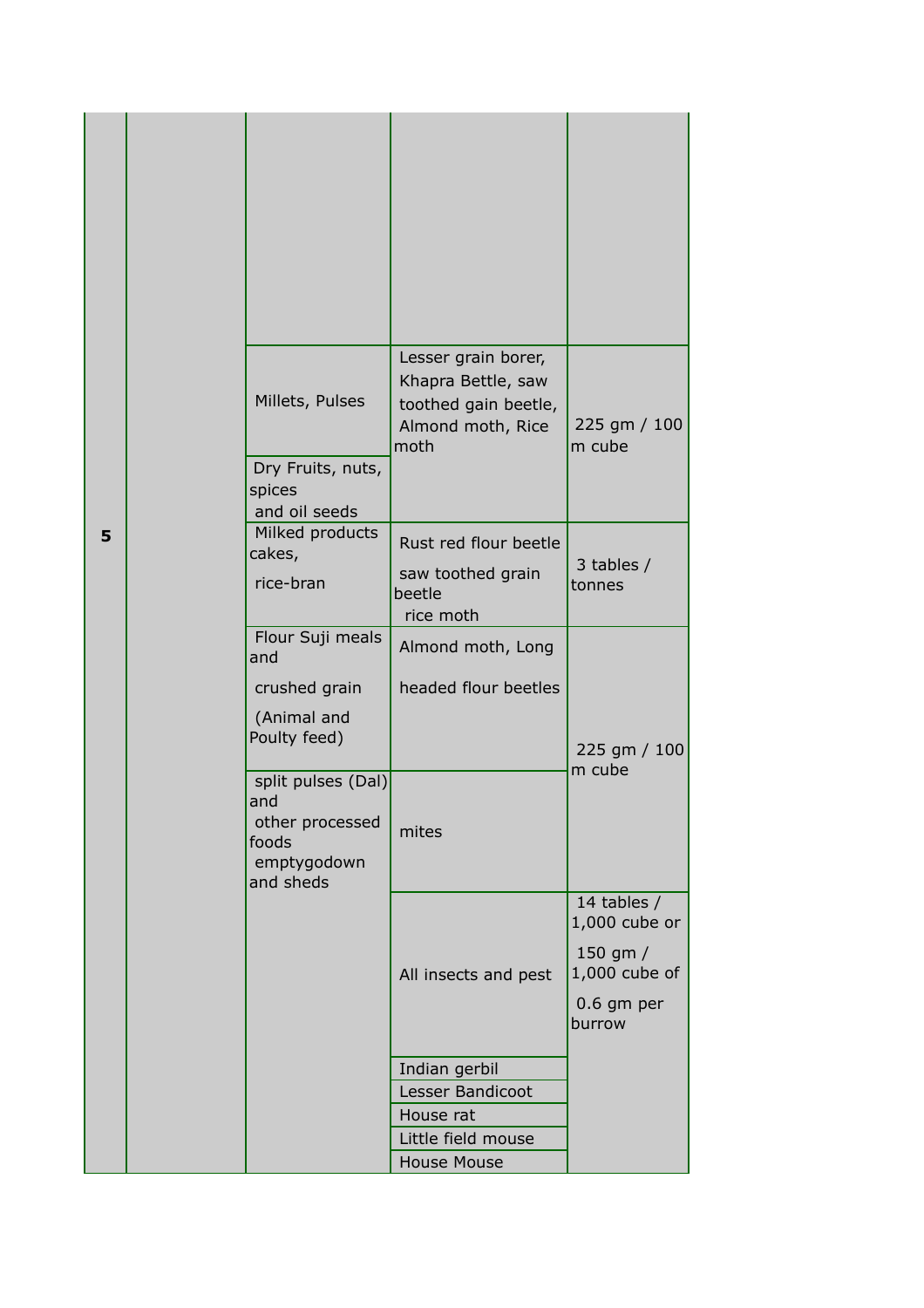| $6\phantom{1}$          | <b>Barium</b><br><b>Carbonate</b> | <b>Godowns</b><br>Residential<br>premises<br>public halls | Rats. Mice &<br>Field rodents | $10 - 20%$<br>technical<br>material to be<br>mixed<br>with bait |
|-------------------------|-----------------------------------|-----------------------------------------------------------|-------------------------------|-----------------------------------------------------------------|
|                         | <b>BHC*</b>                       | Paddy                                                     | Gundhi bug                    | $1,250 - 2,000$<br>gm<br>* total ban<br>w.e.f. 1.4.97           |
|                         |                                   |                                                           | Stem borer                    |                                                                 |
|                         |                                   |                                                           | Swarming caterpillar          |                                                                 |
|                         |                                   |                                                           | Brown plant hopper            |                                                                 |
|                         |                                   |                                                           | Hispa<br><b>Thrips</b>        |                                                                 |
|                         |                                   |                                                           | Grass hopper                  |                                                                 |
| $\overline{\mathbf{z}}$ |                                   | Cotton                                                    | Red cotton bug                |                                                                 |
|                         |                                   |                                                           | <b>Thrips</b><br>Aphid        | $1,250 - 2,000$                                                 |
|                         |                                   |                                                           | Leaf roller                   | mg                                                              |
|                         |                                   |                                                           | Jassid                        |                                                                 |
|                         |                                   |                                                           |                               |                                                                 |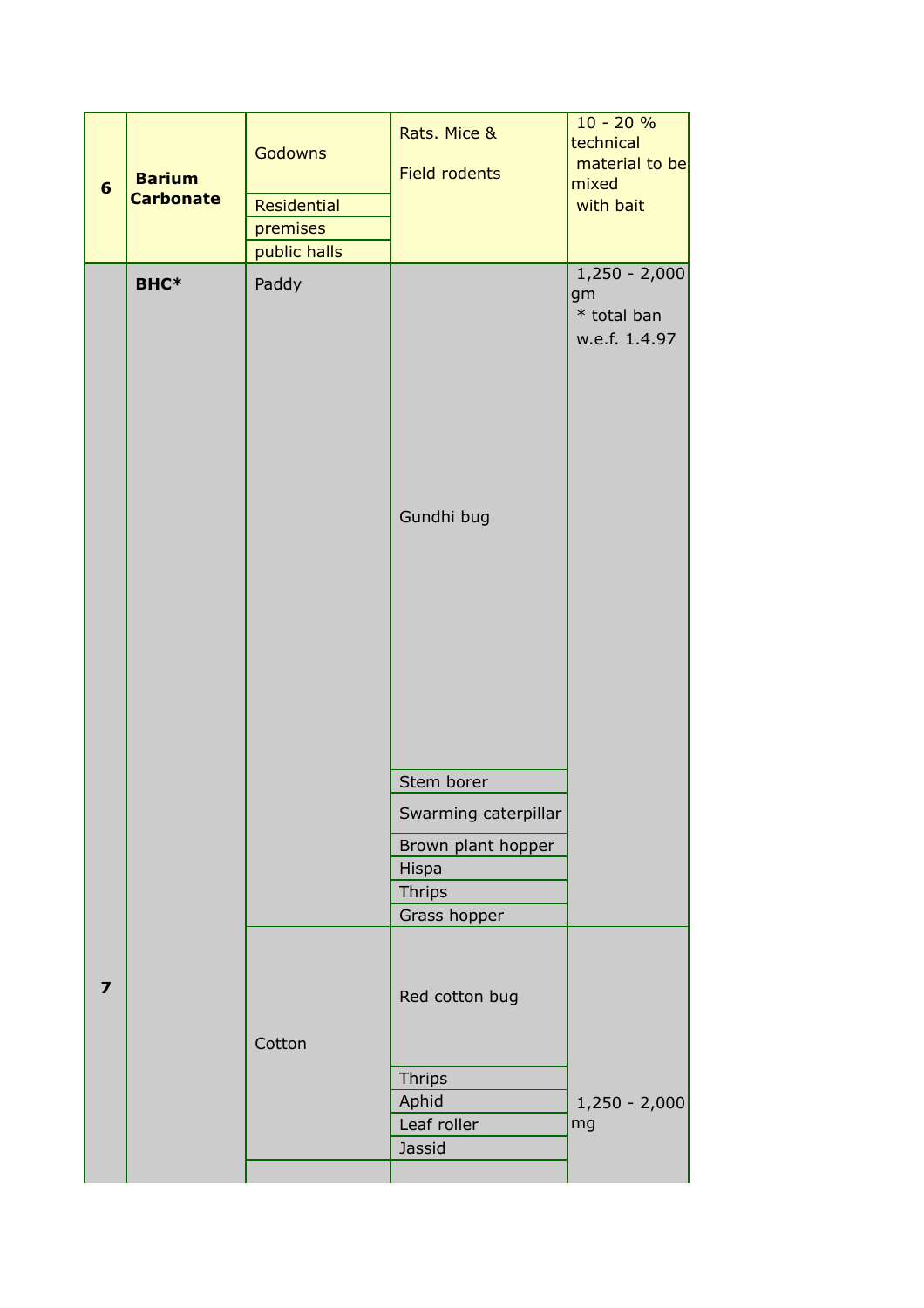|   |                         | Sugarcane                                | Pyrilla<br>Whitefly<br>Top shoot borer<br>Termite | 4,000 gm              |
|---|-------------------------|------------------------------------------|---------------------------------------------------|-----------------------|
|   |                         | Wheat                                    | Stem borer                                        | 1,000 gm              |
|   |                         |                                          | Leaf eating                                       | 2,000 gm              |
|   |                         | Maize                                    | Caterpillar                                       | $1,800 - 2,000$<br>gm |
|   |                         | Black gram                               | Earhead bug<br>Leaf eating<br>Caterpillar         |                       |
|   |                         | Gram                                     | Cut worm                                          | $2,000 - 3,000$<br>gm |
|   |                         | Sorghum                                  | Stem borer                                        |                       |
|   |                         |                                          | Hairy Caterpillar                                 | 32.5 gm               |
|   |                         | Red gram                                 | Pod Borer                                         |                       |
|   |                         | Soybean                                  | Aphid                                             |                       |
|   |                         | Cardamom                                 | <b>Thrips</b>                                     |                       |
| 8 | <b>Bromodiolo</b><br>ne | Field Crops &<br>residential<br>premises | All types of rats                                 | 0.005%                |
|   |                         | Maize                                    | stemborer, cob borer                              | $700 - 1,200$<br>gm   |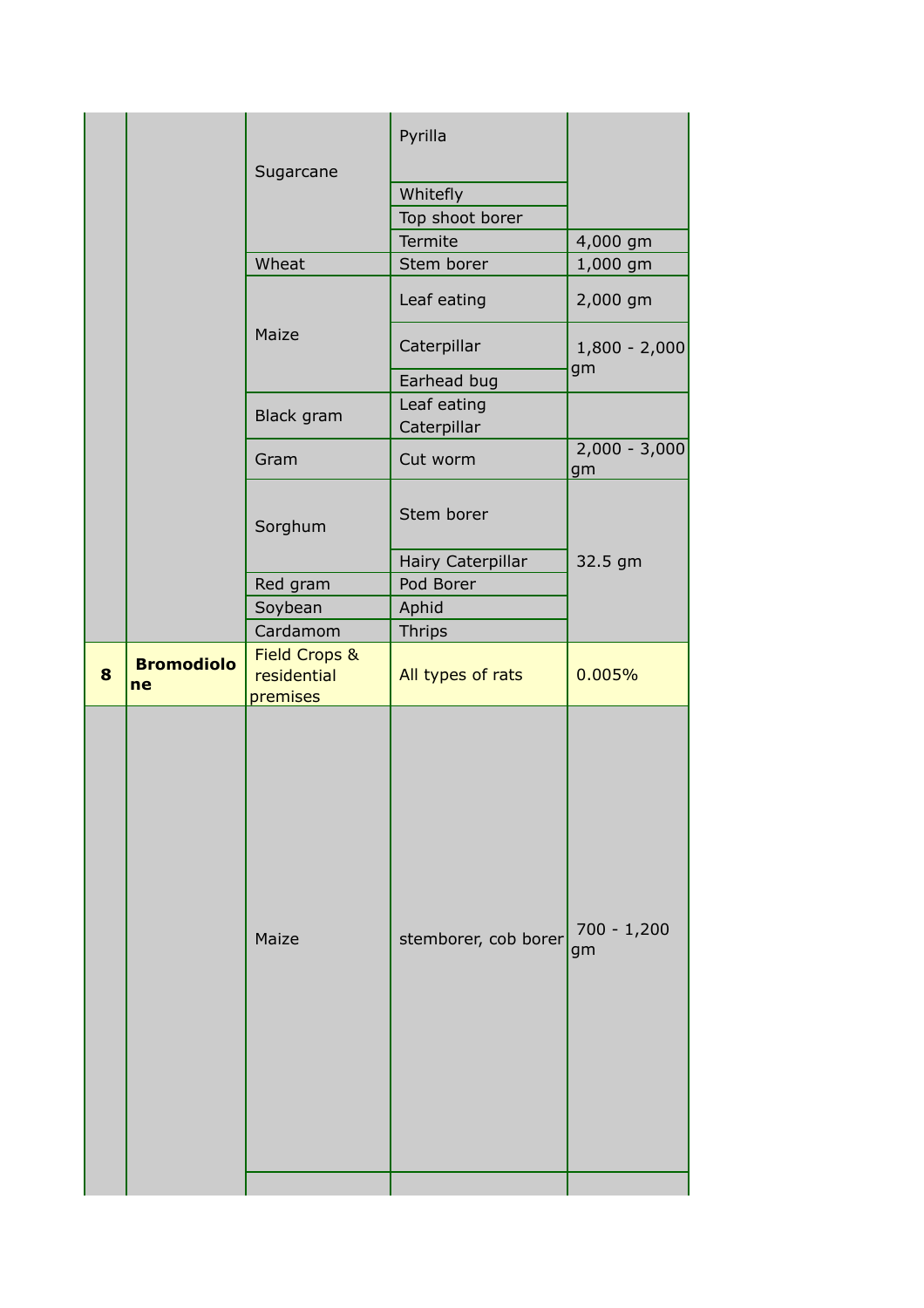|   |                 |                                                       | Shoot fly                                   | 750 gm              |
|---|-----------------|-------------------------------------------------------|---------------------------------------------|---------------------|
|   |                 |                                                       | Brown Plant hopper                          | 1,000 gm            |
|   | Paddy           | Case worm, Green<br>Leaf                              | 750 gm                                      |                     |
|   |                 |                                                       | hopper, stem borer,                         | $750 - 1,000$<br>gm |
|   |                 |                                                       | Leaf roller, earhead<br>cutting caterpillar | 1,250 gm            |
|   |                 |                                                       | Army worm, Aphid,<br>Earhead midge          | 1,000 gm            |
|   |                 | Sorghum                                               | Hopper, stem borer,<br>Shoot fly            | $750 - 1,000$<br>gm |
|   |                 | <b>Pulses</b>                                         | Podborer, Leafminer,<br>Leaf-folder         | $750 - 1,500$<br>gm |
|   | Sugarcane       | Leafroller                                            | 750 gm                                      |                     |
| 9 | <b>Carbaryl</b> |                                                       | Aphid                                       |                     |
|   |                 | Cotton                                                | Bollworm, Whitefly                          | 1,000 gm            |
|   |                 |                                                       | <b>Jassid</b>                               |                     |
|   |                 |                                                       | Leaf roller                                 |                     |
|   |                 |                                                       | Stemweevil                                  |                     |
|   |                 |                                                       | <b>Thrips</b>                               |                     |
|   |                 | Jute                                                  | Semilooper                                  | 1,500 gm            |
|   |                 |                                                       | Semilooper                                  | 1,000 gm            |
|   |                 | <b>Oilseeds</b>                                       | Leafminer                                   | 500 gm              |
|   |                 |                                                       | Red hairy caterpillar                       | 1,250 gm            |
|   |                 |                                                       | Capsule borer                               | $1,000$ gm          |
|   |                 |                                                       | Tobacco caterpillar                         | 750 gm              |
|   |                 |                                                       | Fruit borer                                 | 1,000 gm            |
|   |                 |                                                       | Jassid                                      |                     |
|   |                 | Vegetables                                            | Semilooper                                  |                     |
|   |                 |                                                       | Cabbage borer                               | 800 gm              |
|   |                 |                                                       | <b>Thrips</b>                               | 1,000 gm            |
|   |                 |                                                       | Mustard sawfly                              |                     |
|   |                 |                                                       | Red pumpkin beetle                          |                     |
|   |                 | Fruit trees<br>(Apples, ber,<br>Citrus,<br>grapevine, | Green scale                                 | 0.2%                |
|   |                 | guava,<br>mango)                                      |                                             |                     |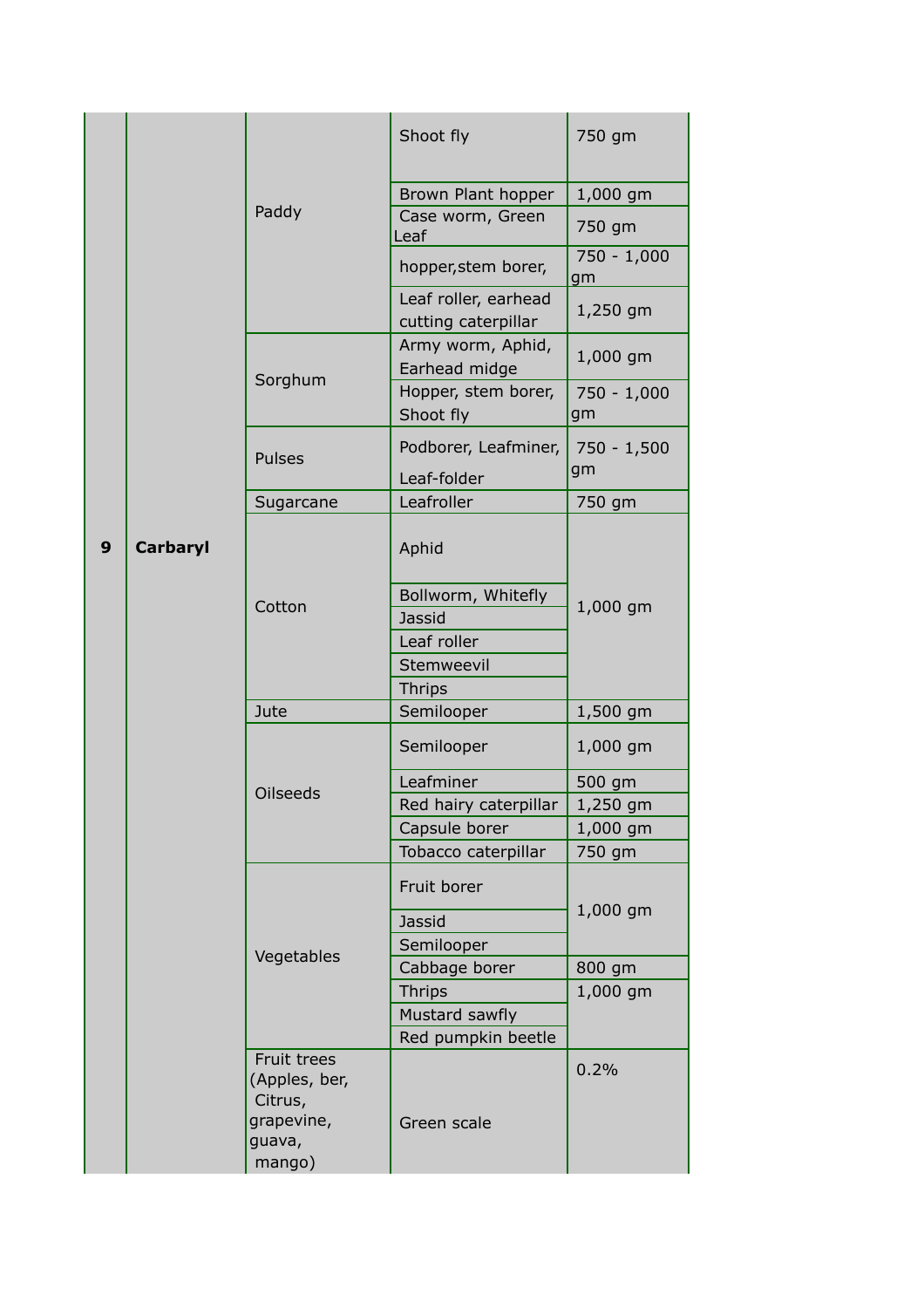|  |  |                 | <b>Butterfly</b>                 |            |
|--|--|-----------------|----------------------------------|------------|
|  |  |                 | Woolly aphid                     | 0.05%      |
|  |  |                 | Mealy bug                        | 0.025%     |
|  |  |                 | Bark eating                      | 0.1%       |
|  |  |                 | caterpillar                      |            |
|  |  |                 | Mango hoppers                    |            |
|  |  |                 | Ber Fruit borer                  |            |
|  |  | Tobacco         | Capsule borer                    | 1,200 gm   |
|  |  |                 | Tobacco caterpillar              | 600 gm     |
|  |  | Coffee          | Green bug                        | 0.02%      |
|  |  |                 | Hairy Caterpillar                | 0.05%      |
|  |  | Singhara        | Singhara beetle                  | 1,000 gm   |
|  |  | <b>Bajra</b>    | Shoot fly                        | 1,500 gm   |
|  |  |                 | Aphid                            | 100 gm     |
|  |  | <b>Barley</b>   | <b>Jassid</b>                    | 1,250 gm   |
|  |  |                 | Cyst nematode                    | $1,000$ gm |
|  |  | Stemborer       | 1,000 gm                         |            |
|  |  | <b>Maize</b>    | Shoot fly                        |            |
|  |  | Thrips, cutworm | $500 - 1,000$<br>gm              |            |
|  |  |                 | Brown plant hopper<br>Gall midge | 750 gm     |
|  |  |                 |                                  |            |
|  |  | Paddy           | Green leaf hopper                |            |
|  |  |                 | <b>Hispa</b>                     | 1,500 gm   |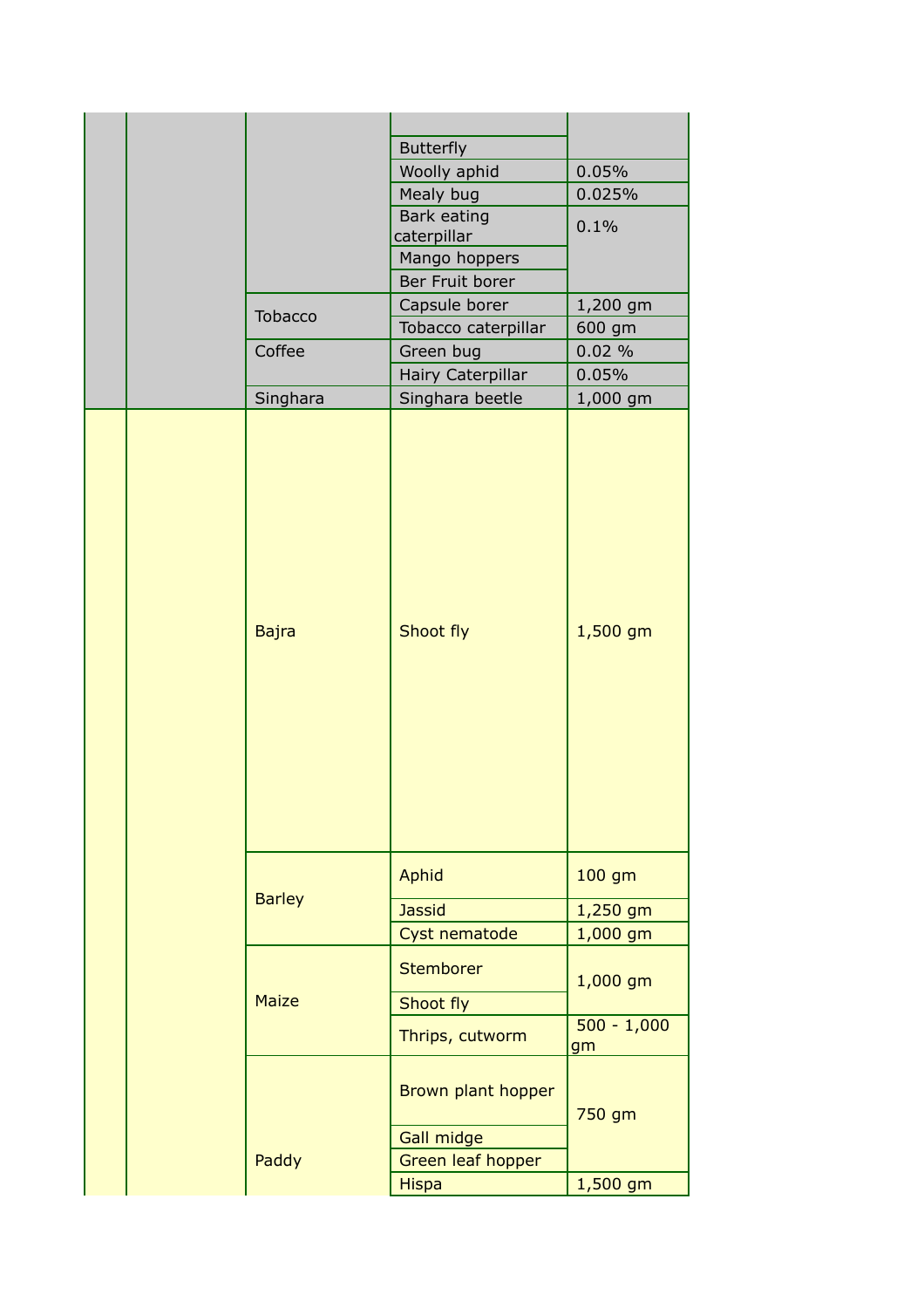|  |                         |                                                                                      | Leaf roller               | 750 gm                 |
|--|-------------------------|--------------------------------------------------------------------------------------|---------------------------|------------------------|
|  |                         |                                                                                      | <b>Stem borer</b>         |                        |
|  |                         |                                                                                      | <b>Nematodes</b>          | 2,000 gm               |
|  |                         | Sorghum                                                                              | Shoot fly                 | $1,000$ gm             |
|  |                         | Wheat                                                                                | Ear cockle nematode       | 3,000 gm               |
|  |                         |                                                                                      | Cereal cyst<br>nematode   | $2,000$ gm             |
|  |                         |                                                                                      | <b>Jassid</b>             | 750 gm                 |
|  | 10<br><b>Carbofuran</b> | Cotton                                                                               | <b>Stemweevil</b>         |                        |
|  |                         |                                                                                      | <b>Grey weevil</b>        | 1,000 gm               |
|  |                         | Jute                                                                                 | <b>Nematodes</b>          | 1,000 gm               |
|  |                         | <b>Oilseeds</b><br>(Groundnut,<br>Mustard)                                           | Pod borer                 | $1,500$ gm             |
|  |                         |                                                                                      | White grub                |                        |
|  |                         |                                                                                      | <b>Mustard leaf miner</b> | 1,000 gm               |
|  |                         |                                                                                      | <b>Flea beetle</b>        |                        |
|  |                         |                                                                                      | Pea shoot fly             | 1,000 gm               |
|  |                         | <b>Pulses</b>                                                                        | Pea aphid                 |                        |
|  |                         | (Pea,Soybean)                                                                        | <b>Agromyzid fly</b>      | $1,000$ gm             |
|  |                         |                                                                                      | Whitefly                  | 1,500 gm               |
|  |                         |                                                                                      | Rootknot nematode         | 2,000 gm               |
|  |                         | Sugarcane                                                                            | Top borer                 | 1,000 gm               |
|  |                         | Vegetables<br>(Brinjal,<br>Bhindi, Chillies,<br>cabbage,<br>potato, tomato,<br>sweet | Rootknot nematode         | $2,000$ gm             |
|  |                         | pepper)                                                                              | Reniform nematode         |                        |
|  |                         |                                                                                      | <b>Jassid</b>             |                        |
|  |                         |                                                                                      | Aphid                     |                        |
|  |                         |                                                                                      | <b>Thrips</b>             |                        |
|  |                         |                                                                                      | White grub                | 100 gm                 |
|  |                         |                                                                                      | <b>Golden Nematode</b>    | 2,625 gm               |
|  |                         |                                                                                      | Potato tubermoth          | $1,000$ gm             |
|  |                         |                                                                                      | Whitefly                  | $1,200$ gm             |
|  |                         | <b>Fruit crops</b><br>(Apple,                                                        | <b>Woolly aphid</b>       | $5$ gm / tree          |
|  |                         | banana, citrus,<br>peach)                                                            | <b>Rhizome weevil</b>     | $1$ gm $/$<br>sucker   |
|  |                         |                                                                                      | <b>Nematodes</b>          | $1.5$ gm $/$<br>sucker |
|  |                         |                                                                                      | citrus leaf miner         | $1,500$ gm             |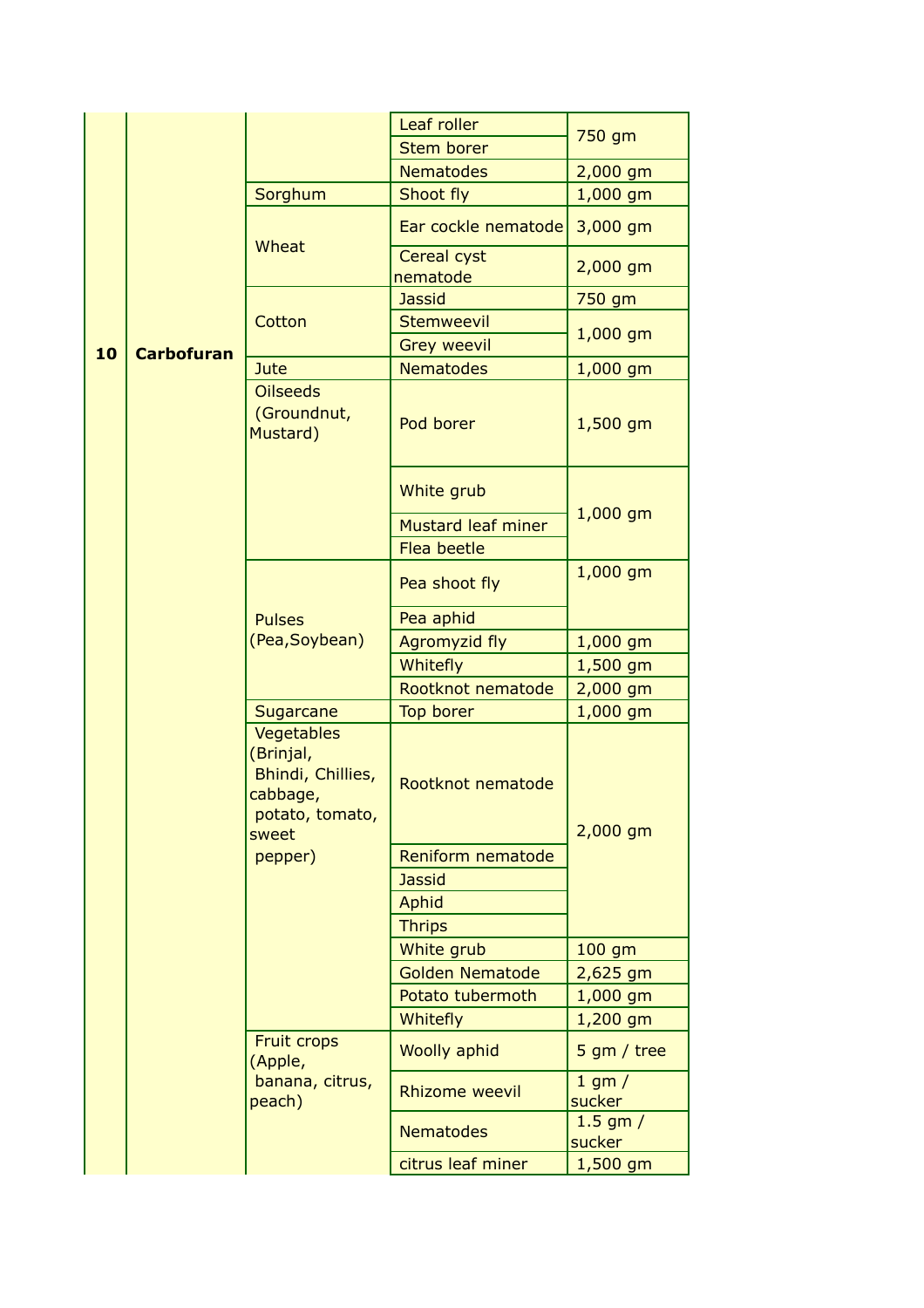|    |                             |                                      | Soft green scale                 | $0.4$ gm / tree                                                                                       |
|----|-----------------------------|--------------------------------------|----------------------------------|-------------------------------------------------------------------------------------------------------|
|    |                             | Tea                                  | Cockchafer grubs                 | $0.3$ gm / tree                                                                                       |
|    |                             |                                      | Green peach aphid                | $1,500$ gm                                                                                            |
|    |                             | <b>Tobacco</b>                       | Rootknot nematode                | $1,000$ to<br>4,000 gm                                                                                |
|    |                             |                                      | <b>Stem borer</b>                |                                                                                                       |
| 11 | Cartap<br>hydrochlori<br>de | <b>Rice</b>                          | Stemborer                        | 500 gm                                                                                                |
|    |                             |                                      | leaf folder                      | $750 - 1,000$<br>gm                                                                                   |
|    |                             |                                      | Whorl maggot                     |                                                                                                       |
|    |                             | <b>Rice</b>                          | <b>Plant and leaf</b><br>hoppers |                                                                                                       |
| 12 |                             |                                      | stem borer                       |                                                                                                       |
|    |                             |                                      | Gall midge                       | 1,500 gm<br>10 - 30 kg/ha<br>pf 10% Gr.<br>340 - 500 mg<br>in<br>360-150<br>liters of water<br>375 gm |
|    | <b>Chlorfenvinf</b>         |                                      | Root weevil                      |                                                                                                       |
|    | os                          | Sugarcane                            | <b>Borers</b>                    |                                                                                                       |
|    |                             | Sorghum                              | Shoot fly                        |                                                                                                       |
|    |                             | <b>Banana</b>                        | Root weevil                      |                                                                                                       |
|    |                             | <b>Turmeric and</b><br>Ginger        | <b>Rhizome fly</b>               |                                                                                                       |
|    |                             | All crops                            | cut worms                        |                                                                                                       |
|    |                             |                                      | White grub                       |                                                                                                       |
|    |                             |                                      | Millipede                        |                                                                                                       |
|    |                             | <b>Public health</b>                 | Mosquito larvicide               |                                                                                                       |
| 13 | <b>Chlorbenzil</b><br>ate   | Vegetables                           | <b>Mites</b>                     |                                                                                                       |
|    |                             | Fruit trees,<br>Ornamental<br>plants |                                  |                                                                                                       |
|    |                             | <b>Barley</b>                        | Cereal aphid                     |                                                                                                       |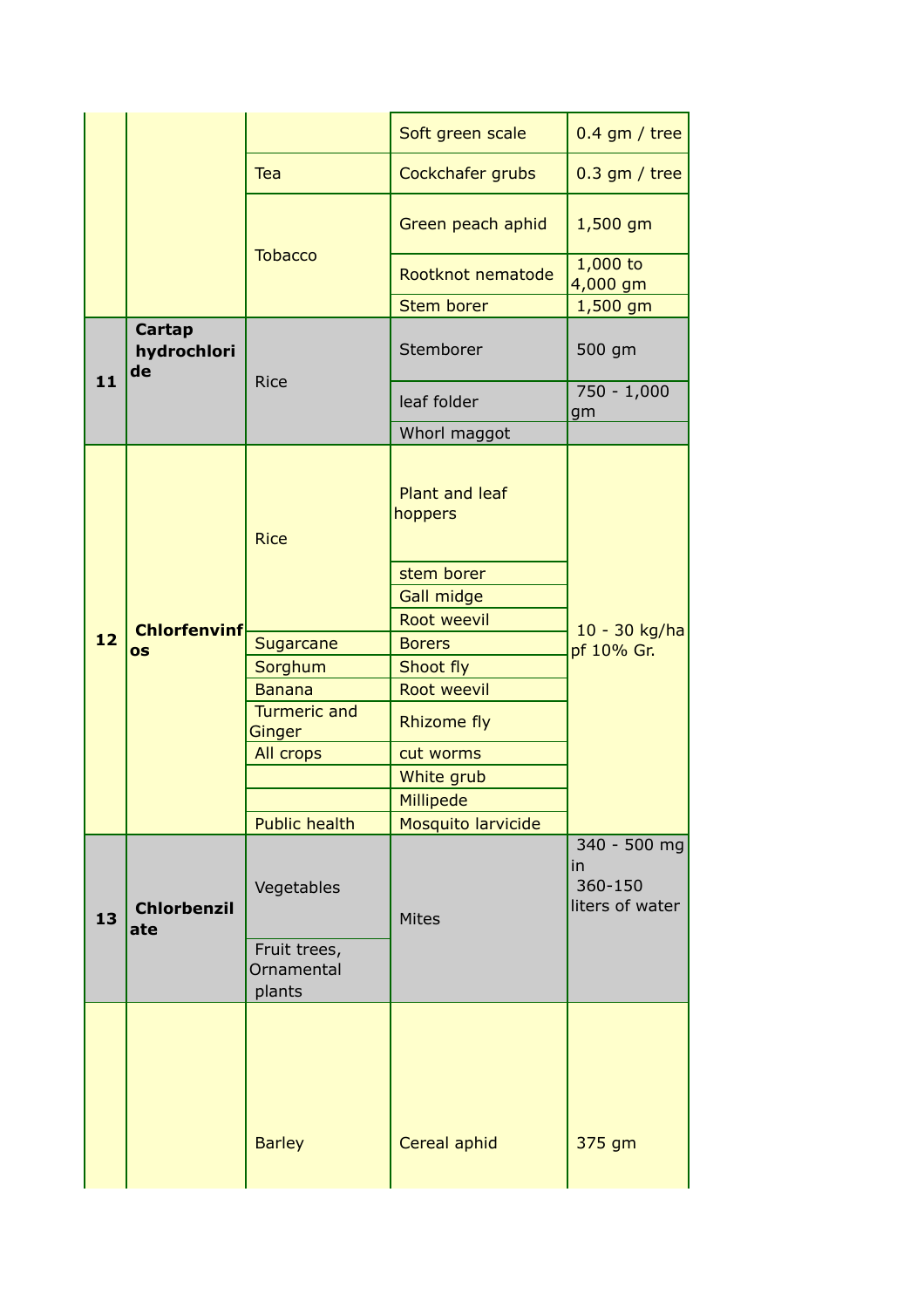| 14 |                                                     |                                            |                            |                    |
|----|-----------------------------------------------------|--------------------------------------------|----------------------------|--------------------|
|    |                                                     | Paddy                                      | Brown plant hopper         | 0.02%              |
|    |                                                     |                                            | <b>Green Leaf hopper</b>   | 0.02%              |
|    |                                                     |                                            | <b>Hispa</b>               | $250$ gm           |
|    |                                                     |                                            | stem borer                 | 0.02%              |
|    |                                                     |                                            | whorl maggot               |                    |
|    |                                                     |                                            | gall midge                 |                    |
|    |                                                     |                                            | leaf roller                | 375 gms            |
|    |                                                     | Pulses (beans,<br>gram,<br>mung, Urd)      | Pod borer                  | 400 - 600 gm       |
|    |                                                     |                                            | aphid                      | 600 gm             |
|    |                                                     |                                            | cutworm                    | 500 gm             |
|    |                                                     |                                            | bihar hairy<br>caterpillar | 300 - 500 gm       |
|    | <b>Chlorpyriph</b><br><b>OS</b>                     |                                            | Early shoot borer          | $205 - 300$<br>gms |
|    |                                                     |                                            | Pyrilla                    | 300 gm             |
|    |                                                     | Sugarcane                                  | <b>Bollworm</b>            | 250 gm             |
|    |                                                     |                                            | aphid                      |                    |
|    |                                                     |                                            | whitefly                   |                    |
|    |                                                     |                                            | <b>Jassid</b>              |                    |
|    |                                                     |                                            | <b>Grey weevil</b>         |                    |
|    |                                                     | <b>Oilseeds</b><br>(Groundnut,<br>Mustard) | aphid                      | 100 - 200 gm       |
|    | Vegetables<br>(Brinjal,<br>Cabbage,<br>Cauliflower, | Shoot and fruit borer                      | $200$ gm                   |                    |
|    |                                                     | muskmelon,<br>Onion,                       | Diamond back moth          | 400 gm             |
|    |                                                     | Potato)                                    | <b>Beetles</b>             | 100 gm             |
|    |                                                     |                                            | Root grubs                 | 1,000 gms          |
|    |                                                     | <b>Fruit trees</b><br>(Apple, Ber,         | <b>Aphid</b>               | 0.05%              |
|    |                                                     | Citrus, Grape)                             | Leaf hoppers               | 0.03%              |
|    |                                                     |                                            | Root grubs                 | 2 gm / plant       |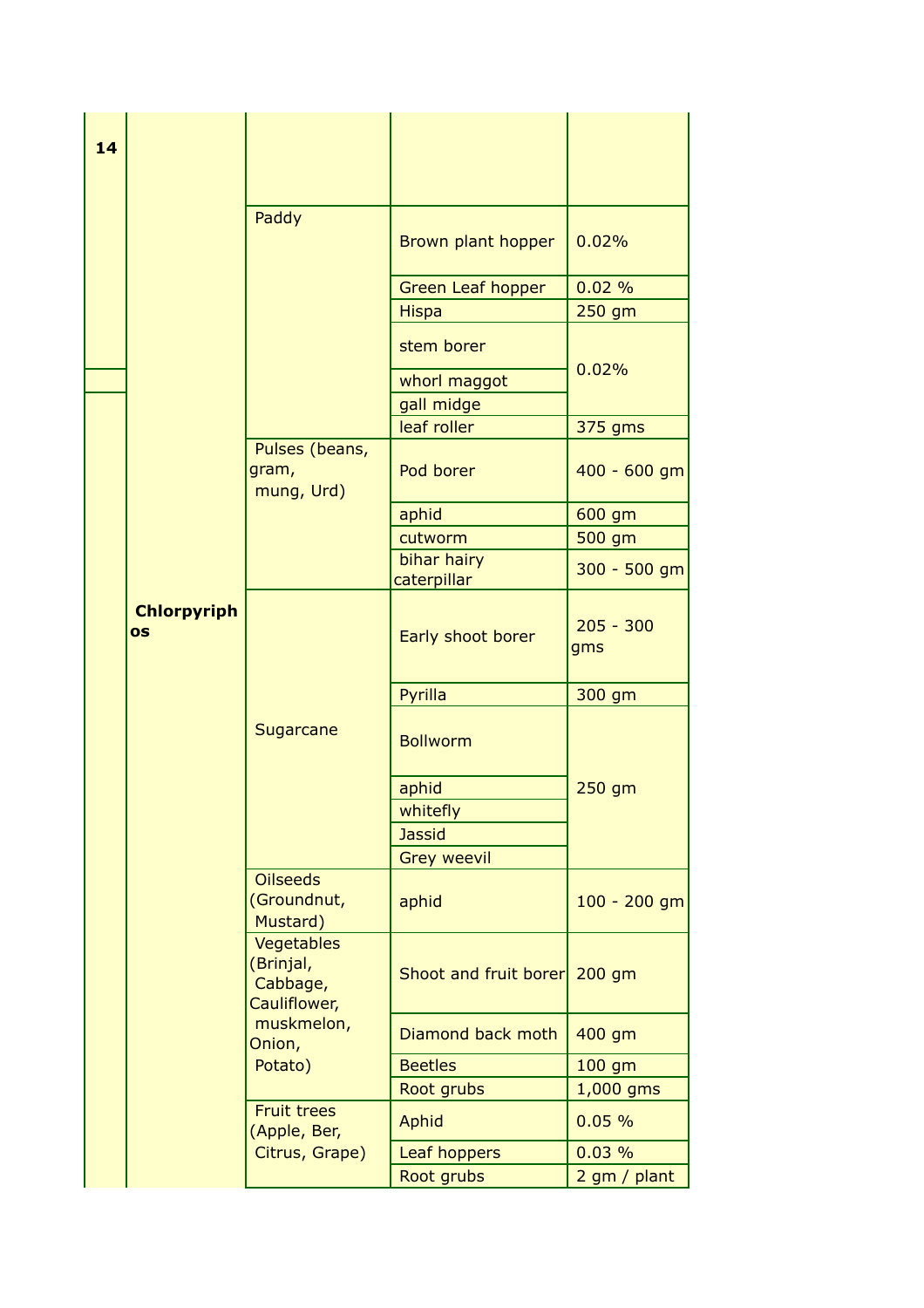|    |                           | Coconut                          | whitegrub                       | 1 gm / treepit                  |
|----|---------------------------|----------------------------------|---------------------------------|---------------------------------|
|    |                           | <b>Tea</b>                       | Semilooper                      | 150 gm                          |
|    |                           | <b>Tobacco</b>                   | Leaf eating<br>caterpillar      | 300 gm                          |
|    |                           | General                          | Locust                          | 200 gm                          |
|    | <b>Coumachlor</b>         | Farm-houses                      | rats                            | 1:19                            |
| 15 |                           | Godowns                          | Mice                            | 1 part of<br>coumachlor         |
|    |                           | ware-house<br>shops              | <b>Bandicoots</b>               | $+19$ parts<br>Wheat grains     |
| 16 | <b>Coumotertr</b><br>alyl |                                  | <b>Rodents</b>                  | 0.0375 % in<br>bait             |
|    |                           | Cotton                           | <b>Bollworm</b>                 | 40 - 70 gm                      |
|    |                           |                                  | Jassid                          | 20 - 30 gm                      |
|    |                           |                                  | <b>Thrips</b>                   | 20 - 30 gm                      |
| 17 | <b>Cypermethr</b><br>in   | Sugarcane                        | Early shoot borer               | 60 - 70 gm                      |
|    |                           | Vegetables<br>(Bhindi & Brinjal) | Shoot & Fruit borer             | 37 - 50 gm<br>60 - 70 gm        |
|    |                           |                                  | Jassid                          |                                 |
|    |                           |                                  | Epilchna grub                   |                                 |
|    |                           |                                  | Diamond back moth               |                                 |
|    |                           | Wheat                            | shoot fly<br><b>Bihar hairy</b> | 50 gm                           |
|    |                           | Sunflower                        | caterpillar                     | $60 - 70$ gm                    |
| 18 | <b>Cyfluthrin</b>         | <b>Public health</b>             | Adult mosquito                  | 25 mg per<br><mark>sq. m</mark> |
| 19 | <b>Deltamethri</b>        | Cotton                           | <b>Bollworm</b>                 | 12.5 gm                         |
|    | n                         |                                  | Sucking insects                 | 10 <sub>gm</sub>                |
| 20 | <b>DDT</b>                | <b>Public health</b>             | Mosquito, flies, etc.           | restricted in<br>use            |
|    |                           | Pulses                           | Aphid                           | 180 gm                          |
|    |                           |                                  | Leaf hopper                     | 180 gm                          |
|    |                           |                                  | Whitefly                        | 180 gm                          |
| 21 | <b>Diazinon</b>           | Vegetables<br>(Cauliflower)      | Diamond back moth               | 750 gm                          |
|    |                           | Mango                            | Mud mite                        | 0.1%                            |
|    |                           |                                  | Hoppers                         | 0.03%                           |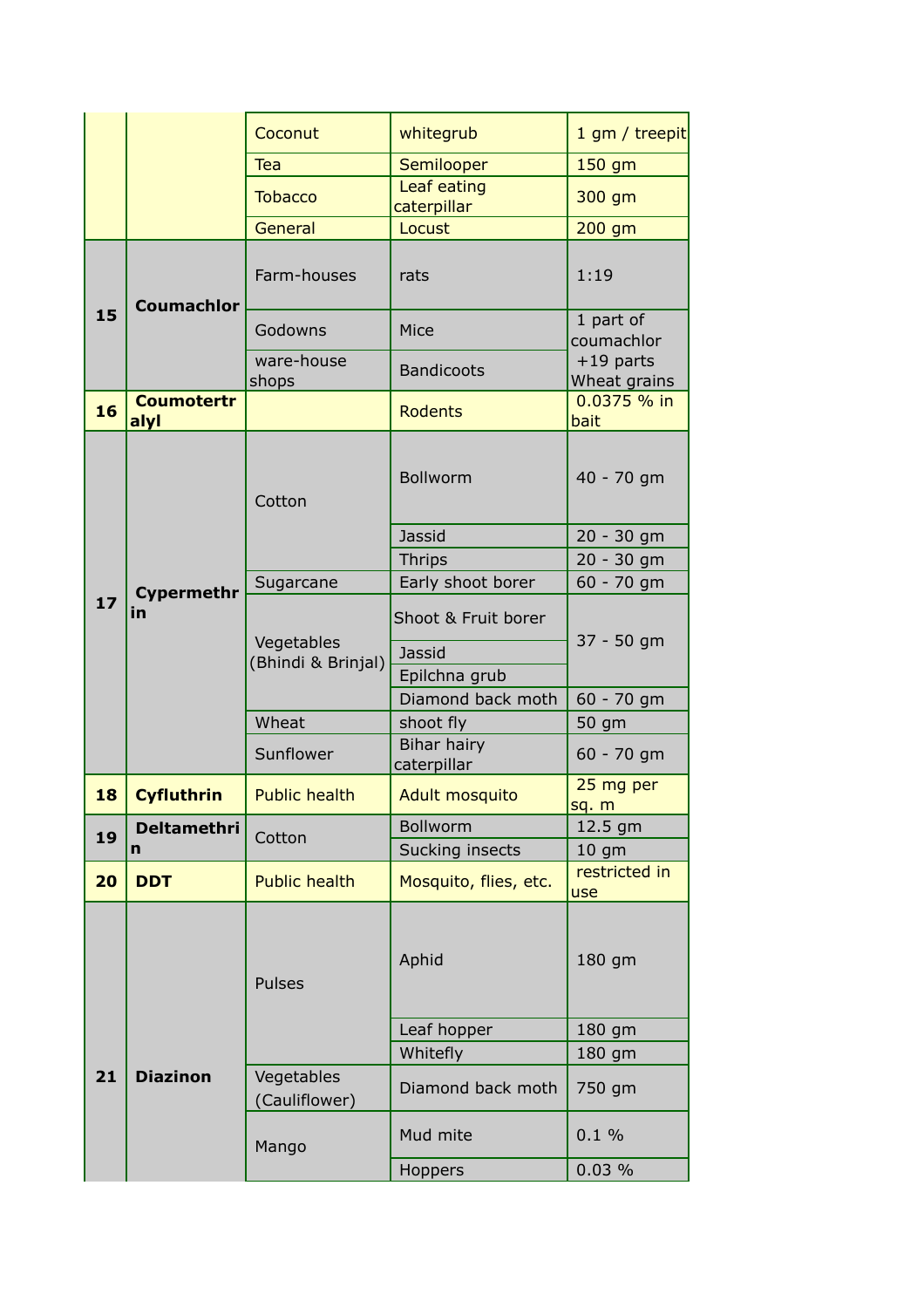|    |                        | Tea                                         | Aphid                                                           | 90 gm               |             |
|----|------------------------|---------------------------------------------|-----------------------------------------------------------------|---------------------|-------------|
|    |                        |                                             | Scale insect                                                    | 90 gm               |             |
|    |                        | Paddy                                       | Brown plant hopper                                              | 375 gm              |             |
|    |                        |                                             | cut worm                                                        | 500 gm              |             |
|    |                        |                                             | leaf roller caterpillar                                         | 500 gm              |             |
|    |                        | Wheat                                       | Caterpillar                                                     | 500 gm              |             |
|    |                        | Soybean                                     | Leaf earting<br>caterpillar                                     | $225 - 300$<br>gm   |             |
| 22 | <b>Dichlorvos</b>      | Sugarcane                                   | Pyrilla                                                         | 300 gm              |             |
|    |                        | Oilseeds (castor,<br>Groundnut,<br>Mustard, | Hairy caterpillar                                               | 625 gm              |             |
|    |                        | Sunflower)                                  | Painted bug                                                     |                     |             |
|    |                        |                                             | semilooper                                                      | 500 gm              |             |
|    |                        |                                             | Cabbage looper                                                  |                     |             |
|    |                        | <b>Cucurbits</b>                            | Red pumpkin beetle                                              |                     |             |
|    |                        | Cashew                                      | Apple borer                                                     | 0.05%               |             |
|    |                        | Apple                                       | <b>Gypsy moth</b>                                               | 0.05%               |             |
| 23 | D.D.<br><b>Mixture</b> | Used against<br>nematodes                   | (withdrawn from the market by the<br>principal<br>manufacturer) |                     |             |
|    |                        | Cotton                                      | <b>Mite</b>                                                     | $500 - 1,000$<br>gm |             |
|    |                        | Sorghum                                     | <b>Mite</b>                                                     | 625 gm              |             |
|    |                        | Jute                                        |                                                                 | $1,110$ gm          |             |
| 24 | <b>Dicofol</b>         | <b>Sugar beet</b>                           |                                                                 | $90 - 95$ gm        |             |
|    |                        | <b>Citrus</b>                               | Red and white mite                                              | 0.037%              |             |
|    |                        | Okra                                        |                                                                 | 500 gm              |             |
|    |                        | <b>Chillies</b>                             |                                                                 |                     |             |
|    |                        | Tea                                         |                                                                 | 500 gm              |             |
|    |                        | <b>Tapioca</b>                              | Mite, Jassid, Thrips                                            | 500 gm              |             |
|    |                        | Groundnut                                   |                                                                 | 500 gm              |             |
|    | <b>Diflubenzur</b>     |                                             | <b>Tobacco Caterpillar</b>                                      | 75 - 87.5 gm        |             |
| 25 | on                     | Cotton                                      | Bollworm                                                        | 75 gm               |             |
|    |                        |                                             |                                                                 | Leaf webber         | 75 - 100 gm |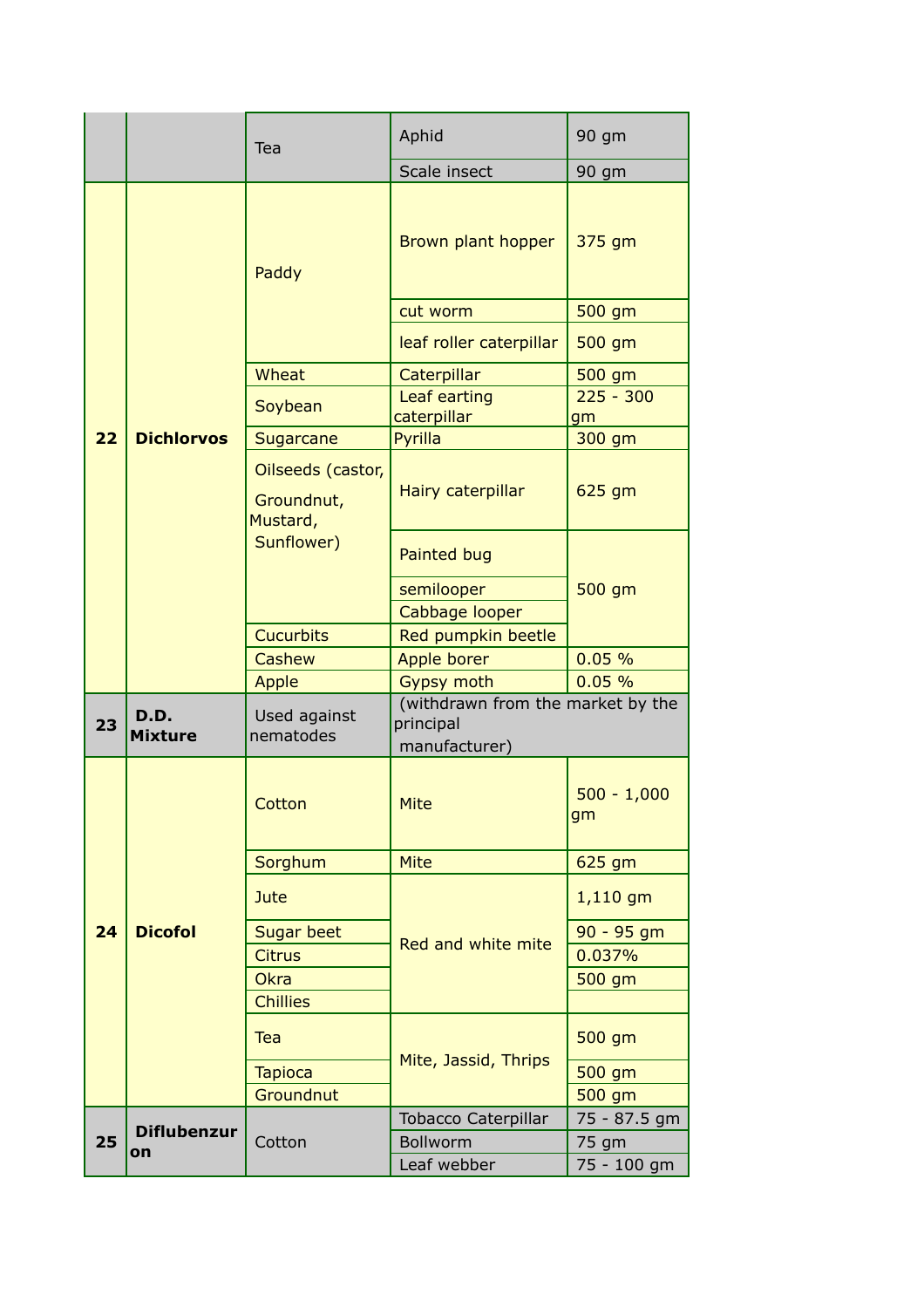|    | <b>Dimethoate</b> |                                             |                                                                                                                                                                                                                                                                               |                                      |
|----|-------------------|---------------------------------------------|-------------------------------------------------------------------------------------------------------------------------------------------------------------------------------------------------------------------------------------------------------------------------------|--------------------------------------|
|    |                   | <b>Bajra</b>                                | Milky weed bug                                                                                                                                                                                                                                                                | 180 - 200 gm                         |
|    |                   |                                             |                                                                                                                                                                                                                                                                               |                                      |
|    |                   | <b>Maize</b>                                |                                                                                                                                                                                                                                                                               |                                      |
|    |                   |                                             |                                                                                                                                                                                                                                                                               |                                      |
|    |                   | Paddy                                       |                                                                                                                                                                                                                                                                               |                                      |
|    |                   | Sorghum                                     |                                                                                                                                                                                                                                                                               |                                      |
|    |                   | <b>Pulses</b>                               |                                                                                                                                                                                                                                                                               |                                      |
|    |                   |                                             |                                                                                                                                                                                                                                                                               |                                      |
|    |                   |                                             |                                                                                                                                                                                                                                                                               |                                      |
|    |                   | Cotton                                      | Aphid<br><b>Jassid</b>                                                                                                                                                                                                                                                        | 200 gm                               |
|    |                   |                                             | Stem borer<br>200 gm<br>Shoot fly<br>350 gm<br>Dalphacid aphid<br>200 gm<br>Midge<br>500 gm<br>Pod borer<br>375 gm<br>200 gm<br><b>Thrips</b><br><b>Thrips</b><br>300 gm<br><b>Grey weevil</b><br>Aphid<br>200 gm<br><b>Jassid</b><br>250 gm<br>Whitefly<br>Saw fly<br>200 gm |                                      |
|    |                   |                                             |                                                                                                                                                                                                                                                                               |                                      |
|    |                   | Oilseeds (Castor,<br>groundnut,<br>mustard, |                                                                                                                                                                                                                                                                               |                                      |
|    |                   | ragi, rape,<br>sunflower)                   |                                                                                                                                                                                                                                                                               |                                      |
|    |                   |                                             |                                                                                                                                                                                                                                                                               |                                      |
|    |                   |                                             | Semilooper                                                                                                                                                                                                                                                                    |                                      |
|    |                   |                                             |                                                                                                                                                                                                                                                                               |                                      |
| 26 |                   |                                             | Aphid                                                                                                                                                                                                                                                                         | 700 gm                               |
|    |                   | Vegetables                                  | Leaf hopper<br><b>Jassid</b>                                                                                                                                                                                                                                                  | 350 gm<br>600 gm<br>$200 \text{ nm}$ |
|    |                   |                                             | Shoot borer                                                                                                                                                                                                                                                                   |                                      |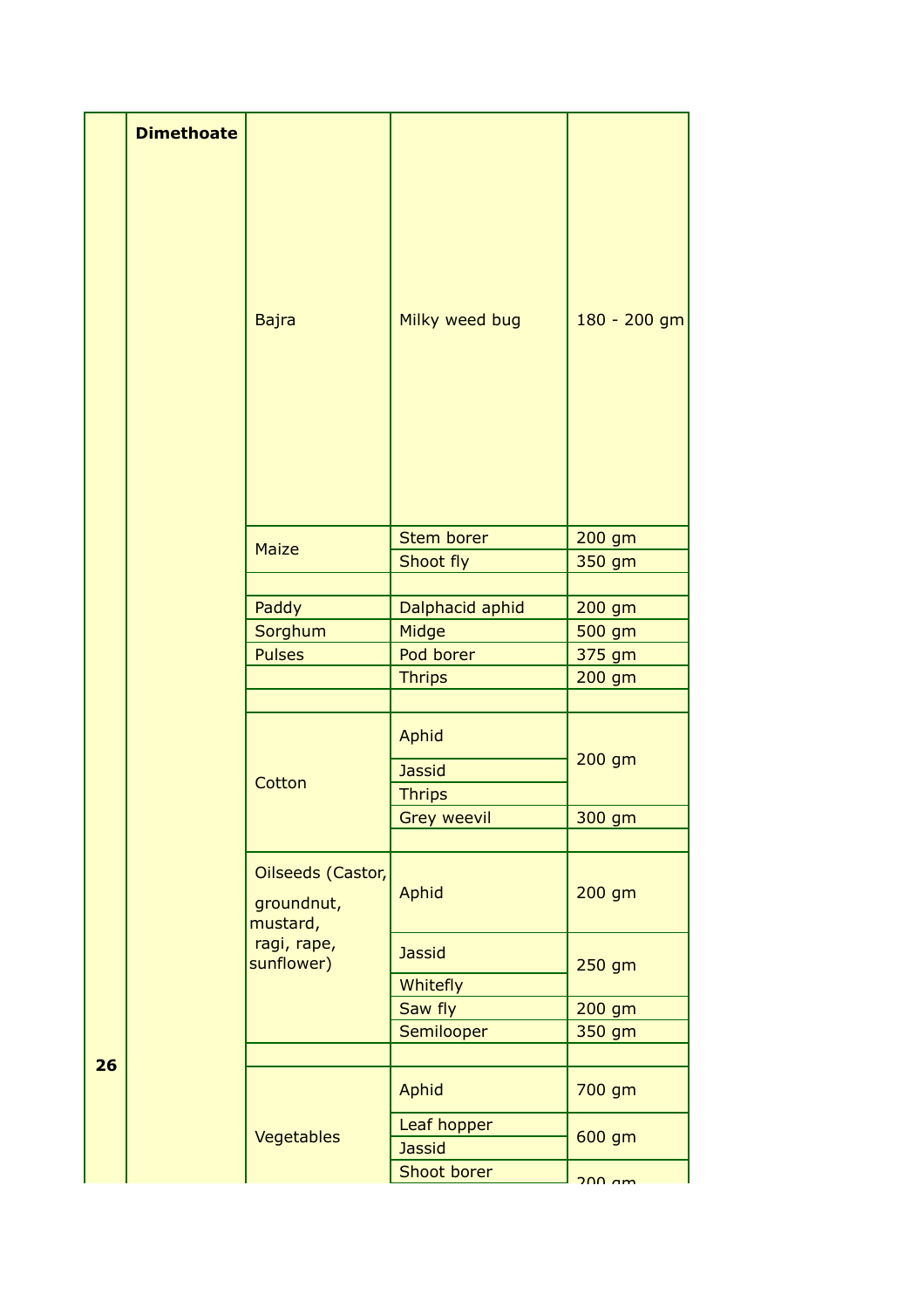|    |                                                                        |                                                                                             | Painted bug               | <b>ZUU YIII</b>         |
|----|------------------------------------------------------------------------|---------------------------------------------------------------------------------------------|---------------------------|-------------------------|
|    |                                                                        |                                                                                             |                           | 200 gm                  |
|    |                                                                        | (Brinjal, Bhindi,<br>Cabbage,<br>Cauliflower,<br>Chillies,<br>Onion, Potato,<br>Snakegourd, | <b>Thrips</b>             |                         |
|    |                                                                        | Spongegourd,<br>Tomato)                                                                     | Whitefly                  | 300 gm                  |
|    |                                                                        |                                                                                             | Cenerbit fruit fly        |                         |
|    | <b>Fruit trees</b><br>(Apple,<br>Apricot,<br>Arecanut,<br>Banana, Ber, | <b>Stem borer</b>                                                                           | 0.03%                     |                         |
|    |                                                                        | Betelvine,<br>Citrus,                                                                       | <b>Woolly aphid</b>       |                         |
|    |                                                                        | Fig, Litchi,<br>Mango,                                                                      | <b>Aphids</b>             |                         |
|    |                                                                        | Peach, Plum,                                                                                | <b>Scale</b>              | 700 gm                  |
|    |                                                                        | Pomegranate)                                                                                | Psylla                    | 0.05%                   |
|    |                                                                        |                                                                                             | Leaf hoppers              | 0.03%                   |
|    |                                                                        |                                                                                             | Coccid                    | 0.05%                   |
|    |                                                                        | Coffee                                                                                      | <b>Green bug</b>          | $250 - 500$ gm          |
|    |                                                                        | Lucerne                                                                                     | Leaf hopper               | $200$ gm                |
|    |                                                                        | Pepper                                                                                      | Pollo bettle              | 750 gm                  |
|    |                                                                        | <b>Rose</b>                                                                                 | Scale, thrips             | 400 - 750 gm            |
|    |                                                                        | <b>Tapioca</b>                                                                              | Scale, thrips             | 300 gm                  |
|    |                                                                        | Tea                                                                                         | <b>Mite</b>               | $200$ gm                |
|    |                                                                        | <b>Tobacco</b>                                                                              | Green peach aphid         |                         |
|    |                                                                        | <b>Turmaric</b>                                                                             | Lace wing bug             | 375 gm                  |
| 27 | <b>E.D.C.T.</b><br>(Ethylene<br>Dichloride<br>Tetrachloride-<br>3:1)   | Grain storages &<br>godowns                                                                 | All stored grain<br>pests | $300 - 400$<br>gm/cu.m. |
| 28 |                                                                        |                                                                                             |                           |                         |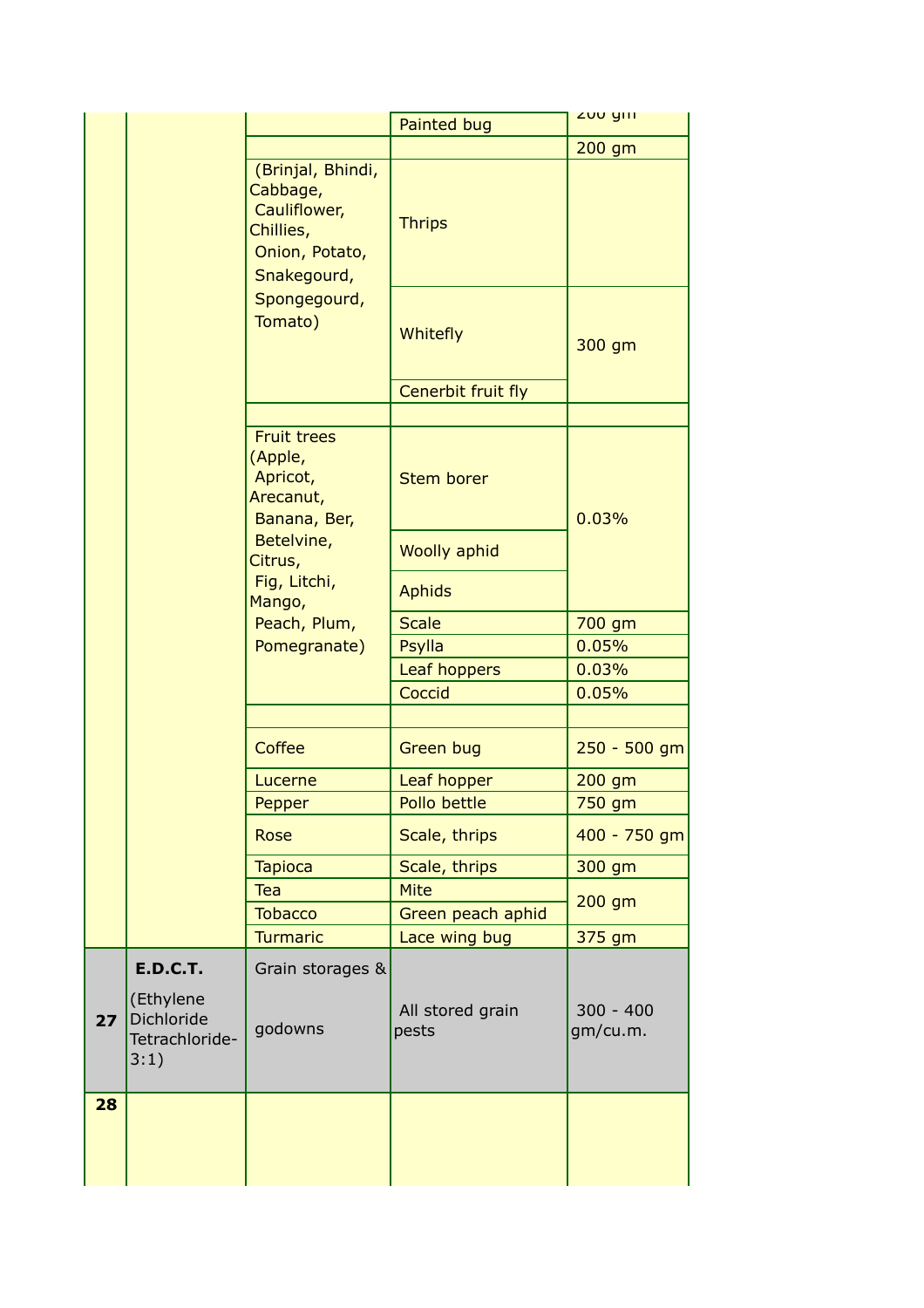|  | Rice (Paddy) | <b>Stem borer</b>                                   | 210 gm |
|--|--------------|-----------------------------------------------------|--------|
|  |              | Gall midge<br>Case worm                             | 525 gm |
|  |              | <b>Jassid</b>                                       | 175 gm |
|  |              | Swarming caterpillar                                | 525 gm |
|  |              | Leaf roller                                         | 615 gm |
|  |              | <b>Hispa</b>                                        | 525 gm |
|  |              | Brown plant hopper<br>Green leaf hopper             | 525 gm |
|  | Wheat        | Aphid<br><b>Termite</b>                             | 175 gm |
|  |              | Army worm                                           | 625 gm |
|  |              | Midge                                               | 472 gm |
|  | Jowar        | Army worm<br>Cut worm                               | 625 gm |
|  |              | <b>Stem borer</b><br>Red hairy caterpillar<br>Aphid | 472 gm |
|  |              | Cram catornillar                                    |        |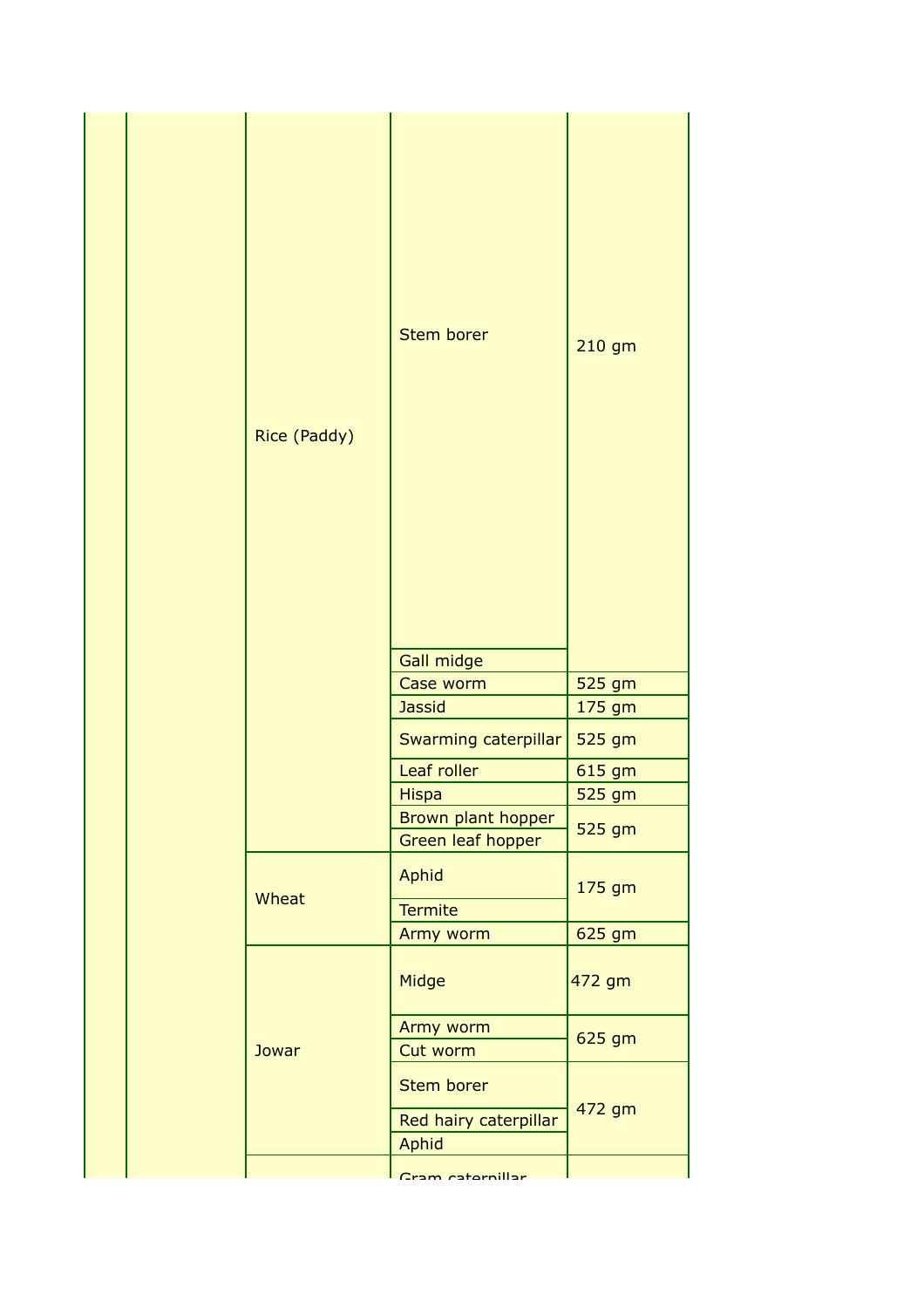|                   |                                 | Gram Caterpinar                      |                |
|-------------------|---------------------------------|--------------------------------------|----------------|
|                   |                                 | Cut worm                             |                |
|                   | <b>Pulses</b>                   |                                      | 390 - 485 gm   |
|                   |                                 | Red hairy caterpillar                |                |
|                   |                                 | Semilooper                           |                |
|                   |                                 | Pod borer                            |                |
|                   |                                 | <b>Termite</b>                       | 350 gm         |
|                   | Sugarcane                       | Thrips & whitefly                    | 140 - 175 gm   |
|                   |                                 | Pyrilla                              | 175 gm         |
|                   |                                 | Early shoot border                   | 350 gm         |
|                   |                                 | <b>Black bugs</b>                    | 472 - 630 gm   |
| <b>Endosulfan</b> |                                 | Aphid                                |                |
|                   |                                 | <b>Jassid</b>                        | 525 - 700 gm   |
|                   |                                 | Whitefly                             |                |
|                   | Cotton                          | <b>Thrips</b>                        |                |
|                   |                                 | <b>Grey weevil</b>                   |                |
|                   |                                 | Dusky cotton bug                     | 700 - 875 gm   |
|                   |                                 | <b>Bollworm</b>                      | $875 - 1,050$  |
|                   |                                 | Leaf folder                          | gm             |
|                   |                                 | Semilooper                           |                |
|                   | Jute                            | <b>Bihar hairy</b>                   | 437 gm         |
|                   |                                 | caterpillar                          |                |
|                   | <b>Maize</b>                    | <b>Stem borer</b>                    | 472 gm         |
|                   |                                 | Army worm                            |                |
|                   | Vegetables<br>(Chilly, Brinjal, | <b>Thrips</b>                        | 312-625 gm     |
|                   | Bhindi, Tomato,                 | <b>Tobacco Caterpillar</b>           | $525 - 656$ gm |
|                   | Cabbage)                        | <b>Heliothis</b>                     |                |
|                   |                                 | Shoot and fruit borer $420 - 525$ gm |                |
|                   |                                 | <b>Green Caterpillar</b>             |                |
|                   |                                 | <b>Black hairy</b>                   |                |
|                   | <b>Tobacco</b>                  | Caterpillar                          | $525 - 656$ gm |
|                   |                                 | <b>Grass hopper</b>                  |                |
|                   |                                 | <b>Ground beetles</b>                |                |
|                   |                                 | <b>Tobacco Caterpillar</b>           |                |
|                   | Cardamom                        | <b>Thrips</b>                        | 4.37 gm        |
|                   |                                 | <b>Hairy Caterpillar</b>             | 656 gm         |
|                   |                                 | Aphid                                |                |
|                   |                                 |                                      |                |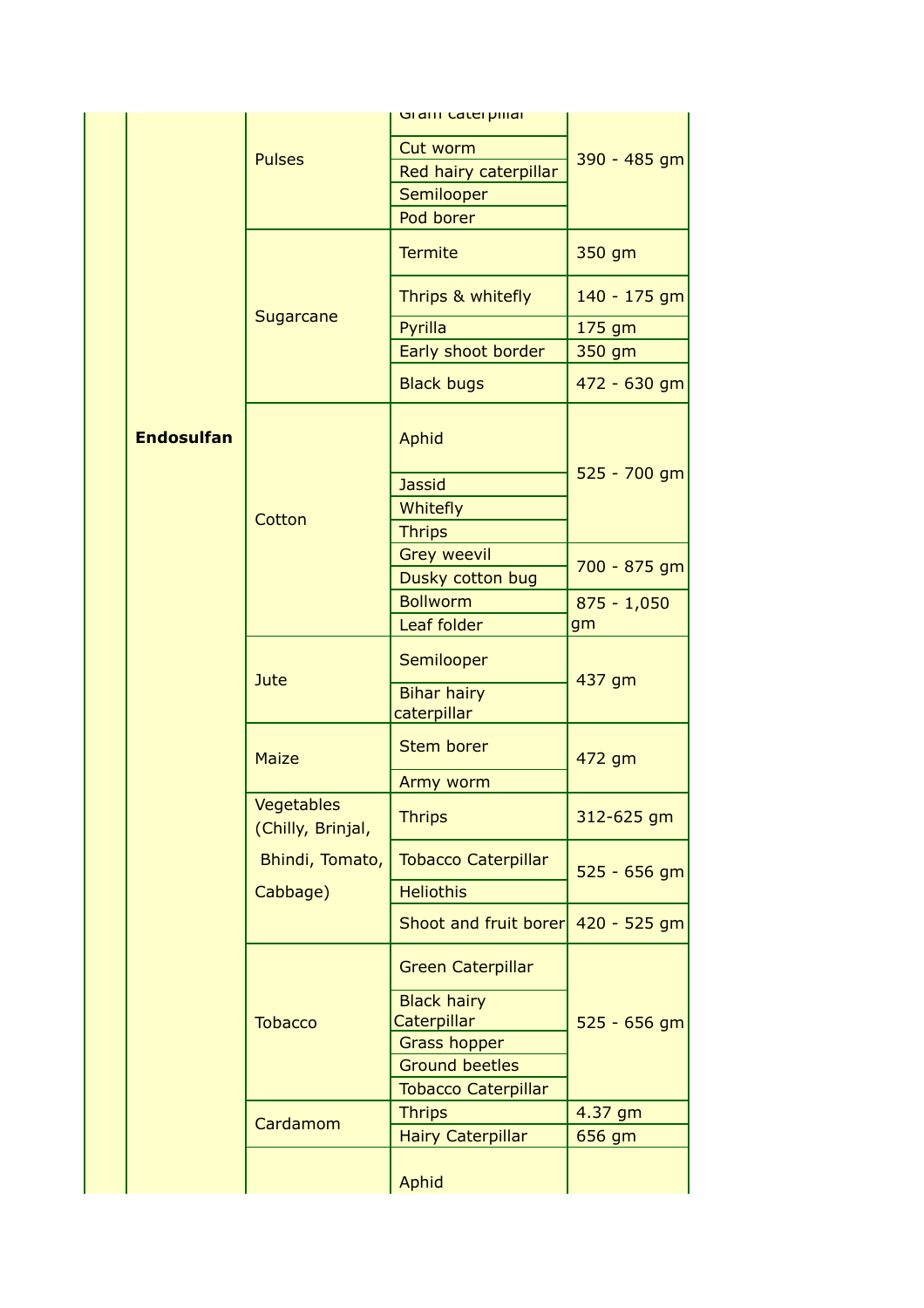|    |               | Tea              | Caterpillars<br><b>Heliothis</b><br><b>Mealy bug</b><br><b>Scale insects</b><br><b>Thrips</b> | 281 - 350 gm |
|----|---------------|------------------|-----------------------------------------------------------------------------------------------|--------------|
|    |               | Coffee           | <b>Green bug</b>                                                                              | 650 gm       |
|    |               |                  | <b>Thrips</b>                                                                                 | 437 gm       |
|    |               | Cashew           | Tea mosquito                                                                                  |              |
|    |               |                  | <b>Thrips</b>                                                                                 | 0.05%        |
|    |               | Mango            | <b>Hoppers</b>                                                                                |              |
|    |               |                  | Gall maker and fruit<br>fly                                                                   | 0.20%        |
|    |               | Cocoa            | <b>Heliothis</b>                                                                              | 0.05%        |
|    |               |                  | Aphid                                                                                         | 350 - 437 gm |
|    |               | Groundnut        | <b>Thrips</b>                                                                                 |              |
|    |               |                  | <b>Hairy Caterpillar</b>                                                                      | 420 - 525 gm |
|    |               | Grapevine        | <b>Thrips</b>                                                                                 | 350 gm       |
|    |               |                  | Flea beetle                                                                                   | 425 gm       |
|    |               | <b>Citrus</b>    | <b>Lemon Butterfly</b>                                                                        | 0.07%        |
|    |               | <b>Mustard</b>   | Aphid                                                                                         | 175 gm       |
|    |               |                  | <b>Gall midge</b>                                                                             | 263 gm       |
|    |               | <b>Safflower</b> | Aphid                                                                                         | 390-485 gm   |
|    |               | Til              | Sphinx moth                                                                                   | 585 - 680 gm |
|    |               |                  | Leaf & pod<br>caterpillar                                                                     | 390 - 485 gm |
|    |               |                  | <b>Thrips</b>                                                                                 |              |
| 29 | <b>Ethion</b> | Tea              | <b>Mites</b>                                                                                  | 250 gm       |
|    |               |                  | Aphid                                                                                         |              |
|    |               |                  | Caterpillar                                                                                   |              |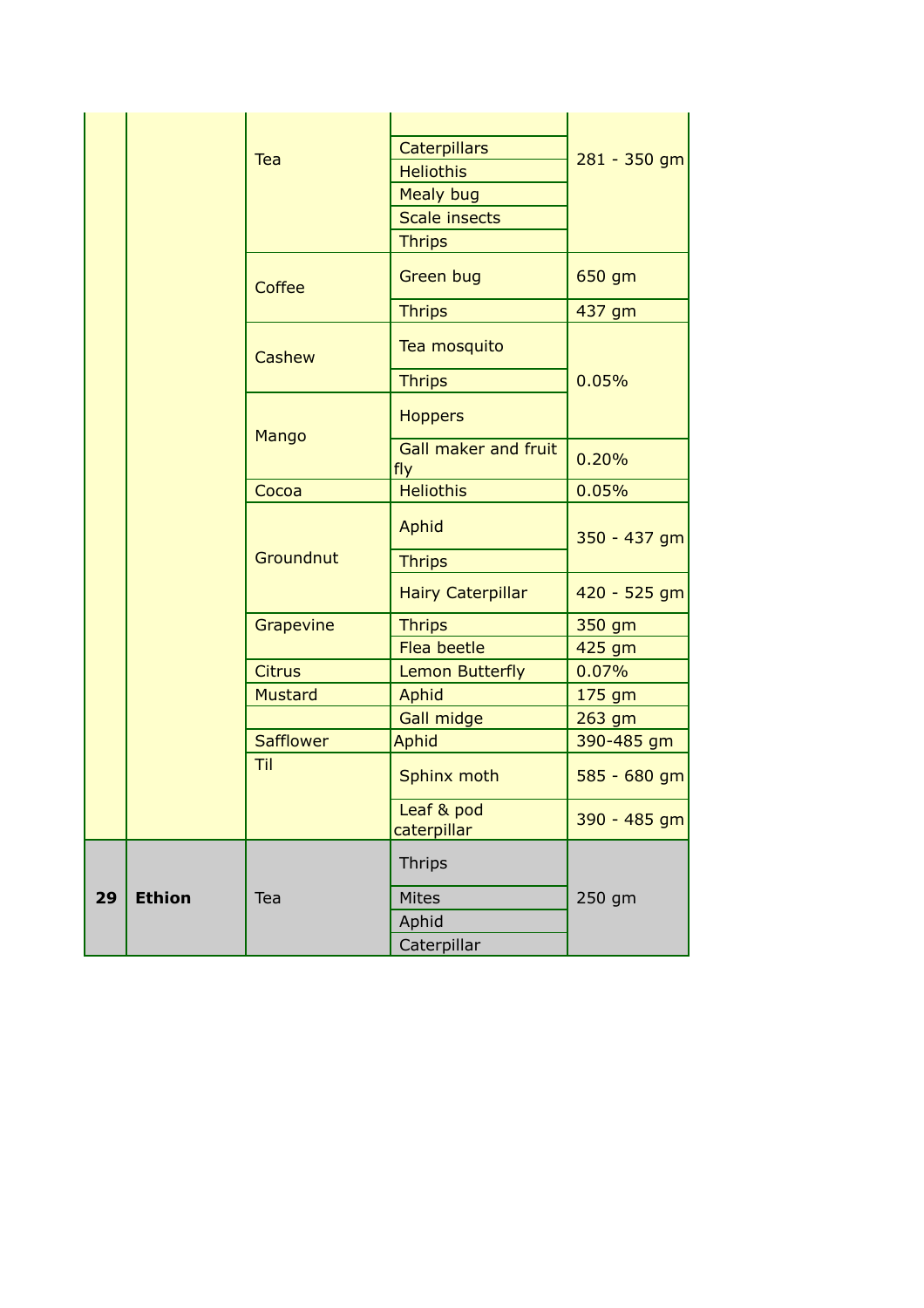| 30 | <b>Ethylene</b><br><b>Dibromide</b> | Green Storages,<br><b>Milled</b><br>products spices<br>& dry<br>fruits in stores | Stored grain pests                                                                  | $16 - 24$<br>gm/cu.m |
|----|-------------------------------------|----------------------------------------------------------------------------------|-------------------------------------------------------------------------------------|----------------------|
| 31 | <b>Ethofenprox</b> Rice             |                                                                                  | Stem borer<br>Leaf rollers, GLF,<br>Gall midge, BPH<br>Whorl maggot,<br><b>WBPH</b> | 50 - 75 gm           |
|    |                                     | <b>Daddy</b>                                                                     | <b>Blue leaf hopper</b>                                                             | 500 gm               |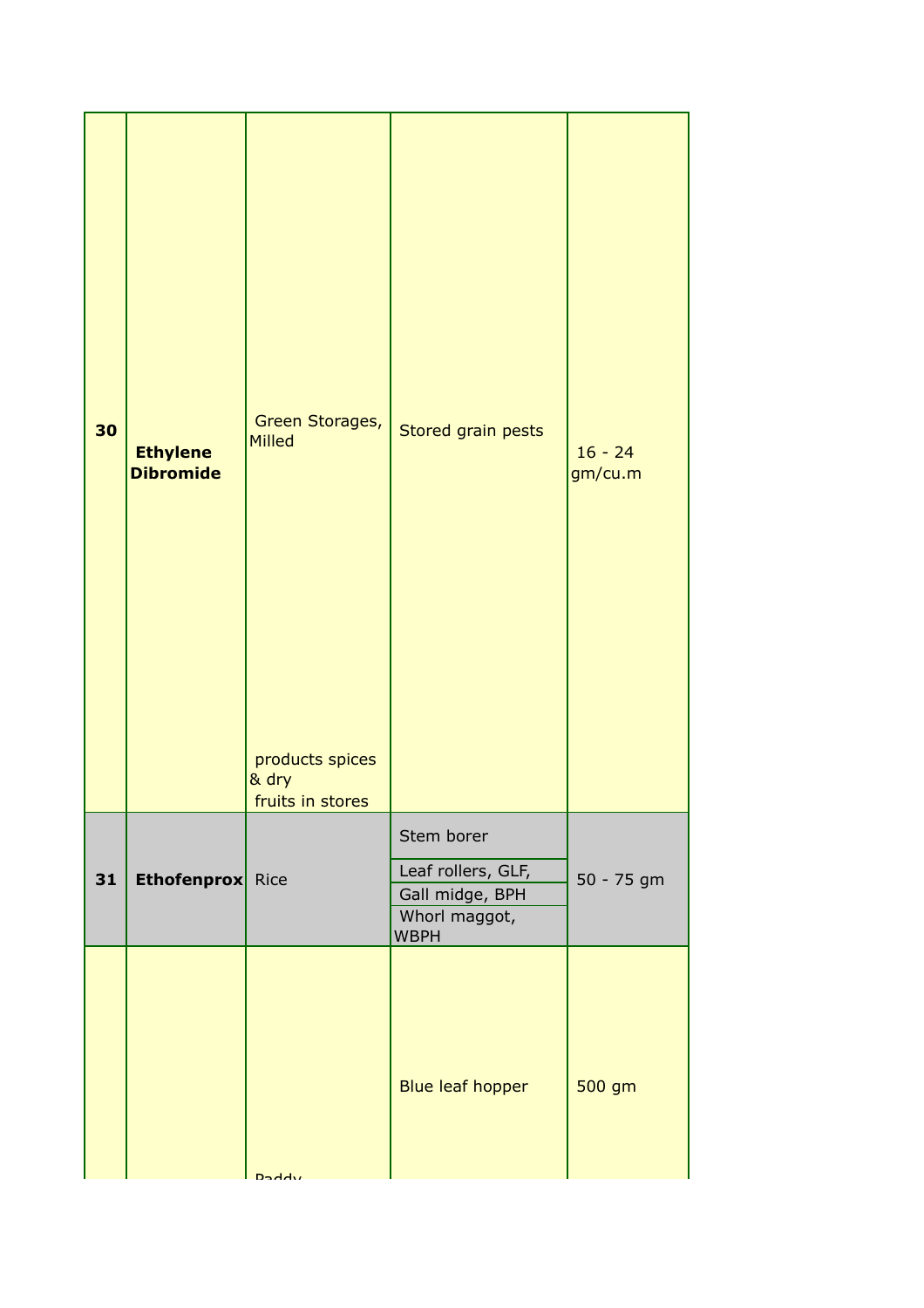|    |                                                             | rauuy                                   |                    |              |
|----|-------------------------------------------------------------|-----------------------------------------|--------------------|--------------|
|    |                                                             |                                         |                    |              |
|    |                                                             |                                         | Gall midge         | 750 gm       |
|    |                                                             |                                         | Whorl maggot       |              |
|    |                                                             |                                         | Leaf folder        | 500 gm       |
|    |                                                             |                                         | Plant hopper       |              |
|    |                                                             |                                         | <b>Stem borer</b>  | 500 - 750 gm |
|    |                                                             |                                         | Earhead bug        |              |
|    |                                                             |                                         | Aphid              | 400 gm       |
|    |                                                             |                                         | <b>Bollworms</b>   | 750 gm       |
| 32 | <b>Fenitrothion</b>                                         | Cotton                                  | <b>Grey weevil</b> | 400 gm       |
|    |                                                             |                                         | <b>Jassids</b>     |              |
|    |                                                             |                                         | Whitefly           | 500 gm       |
|    | <b>Oilseeds</b><br>(Groundnut,<br>Castor<br>Mustard, Toria) |                                         | Leaf roller        | 750 gm       |
|    |                                                             | Red hairy caterpillar                   | 750 gm             |              |
|    |                                                             |                                         | Semilooper         |              |
|    |                                                             |                                         | Leaf eating        | 550 gm       |
|    |                                                             |                                         | caterpillar        |              |
|    |                                                             |                                         | Capsule borer      | 500 gm       |
|    |                                                             |                                         | Leaf miner         |              |
|    |                                                             |                                         | Leaf webber        |              |
|    |                                                             | Vegetables<br>(Brinjal, Chillies,       | <b>Thrips</b>      |              |
|    |                                                             | Potato, Tomato,<br>Onion,<br>Cucurbits) | Fruit borer        | 500 gm       |
|    |                                                             |                                         | <b>Jassids</b>     |              |
|    |                                                             |                                         | Pyrilla            |              |
|    |                                                             | Sugarcane,                              | <b>Green bug</b>   | 500 gm       |
|    |                                                             | Coffee                                  | Hairy caterpillar  | $1,500$ gm   |
|    |                                                             |                                         | <b>Mealy bug</b>   | 1,250 gm     |
|    |                                                             |                                         | Brown plant hopper |              |